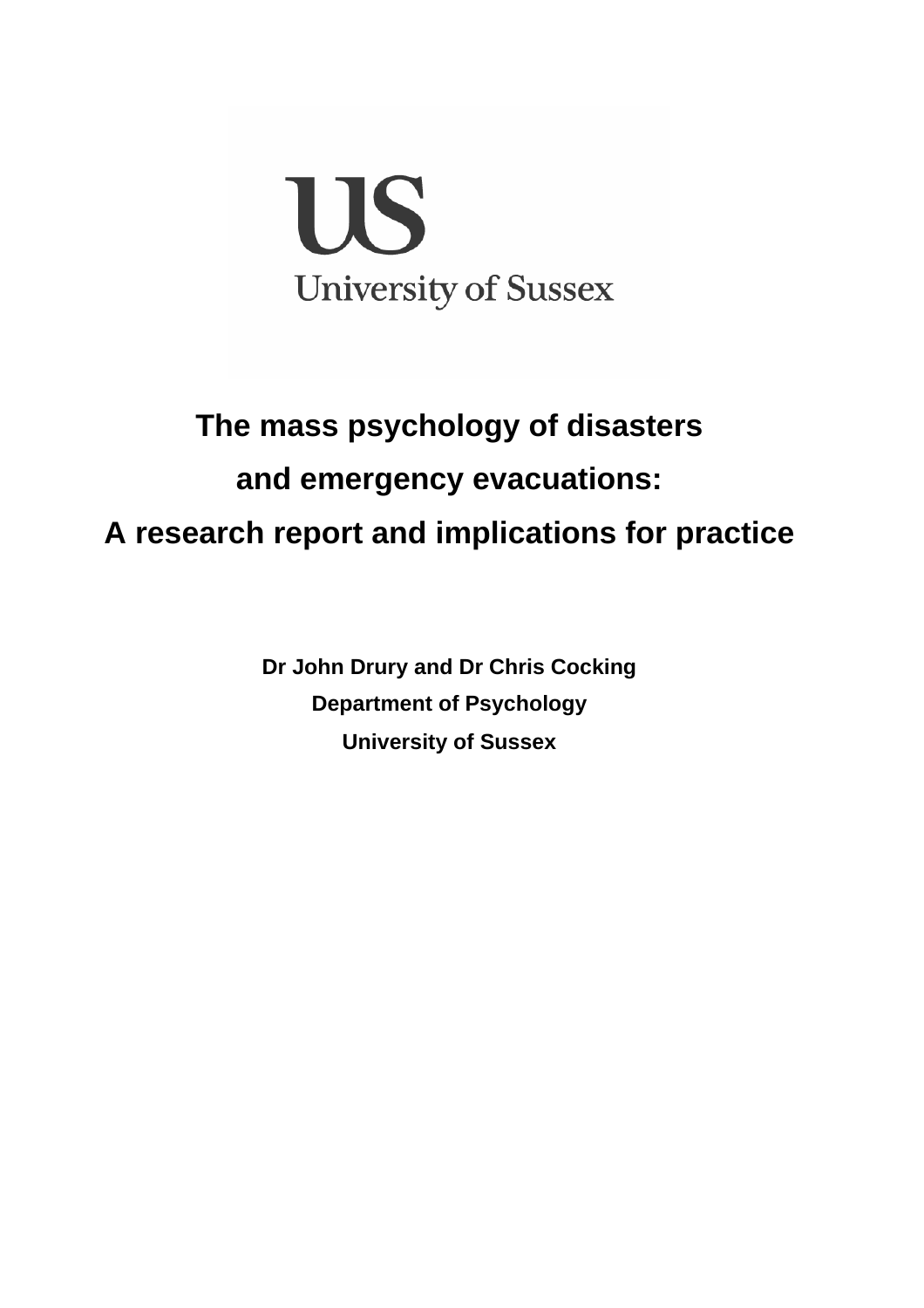# **The mass psychology of disasters and emergency evacuations: A research report and implications for practice**

Dr John Drury and Dr Chris Cocking Department of Psychology University of Sussex Falmer **Brighton** BN1 9QH UK

March 2007

#### **Acknowledgement**

The research described in this report was made possible by a grant from the Economic and Social Research Council awarded to John Drury, Steve Reicher (University of St Andrews), Paul Langston (University of Nottingham) and Damian Schofield (RMIT University, Melbourne), Ref. no: RES-000-23-0446.

#### **© John Drury and Chris Cocking, 2007**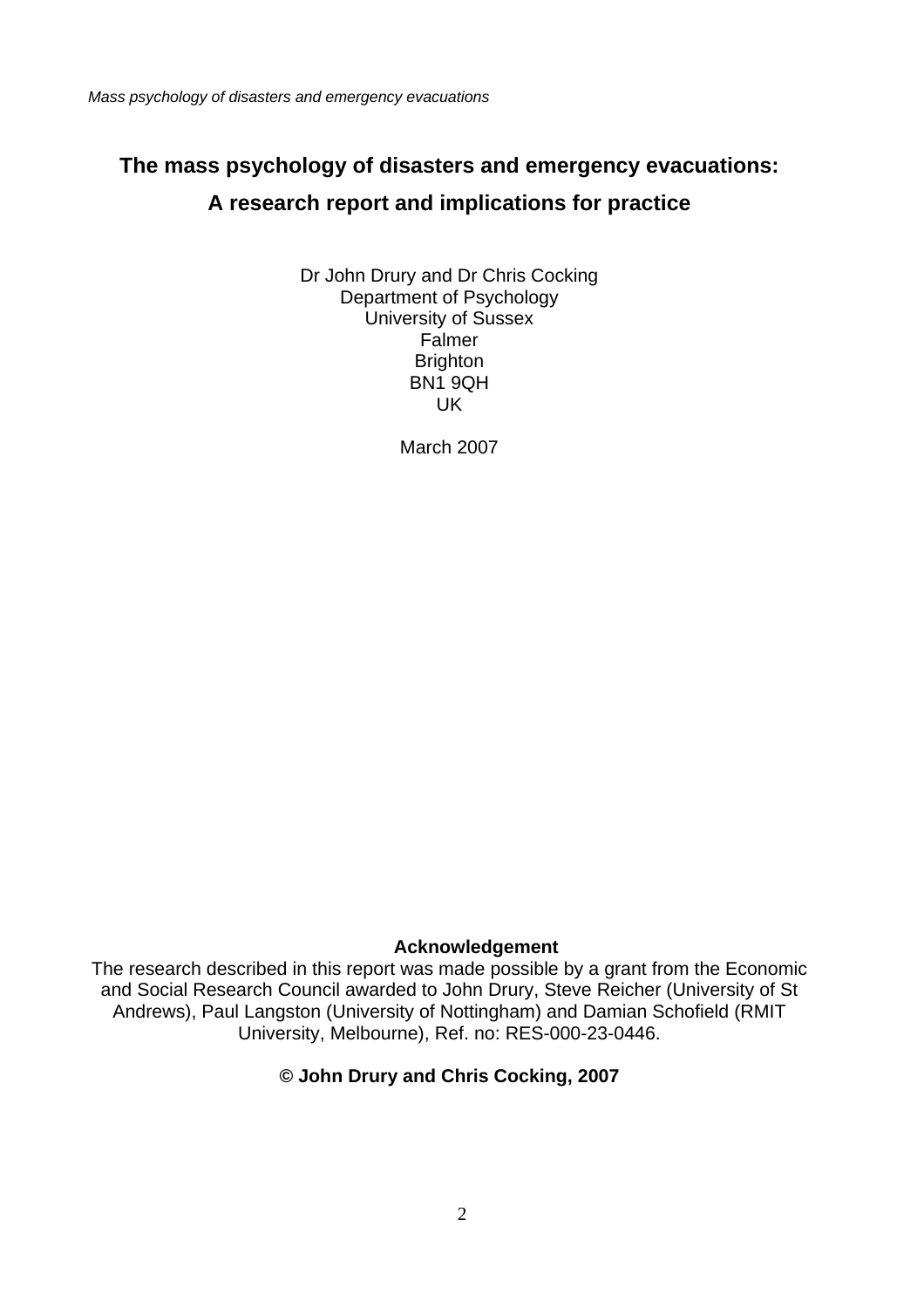*Drury & Cocking, University of Sussex* 

# **Contents**

|                                                                                            | Page |
|--------------------------------------------------------------------------------------------|------|
| <b>Executive summary</b>                                                                   | 4    |
| 1: Introduction                                                                            | 6    |
| 2: Understanding disaster and mass emergency evacuation behaviour                          | 7    |
| 3: A new approach: Social identity                                                         | 10   |
| 4: Methodology                                                                             | 12   |
| 5: Experimental studies                                                                    | 13   |
| 6: Comparative interview study                                                             | 17   |
| 7: Archive, questionnaire and interview study: The July 7 <sup>th</sup> London<br>bombings | 23   |
| 8: Summary of the research findings                                                        | 27   |
| 9: Implications for practice                                                               | 29   |
| 10. References                                                                             | 34   |
| <b>Appendix 1: Further work and consultancy</b>                                            | 39   |
| Appendix 2: Resources and relevant organizations                                           | 40   |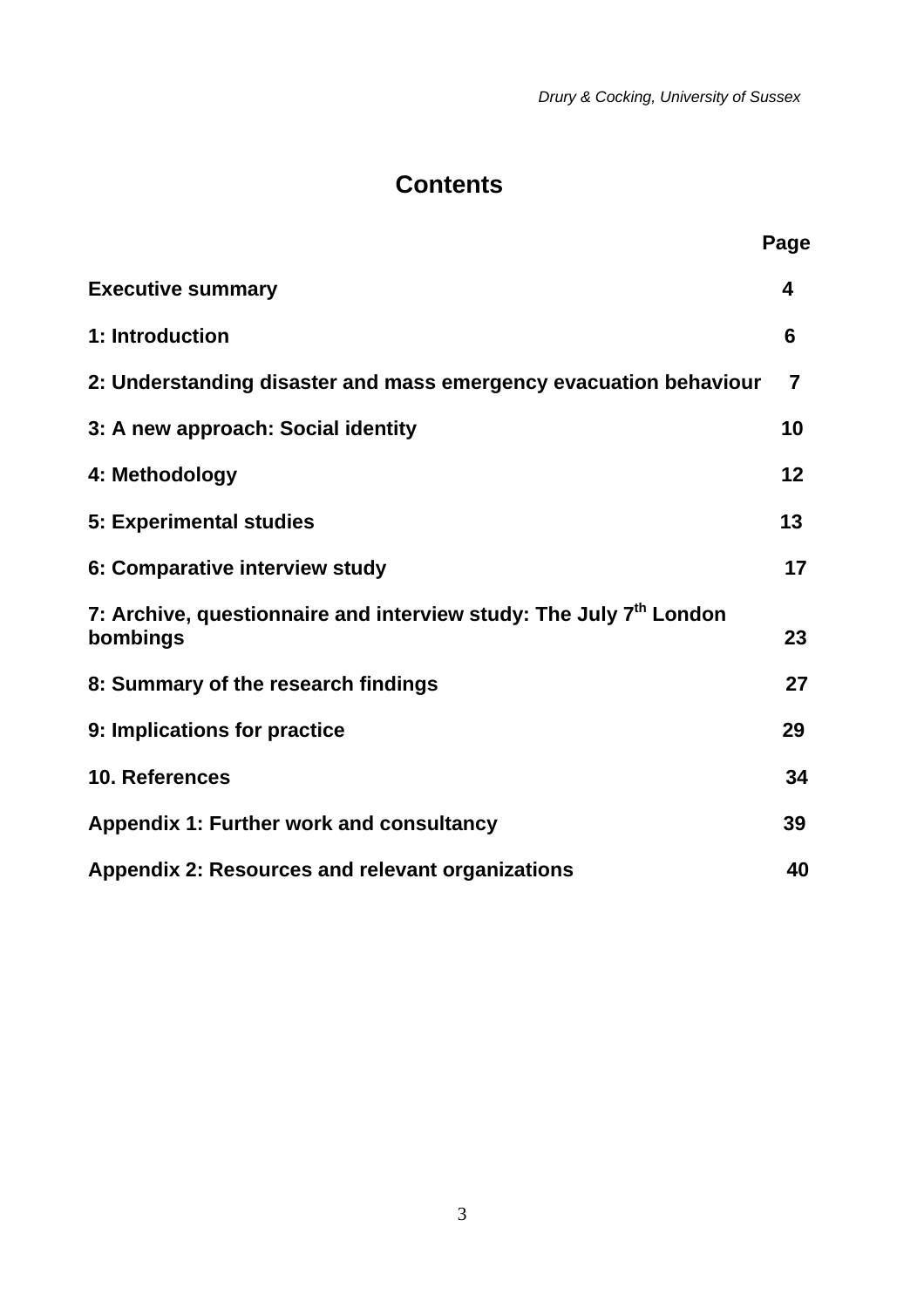## **Executive summary**

**1.** This report has been produced to disseminate the findings of a three-year research project, funded by the Economic and Social Research Council (ESRC), and based at the Psychology Department at the University of Sussex, which looked at the psychology and behaviour of crowds in disasters and mass emergencies.

**2.** Early accounts of crowd behaviour suggested that crowds are prone to irrational panic when faced with danger. However, later research argued that crowd behaviour in emergencies is socially structured, that mutual help is common, and that people stay with their friends and family where possible.

**3.** The present research project proposed to add to this body of research by applying modern social psychological theories to understand the conditions under which crowds of people co-operate with previous strangers during emergencies, even when faced with extreme personal danger.

**4.** The main research questions investigated in this project were:

- How do crowds behave when faced with danger such as natural disasters or terrorist attacks?
- Does 'mass panic' occur and if so how what factors might limit or prevent it?

• Does a shared social identity (sense of unity, psychological togetherness, groupness) enhance co-ordination and co-operation (and mitigate personal competitive behaviour) in disasters and emergencies?

**5.** The research project consisted of three types of studies:

- Experimental simulations of emergency evacuations
- A comparative interview study of a number of different emergency events

• An archive, questionnaire and interview study of survivors' experience of the London bombings of July 2005.

**6.** The experimental simulations comprised two types of study which were compared for their adequacy for studying aspects of mass emergency behaviour in a laboratory setting. In the first type of study, people in a pseudo-crowd were asked to evacuate a room and their behaviour observed and perceptions measured. This procedure was too brief to identify examples of helping or competitive behaviour. However, there was some evidence that a shared identity among participants, which emerged in relation to the experimenters, enhanced their sense of psychological unity.

**7.** The second type of experimental simulation involved the construction of a computer visualization ('virtual reality' program) of a fire in an underground railway station. There was some support in these studies for the idea that enhanced social identity – or psychological 'groupness' – increases mutual concern and helping behaviour in mass emergencies. It was concluded that the visualization was a potentially successful method for studying aspects of evacuation behaviour in the laboratory.

**8**. In the comparative interview study, we spoke to 21 survivors from eleven different crowd emergencies. Across the different events, we found almost no evidence of mass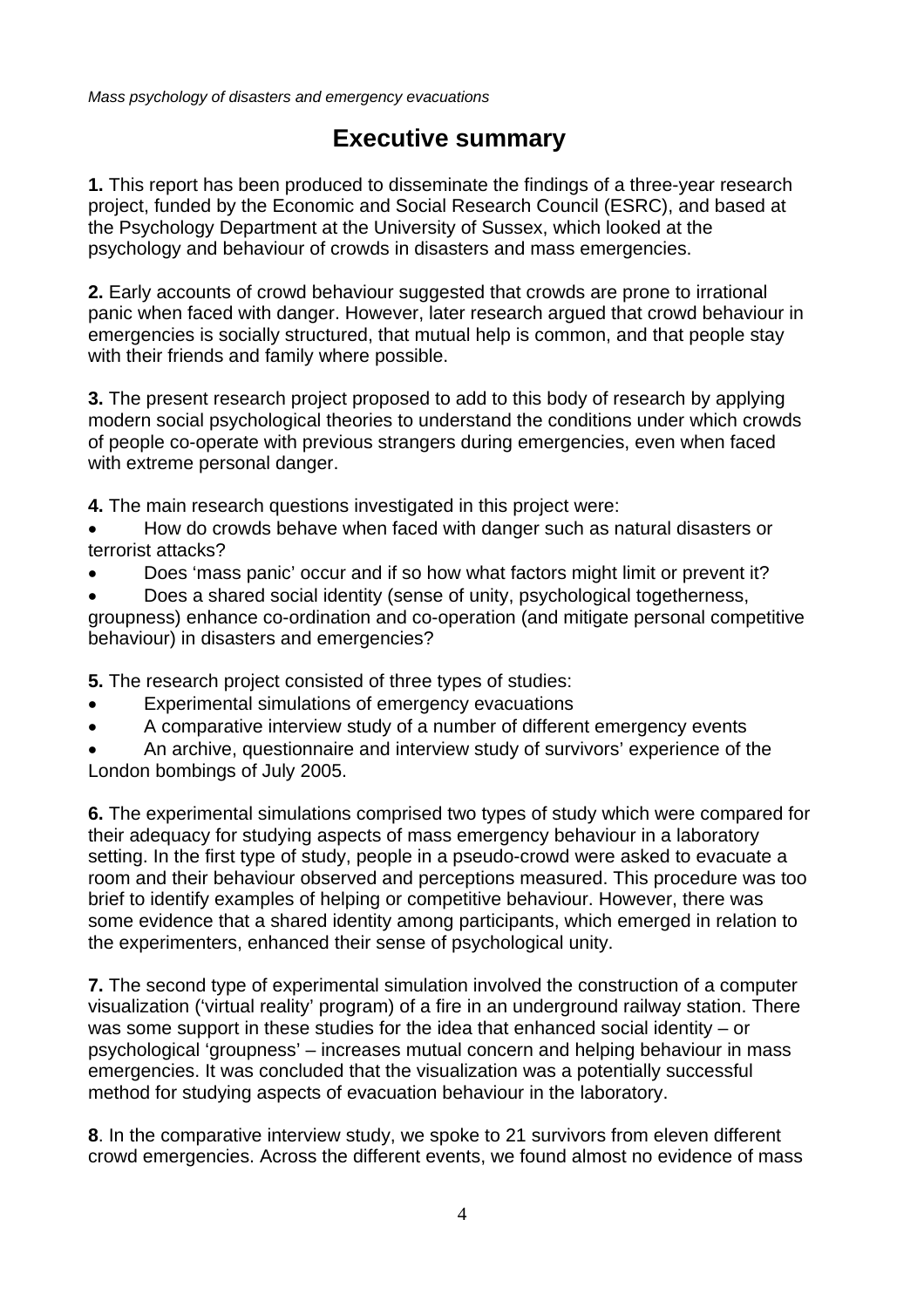panic. On the contrary, mutual helping of strangers was commonplace, and this was found to relate to feelings of togetherness that emerged in the crowd in the midst of the emergency.

**9**. The archive, questionnaire and interview study of the July 7<sup>th</sup> (2005) London bombings again established that 'selfish', competitive and disorderly behaviour was extremely rare, with co-operation and altruism being commonplace. There was evidence of enhanced unity in the crowd which occurred in and through the emergency itself, even though most people were amongst strangers.

**10**. The review of the existing research literature, together with our own studies, support the view that mass panic is a myth, and that crowd behaviour in disasters and emergencies is meaningful rather than irrational; and that such behaviour is characteristically orderly and co-operative rather than disorderly and individualistic. The results of our studies add something new and original in the explanation of this process by suggesting that the basis of this co-operation is not (just) pre-existing affiliations and everyday social rules and roles, but an emergent sense of shared social identity arising from a shared relationship to the emergency itself.

**11**. Implications for the safe management of any future mass emergencies include the following:

• Those involved in the management of crowd safety need to be prepared – to plan for the worst case scenario; provide clear and easily available instructions for the public; and to regularly practice evacuation drills.

• *C*ommunication with the crowd is crucial. This in turn means prioritizing systems of communication (e.g. public address systems) over physical features such as exit widths, and providing alarm signals that are informative about the nature of the emergency. Crowds evacuate more effectively when trusted with information rather than treated as untrustworthy and prone to panic.

• Crowds evacuate more effectively when properly informed; the withholding of information is not only ineffective in the event itself but can lead to distrust subsequently.

It is therefore crucial to build and maintain trust between the public and the crowd.

• Survivors and witnesses often volunteer to help during emergencies, and this could be a potentially useful resource to the emergency services.

• Over-protective responses from the government may stunt the public's own natural resilience and resourcefulness.

• Since mass emergency evacuation behaviour is more effective the greater the shared identity in the crowd, appealing to crowd members' collective spirit can encourage co-operative behaviour.

Survivor self-help groups may have therapeutic benefits after the emergency.

The inclusion of group-based behaviour in predictive computer models of crowd flow and crowd dynamics will help create more psychologically realistic models.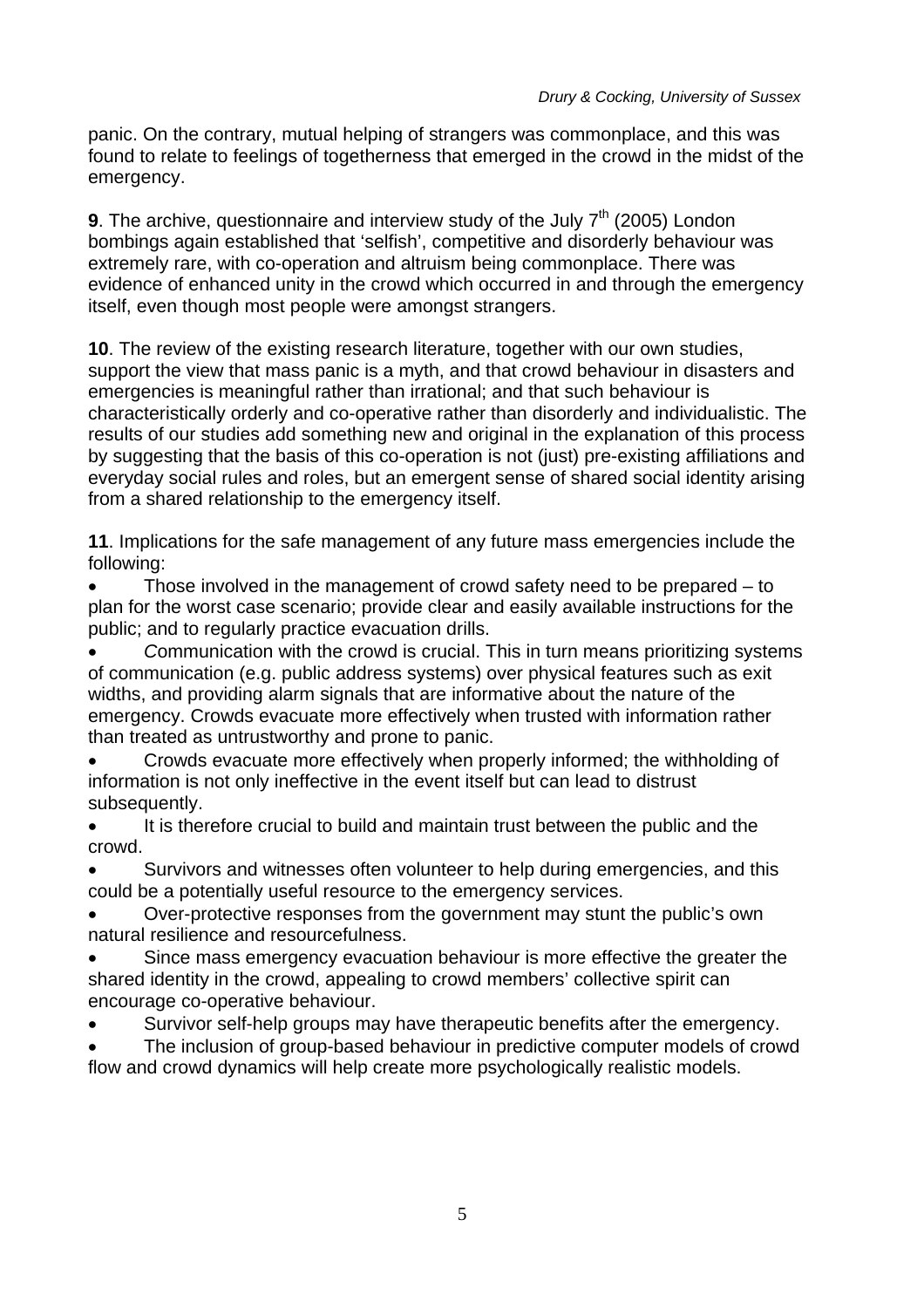# **1. Introduction**

**1.1** There are a range of types of event that come under the broad heading 'disaster and mass emergency'. Social scientists looking at emergency evacuations have defined such events in terms of three factors which each need to be present. Thus these are events which (1) involve a mass of people, (2) include the actual or perceived threat of death, but (3) in which there is still a subjective possibility of escape, albeit time-limited.<sup>[1](#page-5-0)</sup> The type of events of interest would therefore include fires in crowded buildings, sports stadium crushes, sinking ships, air crashes, terrorist attacks (bomb threats as well as actual explosions), and natural disasters such as earthquakes.



**1.2** It is crucially important to develop an accurate understanding of human behaviour in such disasters and mass emergencies. This is because fatalities and injuries may be due not only to the nature of the disaster or emergency itself – whether a fire, bombing, sinking ship, or train or plane crash – but also to human factors. These human factors include not only the effectiveness and appropriateness of emergency procedures and services, but also the behaviour of the evacuating crowd, which has often been blamed for panic, disorganized, over-emotional, irrational and ineffective egress. Other human factors which may play a role include decision-making and the interpretation of events, leadership and social influence, and after-care policies and practices.

<span id="page-5-0"></span> $\overline{a}$ <sup>1</sup> Quarantelli (2001)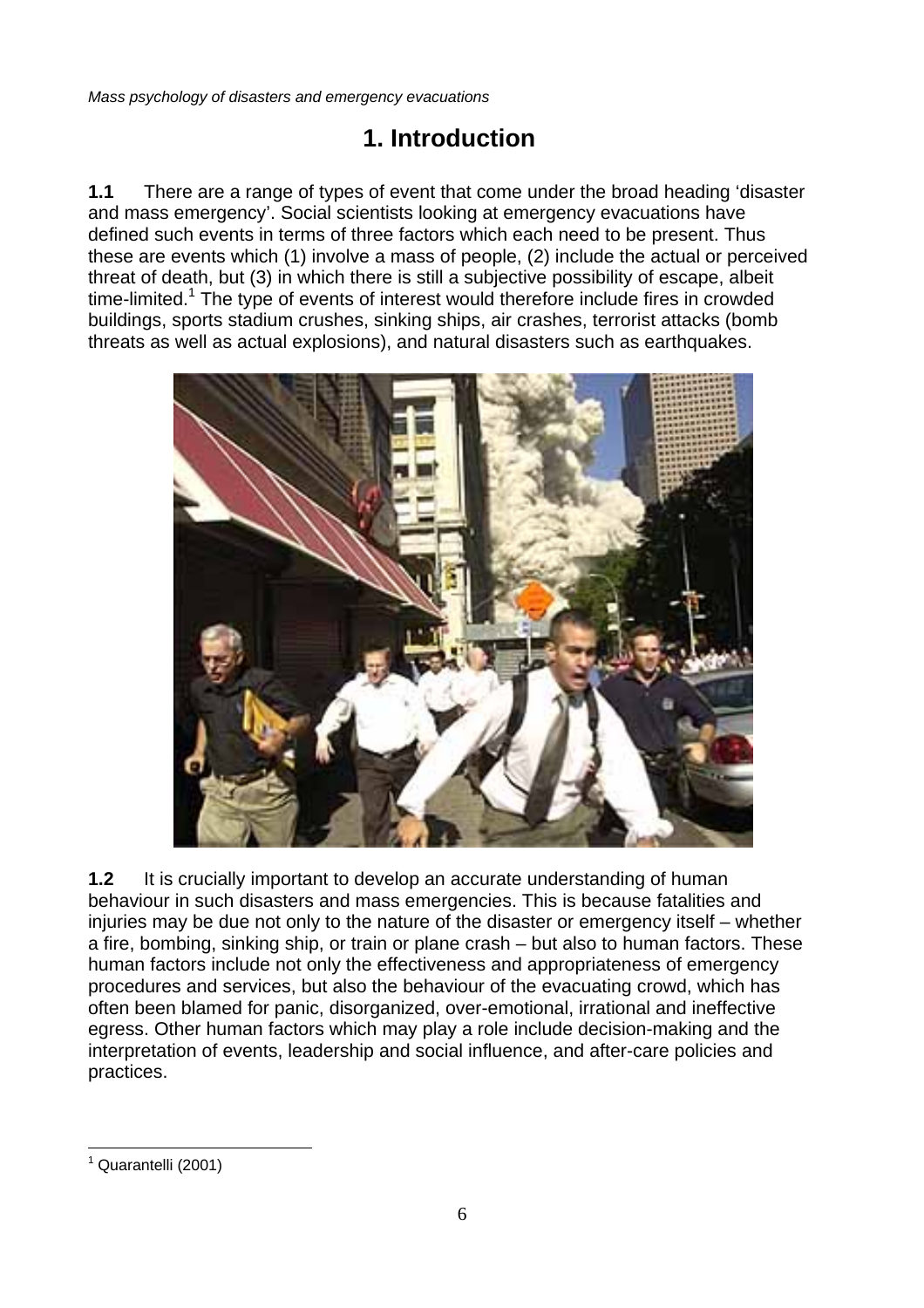**1.3** How those with responsibility for emergency planning and disaster responses understand human responses to emergency, and in particular crowd behaviour in such events, has particular implications for safe and effective evacuation and risk management. Theories of collective evacuation behaviour, whether explicit or implicit, inform practice, policies and procedures. For instance, the assumption that that people in a crowd will necessarily panic – i.e. behave competitively or thoughtlessly, and simply stampede towards the nearest exit – has clear implications for both the planning and design of public spaces as well as for evacuation procedures. Specifically, the presumption of crowd panic would dictate that emergency contingency plans for the evacuation of buildings focus on physical (non-psychological) factors (such as the width of emergency exits to prevent jamming, and the rate and speed of people's egress), downplaying the importance of meaningful communication with the ('irrational') crowd.<sup>[2](#page-6-0)</sup> Moreover, withholding information because the evacuating crowd is seen as overemotional and unable to act rationally on such information means that survivors of emergencies - and indeed the wider public - may develop a distrust of the authorities. $3$ In turn, this may mean valid information may be ignored or not acted upon by the public in the future.

**1.4** To properly inform practice, there is therefore a need to critically evaluate existing academic theories of mass evacuation in relation to the research evidence on how people behave in such situations, in order to develop more adequate and useful models.

### **2. Understanding disaster and mass emergency evacuation behaviour**

**2.1** Existing research and theory on evacuation behaviour might be roughly divided into three areas: **(1) decision-making and exit times**; **(2) clinical issues;** and **(3) crowd behaviour**. For completeness, we briefly review some of the issues surrounding the first two areas before focusing on crowd behaviour in emergencies, which is the focus of this report.

**2.2** There are a number of issues around **decision-making** in an emergency exit. Seriousness of threat and urgency of situation influence rapidity of response; and mechanism of warning affects the interpretation of the event.<sup>[4](#page-6-2)</sup> The time it takes for people to decide and begin to move has been suggested to be better related to overall evacuation time than such design features as exit width and travel distance.<sup>[5](#page-6-3)</sup> Physical features of location may interact with psychological factors, however, as in the finding that evacuees rely on their intended routes or way they had entered rather than designated fire-exits.<sup>[6](#page-6-4)</sup> While over-reaction and panic may be a popular image of reactions to an emergency such as a fire in a building, research suggests that people often do not recognize the emergency or act quickly enough.<sup>[7](#page-6-5)</sup> Even when people hear

<span id="page-6-0"></span><sup>&</sup>lt;u>2</u><br>2 Sime (1990, 1995)

<span id="page-6-1"></span> $^3$  Drury (2004)

<span id="page-6-2"></span><sup>4</sup> Sorensen (1991) Proulx & Sime (1991)

<span id="page-6-3"></span> $<sup>5</sup>$  Proulx & Sime (1991)</sup>

<span id="page-6-4"></span><sup>6</sup> Donald & Canter (1990)

<span id="page-6-5"></span> $^7$  Aguirre (2005, p. 126)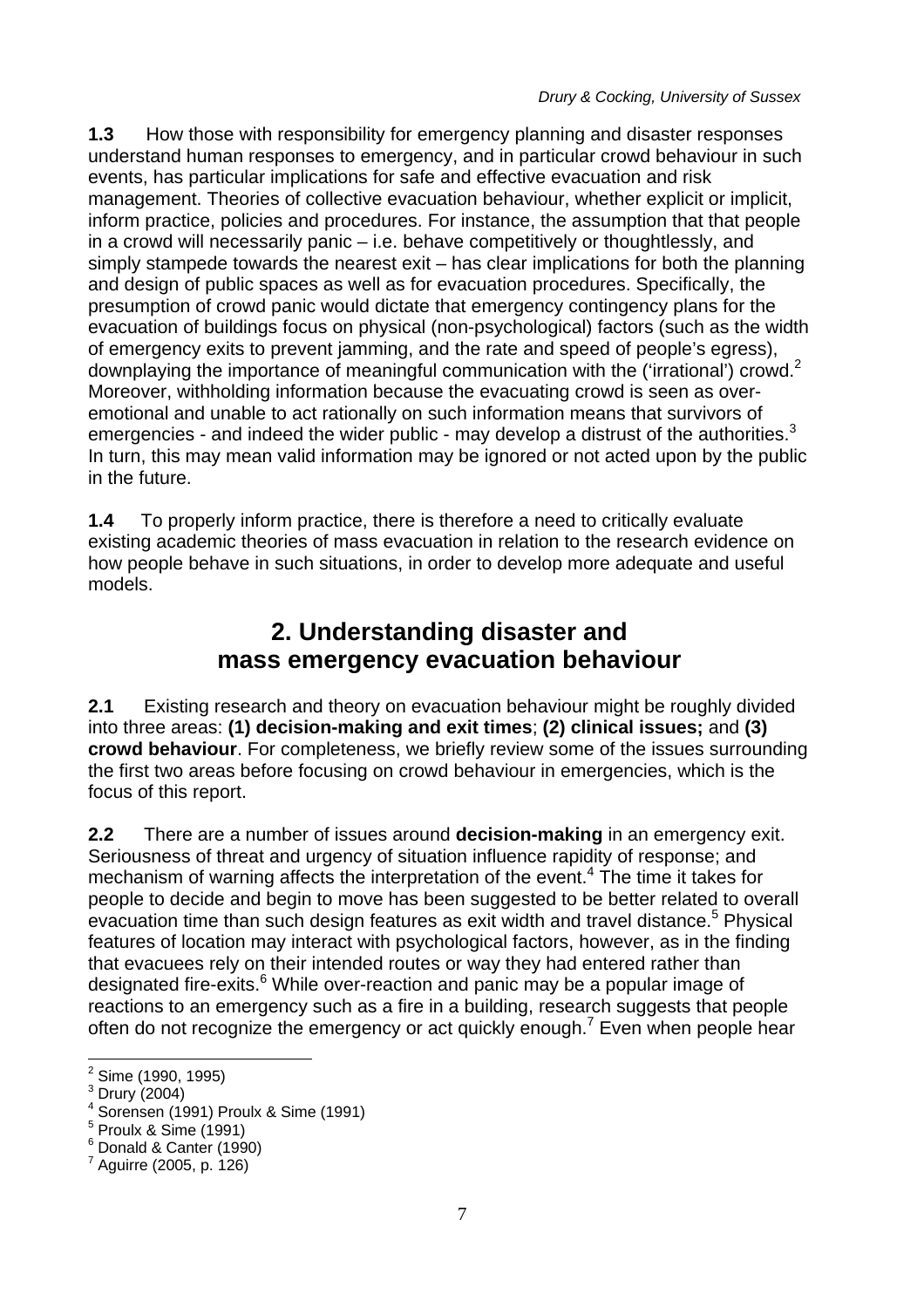what they know to be a fire alarm, they sometimes assume that the equipment is simply being tested, it is a malfunction or just a drill.<sup>[8](#page-7-0)</sup> Thus, a recent review of transport accidents concluded that one of the main factors determining whether a passenger survives is the accuracy of their perception of the sources and level of threat. $9$ 

**2.3** One of the potential **'clinical issues'** associated with emergencies is of people 'freezing'.[10](#page-7-2) Freezing is potentially dangerous as it can prevent appropriately urgent flight action. But other 'clinical' phenomenon which likewise disconnect the person from the enormity of the events can operate as coping mechanisms that may allow that person to continue to act in the face of a threat to their lives. Thus another response is to become disassociated or psychologically distanced from the reality of what is happening, or to behave with more calmness than is appropriate. In such cases, people under impending threat and ordered to evacuate an office building waste time inappropriately tidying their desks, carefully switching their computers off, and so on.

**2.4** Further, the actual stress of the event may also not express itself till some time later, in the form of post-traumatic stress disorder  $(PTSD)$ ,<sup>11</sup> which may require longterm therapy. Sufferers can re-live the disaster through panic attacks and/or flashbacks, and may be unable to function normally. There has been evidence that up to one in four survivors of disasters such as terrorist attacks can get PTSD,<sup>12</sup> which can have a crippling effect on their employment prospects, quality of life, and relationships with others.

**2.5** Two main perspectives have been particularly influential in the understanding of **crowd behaviour** in disasters and emergency evacuations. These are (i) **'panic'** theories and (ii) **affiliation and normative approaches**.

**2.5** The concept of **'mass panic'** suggests that, since the crowd is less intelligent and more emotional than individuals acting alone,<sup>13</sup> crowd reactions to an emergency will be disproportionate to the actual danger.<sup>14</sup> In this account, 'instincts' will overwhelm socialized responses, and collective bonds or social norms will then break down as personal survival becomes the overriding concern.[15](#page-7-7) The result is selfish and competitive panic behaviour, such as pushing and trampling others to reach safety.<sup>[16](#page-7-8)</sup> These acts may also quickly spread through the crowd as a whole in a process known as 'contagion',<sup>17</sup> as people uncritically copy others' anti-social behaviour without considering the consequences.

<span id="page-7-1"></span><span id="page-7-0"></span><sup>9</sup> Muir (2004)

<span id="page-7-6"></span>

 $\overline{a}$ <sup>8</sup> Chertkoff & Kushigian (1999 p. 129)

<span id="page-7-2"></span><sup>&</sup>lt;sup>10</sup> Chertkoff & Kushigian (1999) Leach (2004) Muir (2004)<br><sup>11</sup> Hyams, Murphy & Wessely (2002)<br><sup>12</sup> e.g. Gidron (2002)<br><sup>14</sup> Smelser (1962)<br><sup>14</sup> Smelser (1962)<br><sup>15</sup> Cantril (1958) Quarantelli (1954) Strauss (1944).<br><sup>16</sup> Sc

<span id="page-7-3"></span>

<span id="page-7-4"></span>

<span id="page-7-5"></span>

<span id="page-7-7"></span>

<span id="page-7-8"></span>

<span id="page-7-9"></span>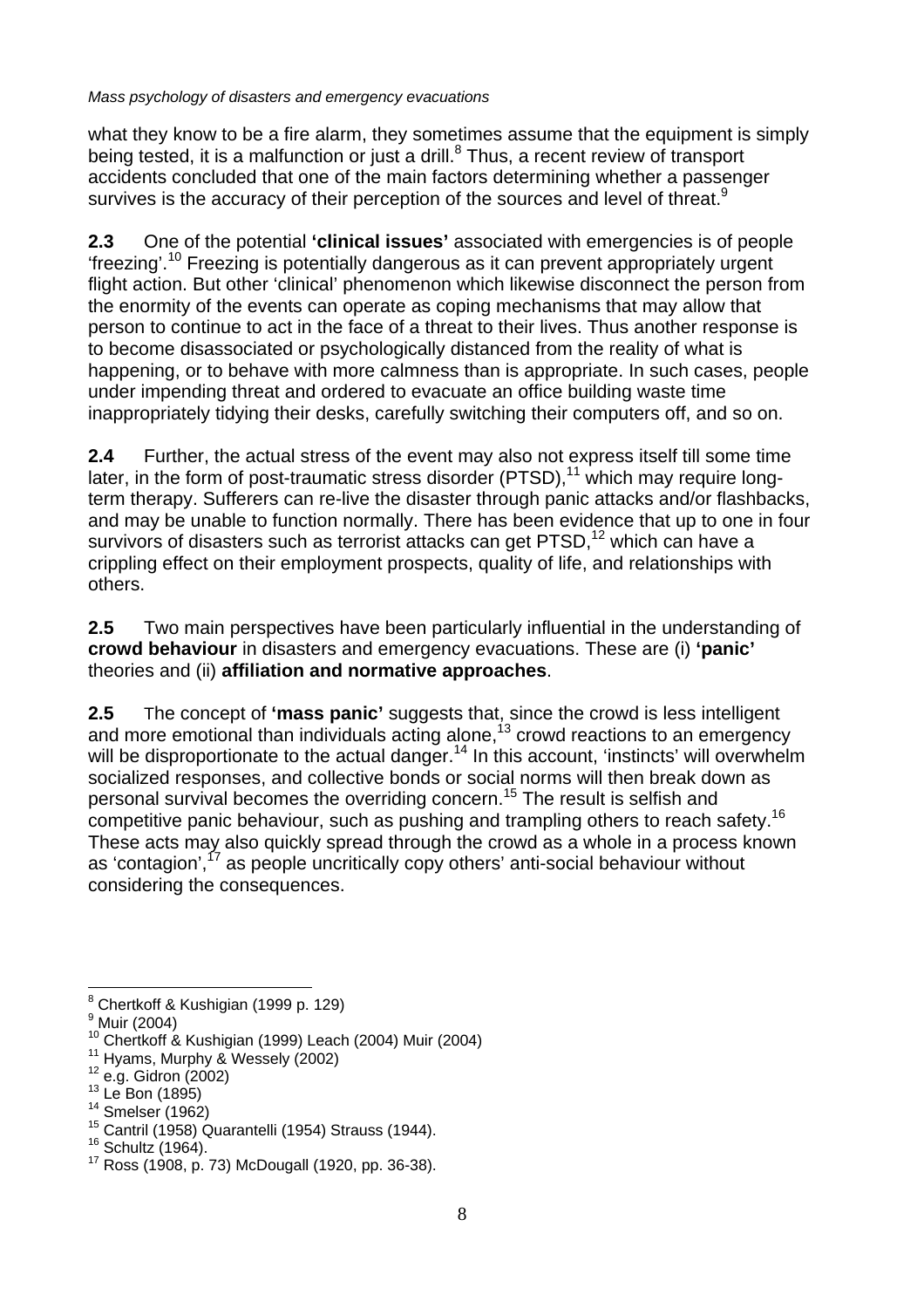**2.6** The main empirical problem for the 'panic' approach is that, far from being the typical reaction to a disaster, panic is actually rare.<sup>18</sup> Systematic studies of a variety of different emergencies and disasters have each emphasized the sheer lack of crowd panic – for example, the atomic bombing of Japan in 1945,<sup>19</sup> the Kings Cross Underground fire of 1987,<sup>20</sup> and the fire at the Summerland leisure complex in 1973.<sup>[21](#page-8-3)</sup> More recently, in an analysis of the behaviour of evacuees from the World Trade Center on September  $11^{th}$  2001, 'classic panic action or people behaving in an irrational manner was noted in [just] 1/124 (0.8%) cases'.<sup>22</sup>



INSIDE THE IROQUOIS THEATER WHILE THE FIRE RAGED.

**2.7** More specifically, actual behaviour in mass evacuations tends to conflict with the predictions of the panic model in at least three ways:

(i) Anti-social or selfish behaviours are rare and tend not to spread to others.

(ii) Evacuations are often orderly. For example a detailed review of seven emergencies identified extensive evidence of people queuing to get out (rather than stampeding), despite the clear threat of death. $^{23}$ 

(iii) Helping behaviour and co-operation (rather than individualized, competitive and selfish behaviour) are common. For instance, an investigation into a fatal crush at a concert in the US in 1979 found that most fans helped each other when they were able. $24$ 

 $\overline{a}$ <sup>18</sup> Brown (1965) Johnson (1988) Keating (1982) Quarantelli (1960) Sime (1983)<br><sup>19</sup> Janis (1951)<br><sup>20</sup> Donald & Canter (1990)<br><sup>21</sup> Sime (1983)<br><sup>22</sup> Blake, Galea, Westeng & Dixon (2004, p. 5)<br><sup>23</sup> Chertkoff & Kushigian (199

<span id="page-8-1"></span><span id="page-8-0"></span>

<span id="page-8-2"></span>

<span id="page-8-3"></span>

<span id="page-8-4"></span>

<span id="page-8-5"></span>

<span id="page-8-6"></span>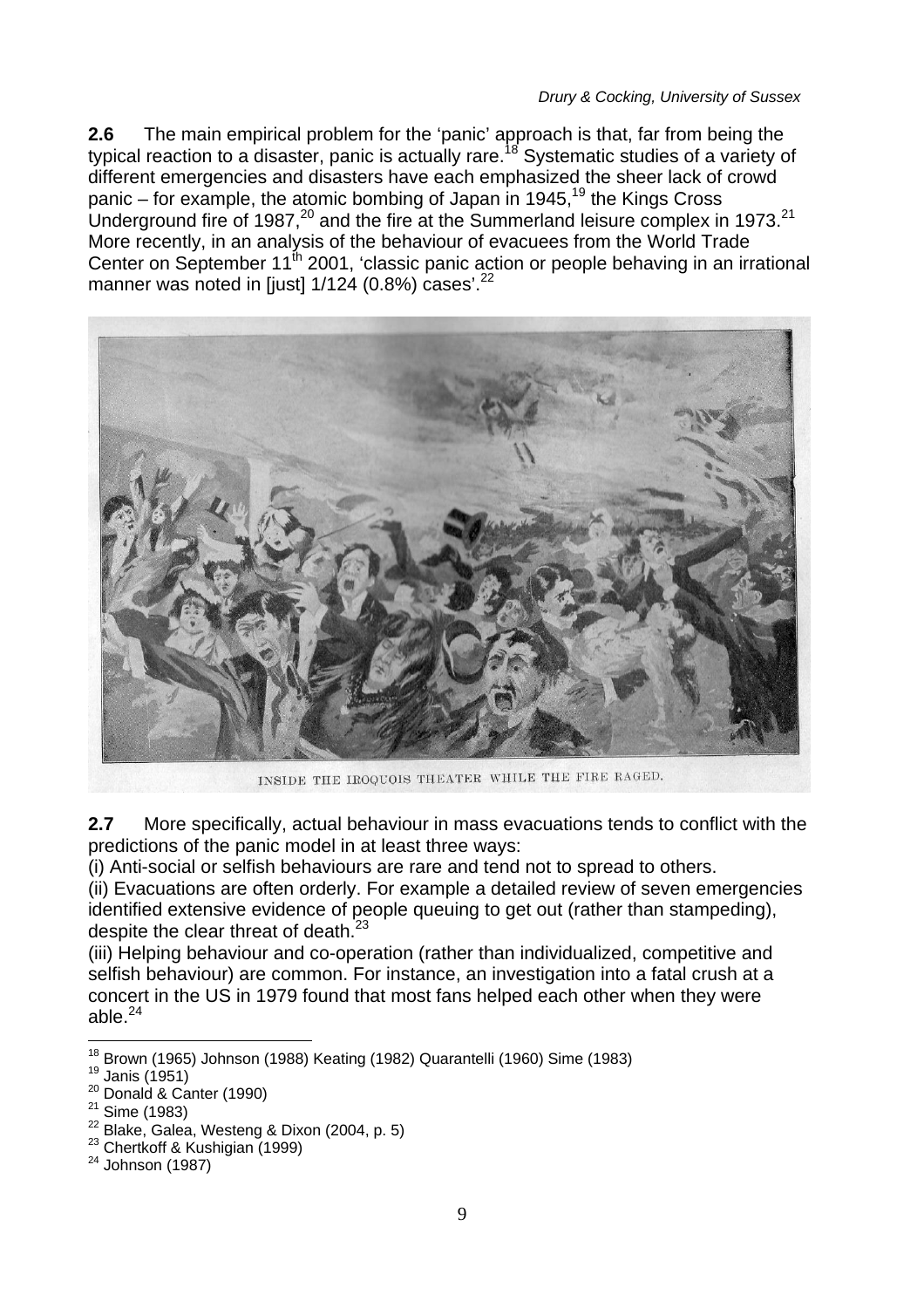**2.8** More recent models have looked closely at what people actually do in evacuating crowds. Thus research on fatality demographics in large fires has found that family groups often all escape or die together. Rather than 'looking after number one', people are unwilling to leave companions behind.[25](#page-9-0) Observations like this led to the development of the **affiliation model** of evacuation behaviour**.** [26](#page-9-1) The key ideas here are that:

(i) in threat, we are motivated to seek the familiar rather than simply exit; and (ii) the presence of familiar others (affiliates) has a calming effect, working against the 'fight or flight' reaction.

**2.9** Affiliation accounts developed in tandem with the **normative approach**, which has become the dominant perspective in disaster research since the 1980s.<sup>27</sup> This approach stresses that behaviour in emergencies is structured by the same social rules and roles that operate in everyday life. So for example Johnson's studies of the Beverly Hills Supper Club Fire of 1977 found that, even as people tried to evacuate, they tended to help those most in need (such as the elderly) and that men helped women more than women helped men, suggesting that traditional gender roles were not abandoned  $^{28}$  $^{28}$  $^{28}$ 

**2.10** Affiliation and normative approaches have in common the assumption that evacuating crowds retain their sociality and that therefore their behaviour is typically socially structured rather than uncontrolled. These models make more sense of the data from studies of evacuating crowds than do the previous ('panic') models. They are more widely used and known in sociological and disaster research, however, rather than in psychology, and they are somewhat disconnected from recent advances in the social psychology of group behaviour.

## **3. A new approach: Social identity**

**3.1** The affiliation and normative approaches explain the sociality of the crowd as deriving from pre-existing relationships: either from the existing social structure (which provides the norms and roles that people maintain) or from interaction in the small group and interpersonal ties (which shape their patterns of affiliation). However, while there is indeed evidence of normative structure and affiliation in emergencies, there is also evidence of behaviours in crowds which does not seem to be adequately explained by these kinds of processes.

**3.2** First, while affiliation approaches explain the patterns of behaviour well when the crowd is made up of small groups of families or friends (as in the Beverly Hills Supper Club fire), many emergencies and disasters involve large numbers of people most of whom don't know each other and have no personal ties. Yet in these events too there is often evidence of mutual helping and even self-sacrifice. It would be stretching the concept of 'norm' to explain some of this behaviour. While it might be normative to help

 $\overline{a}$ 

<span id="page-9-1"></span>

<span id="page-9-3"></span><span id="page-9-2"></span>

<span id="page-9-0"></span><sup>&</sup>lt;sup>25</sup> Cornwell (2001) Sime (1983).<br><sup>26</sup> Mawson (1978, 2005)<br><sup>27</sup> Aguirre (2005)<br><sup>28</sup> Johnson (1988) Johnson, Feinberg & Johnson (1994)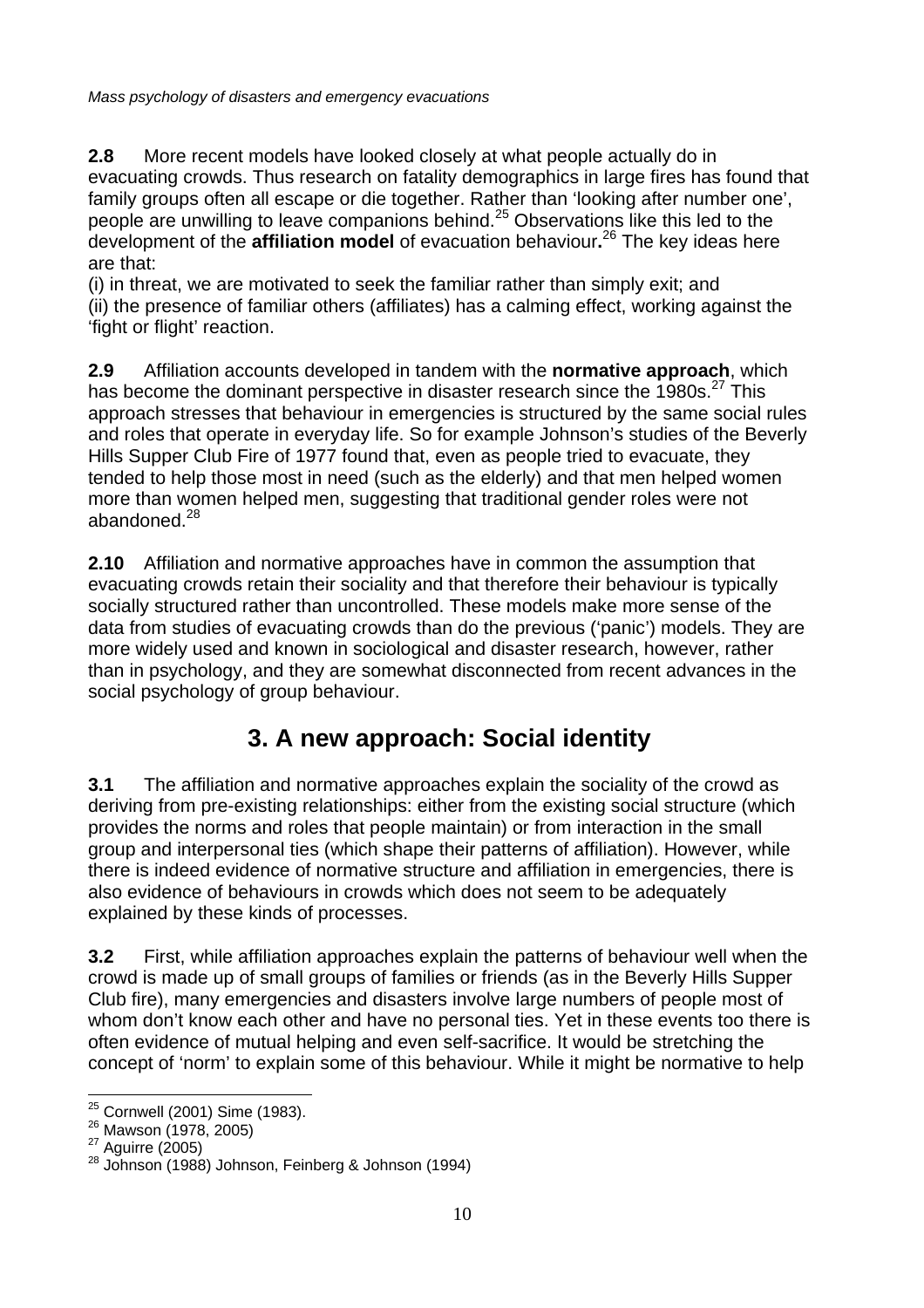someone in distress in everyday circumstances, it is surely novel rather than normative to take risks to oneself help strangers. Finally, the affiliation model suggests that where there is a threat but no affiliation figures present (i.e. people are amongst strangers in an unfamiliar place), there will be mass panic. Yet as we have seen, there is little evidence for mass panic. What is needed to complement these models and overcome their limits, therefore, is a model of *mass emergent* sociality. In other words, what is needed is an approach which allows for co-ordination and co-operation amongst a crowd of strangers, and which can explain sociality in emergencies (such as instances of helping strangers at a cost to the personal self) in terms of their crowd membership itself.

**3.3** The social identity approach, and self-categorization theory<sup>29</sup> specifically, is suggested to offer the basis for understanding the collective sociality of mass emergency behaviour. The basic premise of self-categorization theory is that shared social identity determines social behaviour. Social identity is multiple, however: we each have not only a personal identity (i.e. that which makes us unique as individuals), but as many social identities as we have memberships of social groups or categories. Each social identity is based on a categorization process, such that who 'we' are depends not only on our knowledge of our group but also the context, and in particular the contrast with some 'other'. The advantage of this approach is that it makes sense of collective behaviour in situations where people don't know all the members of their group. We see this for example in cases of national identity and war, where people will act on the basis of their category membership (even making sacrifices for the cause) when they don't even know (or necessarily like) all their fellow ingroup members as individuals.

**3.4** The social identity approach, and self-categorization theory in particular, has been used to explain a diverse range of group behaviours, including the following wellestablished findings:

- People are attracted to their groups and social categories irrespective of the individual members.[30](#page-10-1)
- Greater output occurs amongst work-groups who have a shared identity compared to those who don't. $31$
- People show greater commitment to collective action the more they identify with their group.<sup>32</sup>
- There is greater helping of fellow category members than of non-members.<sup>33</sup>
- Greater leadership and social influence occurs where the source is seen as a typical than an untypical group member.<sup>34</sup>
- Higher expectations of mutual aid occur amongst people after defining themselves as group members than before. $35$

 $\overline{a}$ <sup>29</sup> Turner (1982) Turner, Oakes, Hogg, Reicher & Wetherell (1987)<br><sup>30</sup> Hogg (1987)<br><sup>31</sup> Worchel, Rothgerber, Day, Hart & Butemeyer (1998)<br><sup>32</sup> Veenstra & Haslam (2000)<br><sup>33</sup> Levine, Prosser, Evans & Reicher (2005)<br><sup>34</sup> Tu

<span id="page-10-1"></span><span id="page-10-0"></span>

<span id="page-10-2"></span>

<span id="page-10-3"></span>

<span id="page-10-4"></span>

<span id="page-10-5"></span>

<span id="page-10-6"></span>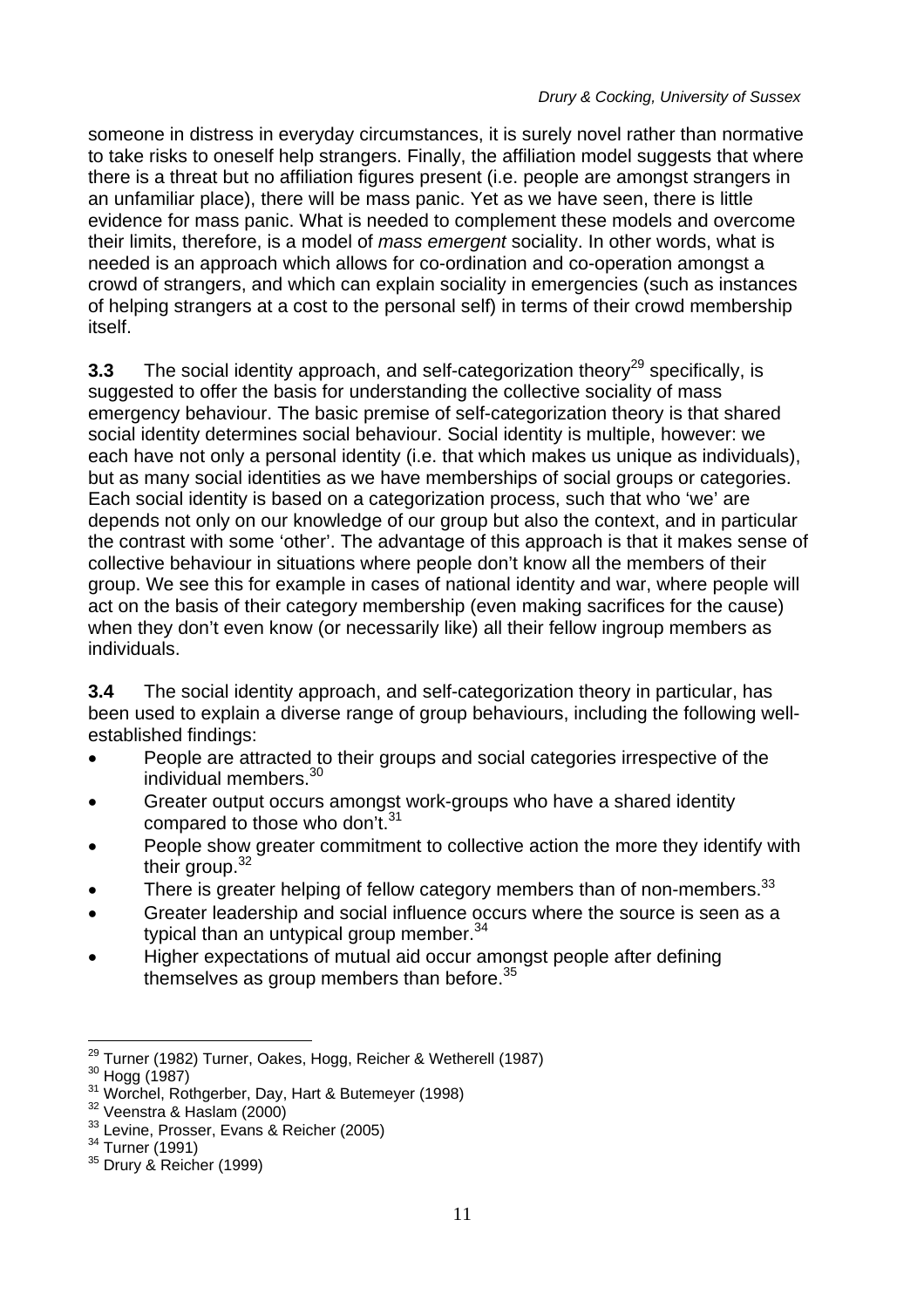The more that people identify with the group, the more they are able to access group-based sources of support and reduce their stress levels.<sup>[36](#page-11-0)</sup>

**3.5** This approach has already had 25 years of successful application to conflictual crowd behaviour.[37](#page-11-1) Research on crowd events such as riots and protests has shown that crowd 'violence', far from being random and uncontrolled, is limited by the definitions of appropriate conduct associated with the crowd's social identity. In relation to current concerns, one of the key ideas developed in this research on crowd conflict is that of the distinction between the *'psychological crowd'* and the *aggregate*. There seems to be a crucial difference between an aggregate – such as a crowd of people milling about a shopping centre – and a psychological crowd – such as a crowd of football supporters together in a stadium. The football supporters come together as a crowd, with a common aim, and act (e.g. sing and chant) together and feel as one. None of this is true for the 'crowd' of shoppers. The football supporters are united by a shared identity, while the shoppers are divided by their distinct personal identities. The research on crowd conflict also identified some of the ways that a collection of disunited people might *become* a psychological crowd – such as through a common experience of an external threat.

**3.6** The social identity approach suggests a set of novel hypotheses about mass emergency and evacuation behaviour. Thus, in a mass emergencywhere people identify with each other as part of a psychological crowd (i.e., compared to people in a mere 'aggregate') there will be greater:

(i) concern felt towards others in the crowd (including strangers)

(ii) co-ordination, help and personal self-sacrifices (including for strangers) (iii) expectations of support

By the same token, in such circumstances there will be fewer personally selfish or competitive behaviours.

**3.7** In examining these ideas, the research described in this booklet had four aims: (1) To provide a test of the panic model. While discredited academically, the panic model still has some influence in applied settings. It is therefore still necessary to subject it to empirical scrutiny. (2) To develop methodological tools for research on what remains a difficult topic to study (see below). (3) To bring together existing research on disaster and mass emergency behaviour with contemporary developments in social psychology, and hence to develop theory in this field through constructive critique and cross fertilization. (4) As a consequence of the above, to inform and update applications and recommendations for practice.

# **4. Methodology**

**4.1** Mass emergency evacuation behaviour has been studied in a number of ways: (i) Early accounts relied on anecdotal examples and case studies from the military; (ii) In social psychology, a tradition of experimental research developed which sought to reproduce features of the emergency situation in the laboratory;

<span id="page-11-0"></span> $\overline{a}$ <sup>36</sup> Haslam, O'Brien, Jetten, Vormedal & Penna (2005)<br><sup>37</sup> See Reicher (2001).

<span id="page-11-1"></span>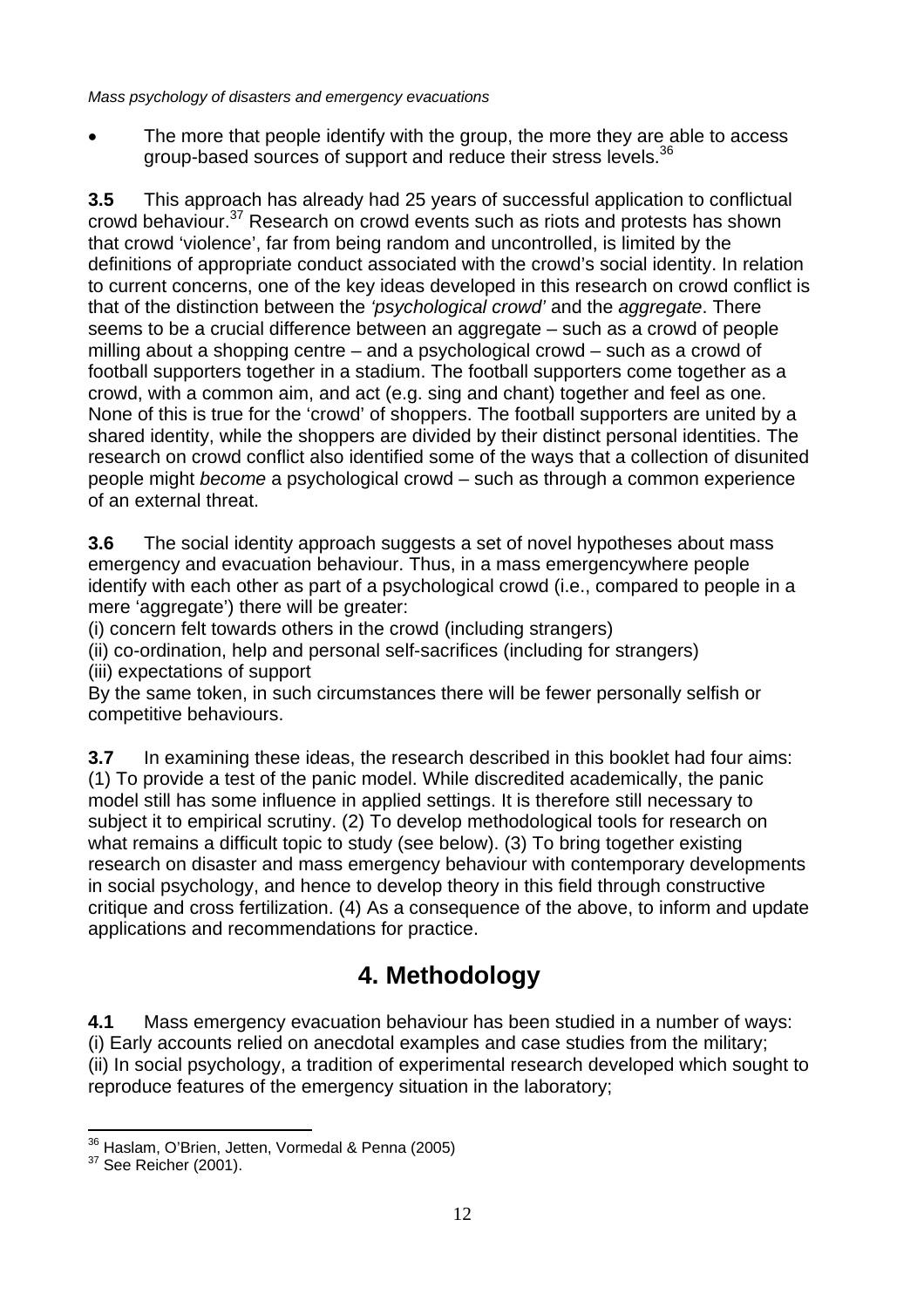(iii) Social scientists in the field of disaster research have relied principally on archive data.

**4.2** Each method has its advantages and disadvantages. The laboratory experimental method offers the advantage of isolating variables and hence a clear account of which factors cause which effects. However, this method is limited in its ability to fully simulate key features of mass emergencies for ethical reasons – such as the very threat that is said to motivate evacuation behaviour. Hence the experimental method typically lacks realism. Archive studies may have difficulty obtaining data at the time of the event – for legal and ethical reasons. Such studies can be high on validity (or realism) since they gather data from actual emergency events. But a reliance on pre-existing data, which is necessarily correlational in nature and often post hoc, can make it difficult to identify causal pathways.

**4.3** The present project aimed to combine methods and data-sources so that the limits of one approach could be compensated for by another. Thus we employed the following methods:

(i) two sorts of laboratory studies which simulated certain features of mass emergency evacuations in different ways;

(ii) two sorts of interview studies (one a comparison across different events, the other a comparison within a single event);

(iii) archive and questionnaire data collection from the second event.

To the extent that these different data-sets in different ways each support the explanation we are suggesting, then we can have some confidence in its plausibility.

**4.4** We present below the key findings produced by each of these different studies, and the conclusions we draw from them. These findings are as yet provisional, however, as at the time of writing the studies have not yet been subject to peer review $38$ 

# **5. Experimental simulations**

**5.1** In the 1950s and 1960s, a number of experimental studies on evacuation behaviour were carried out in psychology laboratories. There are a number of reasons why this tradition died out. One of the main issues was the problem of balancing realism (i.e. a psychologically engaging threat) with the need to protect participants from harm. Given the greater concern in today's research environment with risk reduction, it is unlikely that some of the experiments carried out in the past would now get ethical clearance.

**5.2** One of the main aims of the present project was therefore to develop an experimental simulation that was both engaging and ethically sound. We therefore compared two types of experimental simulation to determine which was more suitable for further development: (i) a room evacuation design, and (ii) a visualization ('Virtual Reality') design.

<span id="page-12-0"></span> $\overline{a}$ <sup>38</sup> See our website for updates on publication of the studies: <http://www.sussex.ac.uk/affiliates/panic/>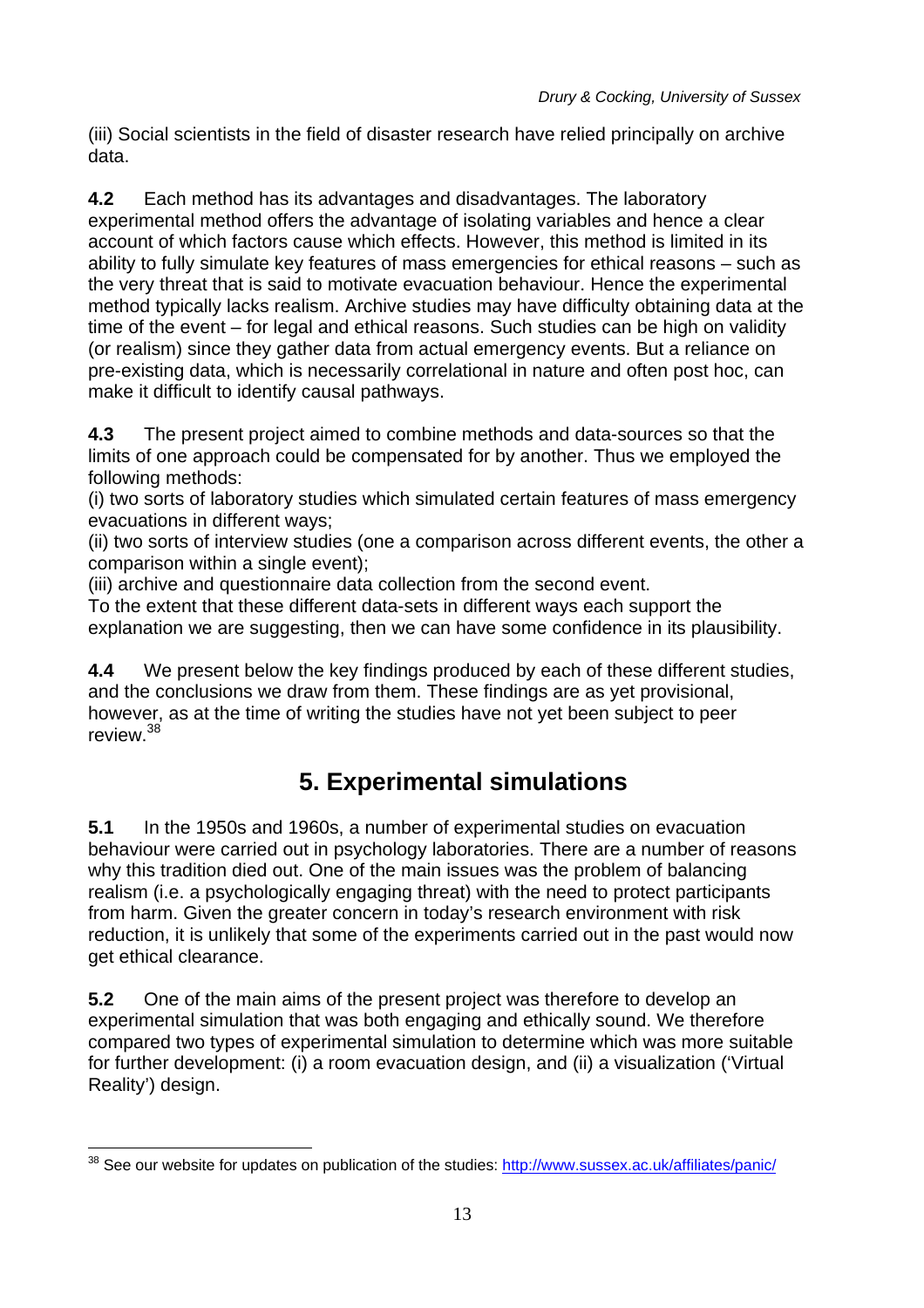**5.3** We ran three **room evacuation** studies, each time trying to develop and build upon the format. One-hundred and thirty and 81 participants respectively took part in the first two studies. They gathered in a laboratory room in groups of up to 20 people at a time and were asked to imagine they were evacuating a room in an emergency, a technique known as role-play. Various cues were provided to enhance the simulation, such as a siren and verbal requests that they leave as quickly as possible.

**5.4** To test the idea that a shared social identity (psychological 'groupness') makes mutual concern and helping more common and personally selfish behaviours less common than if people see themselves just as different individuals, we treated one half of the participants each time as members of a relevant social category (e.g., 'Sussex University students') but addressed the rest simply as individuals. We then observed and filmed their behaviours (looking at the extent of helping, waiting for others to go first versus stepping in front of others, for example). We also gave participants a questionnaire at the end to measure subjective factors, such as level of identification with the group and feelings towards the other people evacuating.



**5.5** Both studies failed to find significant differences across the conditions, either in behaviour or subjective reports. Looking at the process behind these results can help explain why. First, participants often did not take the scenario seriously enough. There was no sense of urgency and haste and hence no need to let others go first or push them out of the way. Second, the main behavioural measure – whether they pushed or formed a bottleneck at the door – was inadequate, i.e. the evacuation was over too quickly to give people an opportunity to display selfish versus helping behaviours.

**5.6** We addressed the problems of these first two studies with a new design which embedded the 'evacuation' within an unrelated, fake 'intelligence test'. Thus we didn't rely upon role play or imagination, but still asked people to enter or leave a room as quickly as possible in order to complete the tests. As this design meant that the group of participants had to each go through the door in a hurry twice, there were also more opportunities for displaying the behaviour of interest.

**5.7** Again however analysis of this study revealed no differences on our main measures. It was understood from the outset that the lack of real threat would create issues in trying to render an emergency evacuation into an experimental simulation.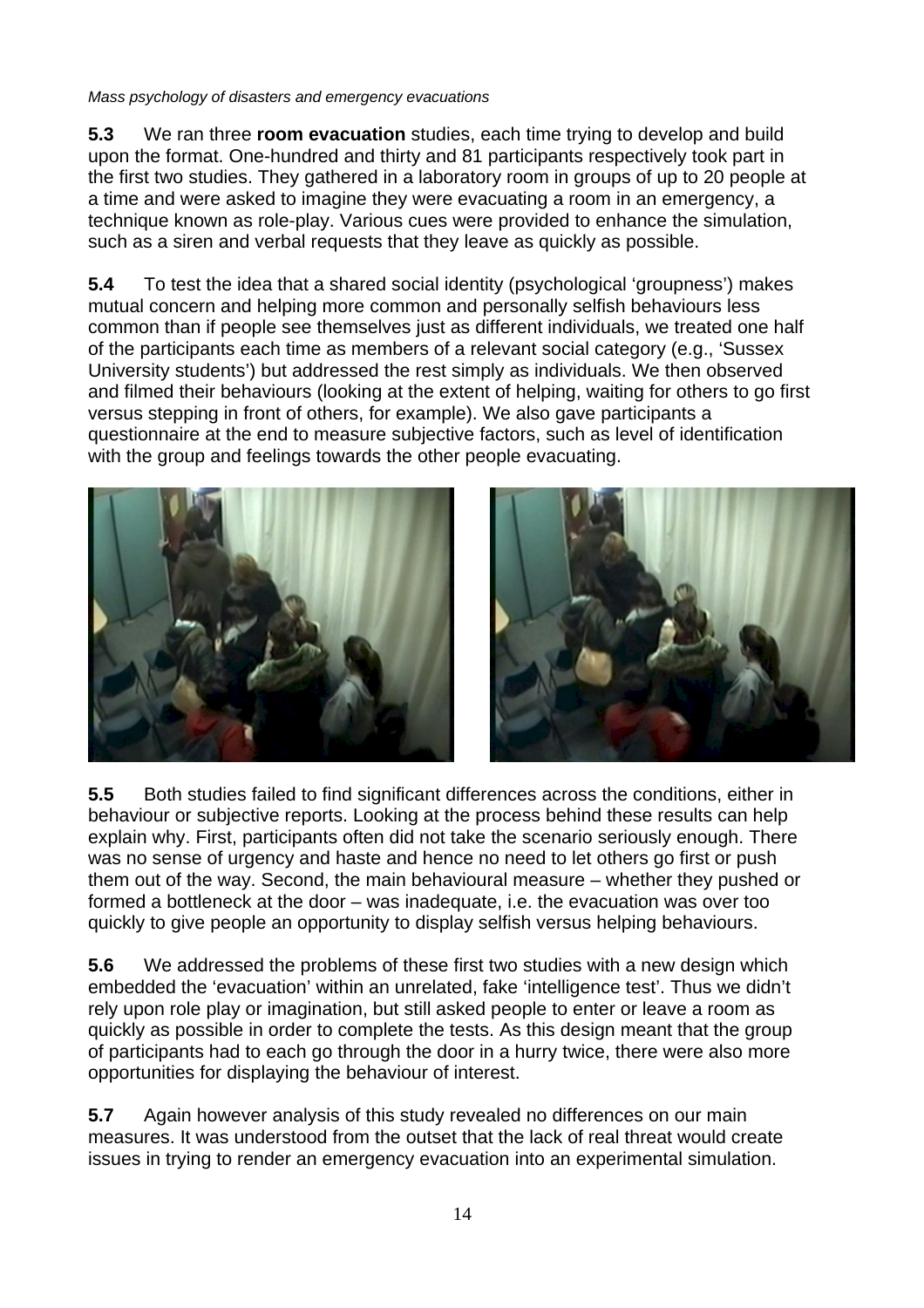Moreover we mostly failed in these studies to get those in the 'shared identity' condition to see themselves as a group. These features point to the limits of this kind of design for studying emergency evacuation behaviour.

**5.8** However, our informal observations and some of the participant feedback we gathered from this last room evacuation study suggested that, while our experimental manipulations didn't work as intended, they had effects in line with some of the suggestions of the social identity approach. Thus, according to self-categorization theory, one factor that may lead us to see ourselves as group members (rather than as individuals) is a common relationship or a shared fate in relation to some external other. In the third study, whether we attempted to impose a social or a personal identity on our participants, simply by cramming them into a small room together, we (unintentionally) made them see themselves as a group in relation to ourselves, the experimenters. Thus, while the study was set up to look at the different effects of given social identities (i.e. personal identity versus social identity), it seemed in effect to say something about the process whereby a personal identity becomes *transformed* into a social identity. The significance of this question of the transformation of identities in relation to a common relationship to an external agent or force only became clear in the comparative interview study (below).

**5.9** The second laboratory experimental simulation we sought to develop used a computer **visualization** (or 'Virtual Reality') program. The team at Nottingham University<sup>39</sup> developed a computer animation of a crowd evacuation from an underground railway station, modelled on a computer game (using similar graphical techniques and user interface).<sup>40</sup> The 'task' facing the user is to evacuate the station as soon as possible, while at the same time facing bottlenecks caused by the rest of the crowd. The user also has to make decisions about whether to stop and help four people who are apparently injured. Within this design, we were able to vary key dimensions, such as the appearance of the characters in the evacuation, and the number of other evacuees, and to enhance the urgency of exit through a varying 'danger' indicator.

**5.10** Participants' identity was varied by a vignette at the beginning of each trial which cast them either as group members or individuals in an aggregate crowd. We then looked at the number of times 'injured' characters were helped (or not) and the extent to which participants pushed characters out of the way. A post-test questionnaire assessed the role of shared identity, feelings towards others, and intentions to help.

**5.11** Seventy-two people took part in the first experiment. While it turned out to be difficult to get people to think of themselves as group members (versus individuals) in the way we intended, there was nevertheless a correlation between feelings of psychological 'groupness' and the amount of helping. That is, the more people saw themselves as group members, the more likely they were to stop and help fallen characters – even though such action delayed their own exit. This result was replicated in a student project on 40 participants using a different vignette.<sup>41</sup> In both cases, the

 $\overline{a}$  $39$  Damian Schofield and Andy Burton.<br> $40$  For more details, see

<span id="page-14-1"></span><span id="page-14-0"></span>

<span id="page-14-2"></span>[http://www.sussex.ac.uk/affiliates/panic/Fact%20sheet%20-%20technology.doc](http://www.sussex.ac.uk/affiliates/panic/Fact sheet - technology.doc)<br><sup>41</sup> Thanks to Becky Powell for this work.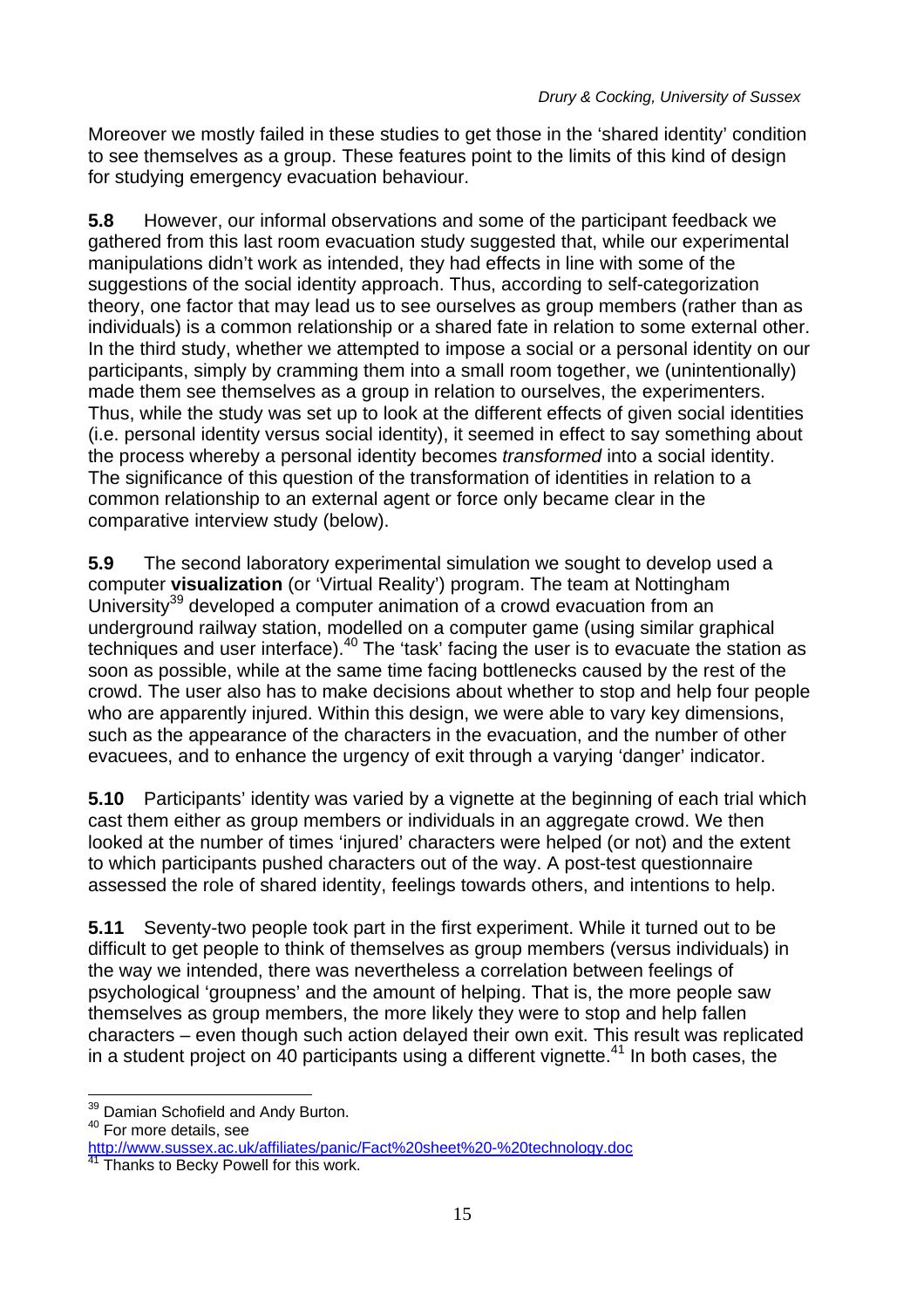more people saw themselves as group members, not only did they help more, but on the subjective (questionnaire) measures they cared for others more and expressed a greater desire to help.

**5.12** A third experiment, in which 62 people took part, eliminated potential problems with the design but weakened the identity manipulation further. There was more helping in the 'group identity' than the 'personal identity' condition but this difference was not statistically significant. Forty people took part in a fourth experiment, which was carried out as a student project.[42](#page-15-0) This study used a different vignette and identities to the previous ones ('football supporters' instead of 'students'). Those in the 'group identity' condition displayed significantly more helping behaviour than those in the 'personal identity' condition. There was some support for the idea that this behaviour was partly caused by positive feelings towards ingroup members.



**5.13** In each of these studies, while there was some evidence in support of the role of shared identity on the helping and questionnaire measures, there was no pattern in the 'pushing' data. Observations of participants in these studies, as well as at a public exhibition at the Royal Society, led us to conclude that there was a problem with the onscreen instruction at the beginning which explains how to push other characters. This could be read as an encouragement to push in what might be perceived as a 'game'. The visualization was modified three times within the project, each time achieving greater realism. But it was beyond the scope of the current project to address this problem in the instructions through further changes to the software.

<span id="page-15-0"></span> $\overline{a}$ <sup>42</sup> Thanks to Andy Hardwick for this work.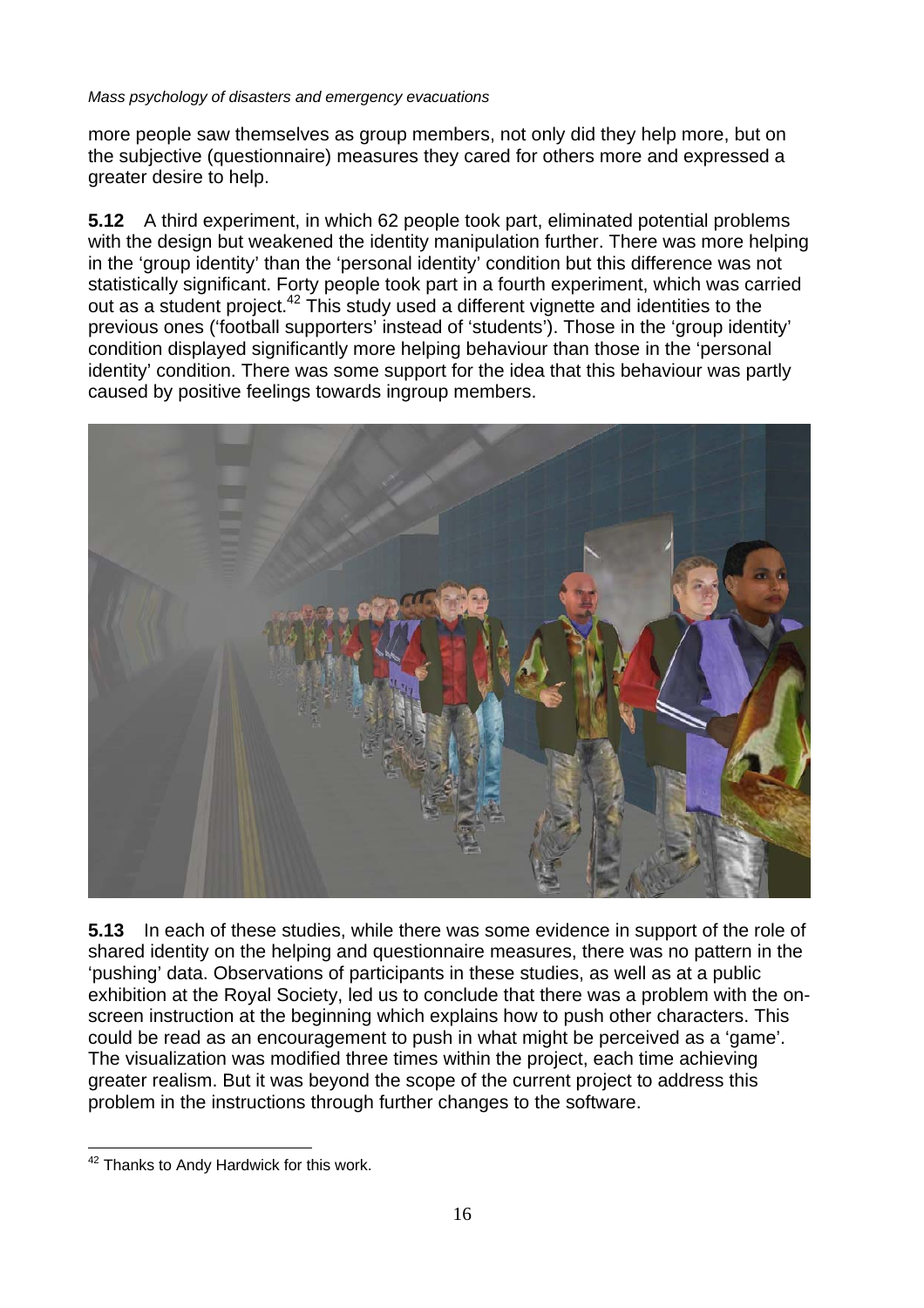**5.14** Overall, the visualization studies support the conclusion that, where there is a strong sense of collective identity, there will be mutual concern and helping. Importantly, people with a strong shared identity in these studies tended to help the fallen character even though this meant delaying their own exit. Where the sense of shared identity was weak, on the other hand (either through our deliberate manipulation or because the manipulation was weak), there was less mutual concern and less helping. The significant results that were found were therefore in line with the selfcategorization account of mass emergency evacuation behaviour.



**5.16** In terms of the aim of developing an experimental simulation that was both engaging and ethically sound, our conclusion is that the visualization method has more potential than the room evacuation method. There was more psychological engagement with the visualization than the room evacuation method: participants took the visualization more seriously overall. The visualization also included more measures (more opportunities for helping versus personally selfish behaviours) than the room evacuation. The visualization is therefore a better way of testing different psychological theories of mass emergency evacuation behaviour.

## **6. Comparative interview study**

**6.1** As mentioned previously, since the 1960s, research in the field has been dominated by archive studies of actual crowd events, rather than experimental simulations. These archive studies arguably produced more insights into the nature of mass emergency behaviour than the previous work, because here the researchers were looking in detail at what actually happened at disasters and emergencies. Such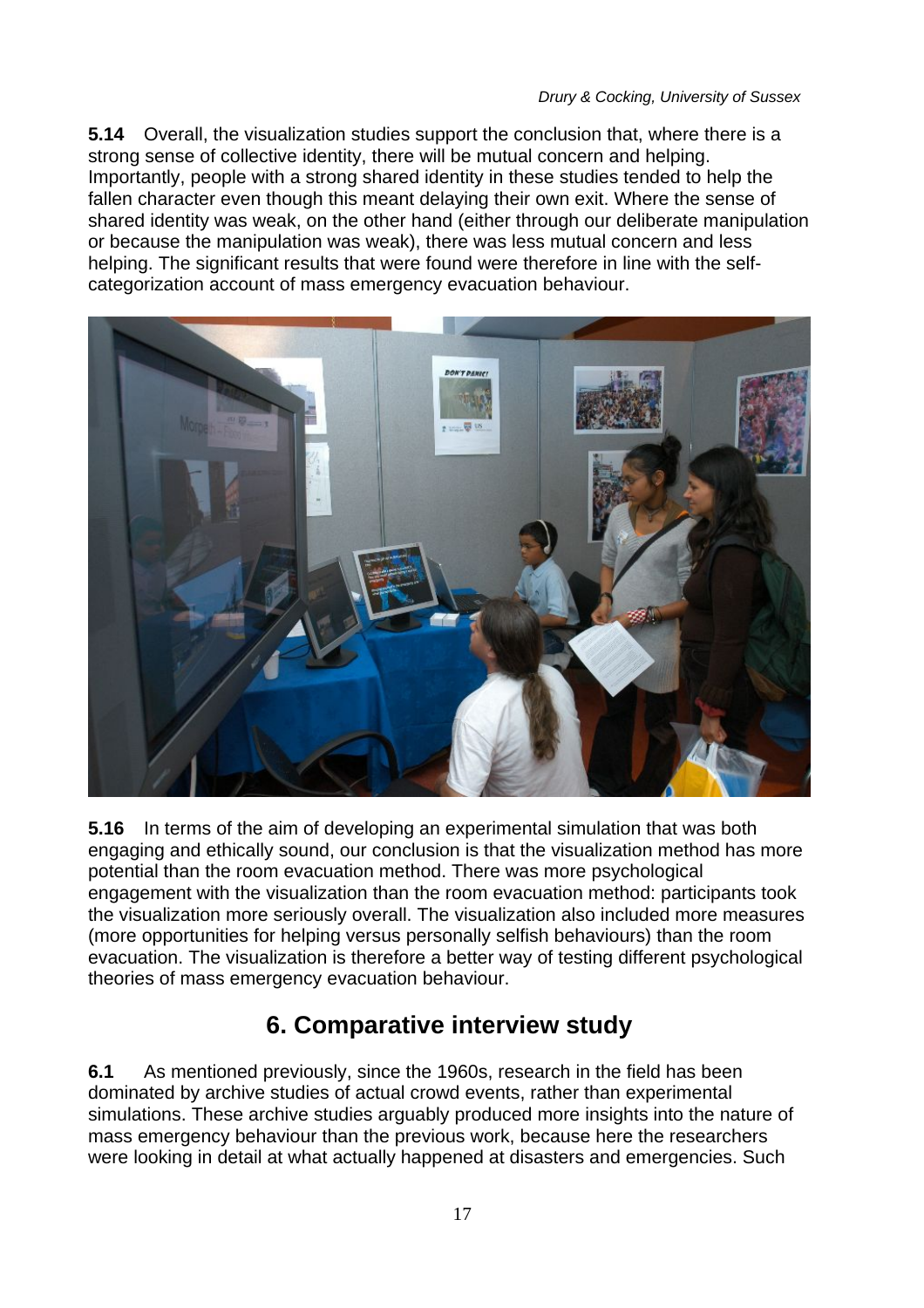archive data includes police records, newspaper accounts and others observations. It therefore may also include quotations from survivors. As such, it is more than a behavioural record, since it includes people's subjective accounts of their behaviour. However, secondary data like this doesn't allow the researcher to *probe* people's reasons, experiences and perceptions. All this kind of data can give us is information on the issues the witness, journalist or survivor considered important and relevant at that time. In order to enquire systemically about the issues that we as researchers think important – in particular, the role of identity – we need to interview those witnesses and survivors ourselves.

**6.2** In line with our research questions the original plan was to interview people from two sorts of crowd event where there was a real (or perceived) emergency and hence requirement to evacuate: those where there was a high level of unity (a social identity) versus those with a low (or no) unity. Once we started the interviews, however, we found that most participants' level of identification with the rest of the crowd had shifted over the course of the emergency event. In almost all cases, the crowd tended to become more unified over the course of the emergency. Thus we began to look at shared identity not only as a cause (of helping and co-ordination) but also as an outcome. In other words, the evidence led us to suggest a less static and a more dynamic model of the relation between emergencies, identities and behaviour. This is detailed below.

**6.3** To recruit interviewees, we placed advertisements in UK national newspapers asking for people who had been involved in disasters and emergencies. We also pursued personal contacts for willing participants, including from events that were perceived as emergencies at the time by some participants but turned out not to be.

**6.4** Interviews were carried out with 21 survivors from 11 different incidents, as follows:

- Five from sinking ships
- Six from football stadium disasters
- Four from the 'Fat Boy Slim' free party on Brighton beach in July 2002
- Three from office evacuations in response to perceived terrorist attacks
- One from the IRA Harrods bombing in 1983
- One from a hotel fire in the US in 1971
- One from a train derailment in 2003

In each case, people were in a crowd, facing an impending threat and with limited opportunities for safe escape.

**6.5** Participants were asked to provide some background to the incident, to set the scene, and then to recount events as they remembered them. The rest of the interview was organized according to the following issues:

• Behaviour: e.g., 'What did you and others do in response to events? Was evacuation easy/ difficult? Did people co-operate/ help each other out?

• Perceptions/ feelings: e.g., 'What were you and others thinking/ feeling as incident progressed? Do you think that anyone panicked?

• Identities: e.g., Did you feel a sense of unity towards those in the evacuation with you?'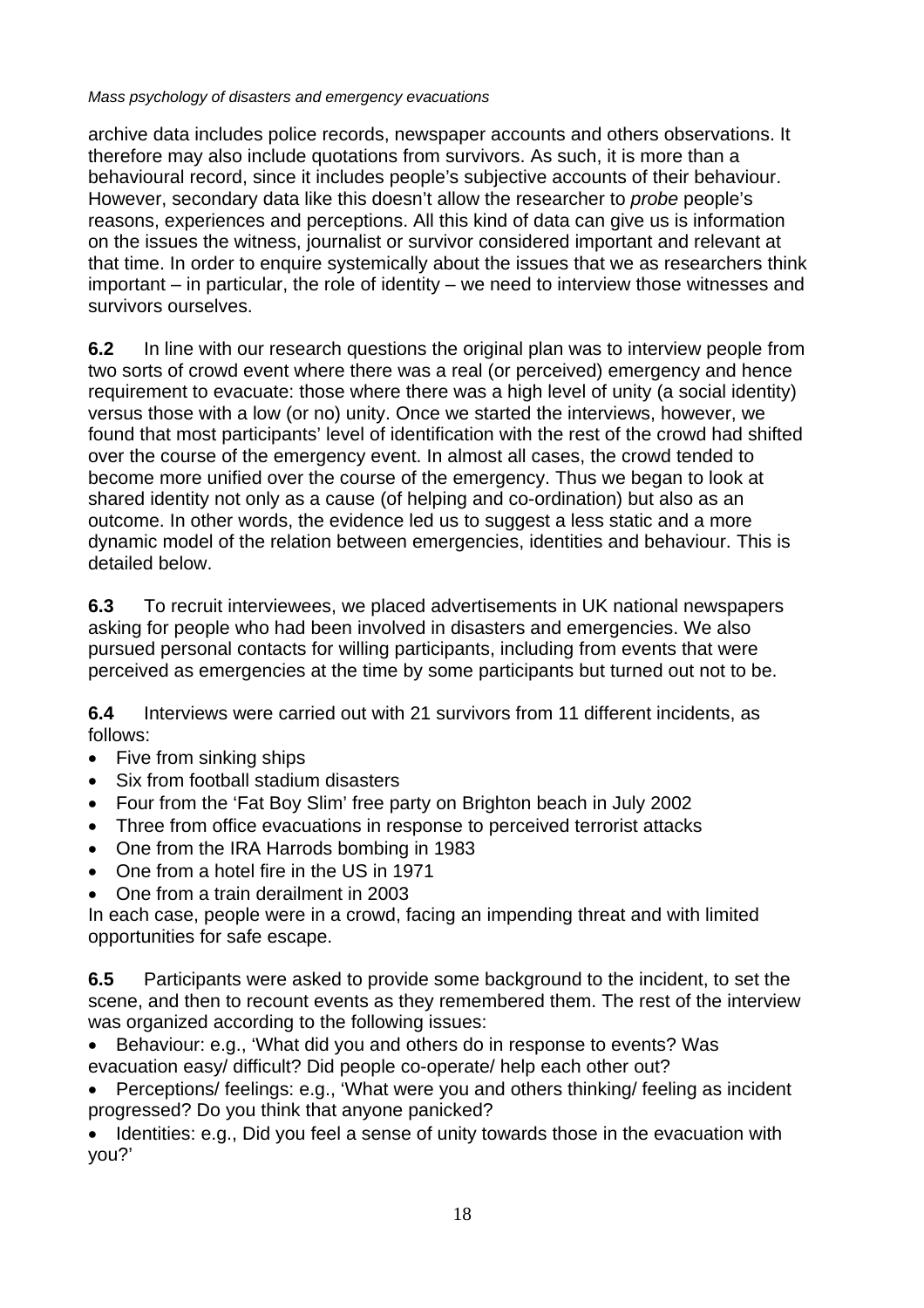**6.6** The resulting data-set (approximately 160,000 words of transcribed text) was both analysed qualitatively and subjected to a statistical analysis. As well as some harrowing accounts of human suffering, we found stories of heroism, courage and inspiration. As expected, there was evidence (a) that everyday norms were upheld – for example, people formed queues; (b) that social roles continued to operate – for example teachers continued to act with authority in relation to the schoolchildren in their charge; and (c) that many people stayed with their small affiliation groups and gave more assistance to their affiliates than to others. However, there was also clear evidence against the panic model and for the social identity account of mass



emergency evacuation behaviour:

**6.7 There was no mass panic.** While the word 'panic' was quite frequently used in the interviews, it usually referred to individual feelings of fear of distress, was normally displayed by people screaming or crying (as opposed to displaying any overt behaviour associated with panic), and did not spread to others. Indeed, when asked directly, interviewees were typically explicit that, though there was fear, there was in fact no widespread uncontrolled, competitive, irrational and personally selfish behaviour:

'I don't think people did lose control of their emotions and I think the restraint shown by particularly several of the individuals that I've mentioned I've talked about [ ] it was the degree of the capacity of people to help others who were clearly struggling you know. It should be source of great pride to those people I think because you know, they were clearly in control of their own emotions' (Hillsborough)

#### **6.8 Selfish behaviour was rare; co-operation and helping were common.**  Reports of selfish behaviour were rare. Some people displayed quite selfless behaviour by helping others even if doing so meant placing themselves at risk. When people were physically able to, they helped others, even people who they had not previously known before the emergency:

'the stairwells [ ] are quite narrow and the way you go down them .. just round and round and steps [ ] you can only probably fit maybe three or four people wide, so .. people were moving faster than us obviously and people were .. weren't overtaking us but at junctions we were allowing people to go past us' (Canary Wharf evacuation)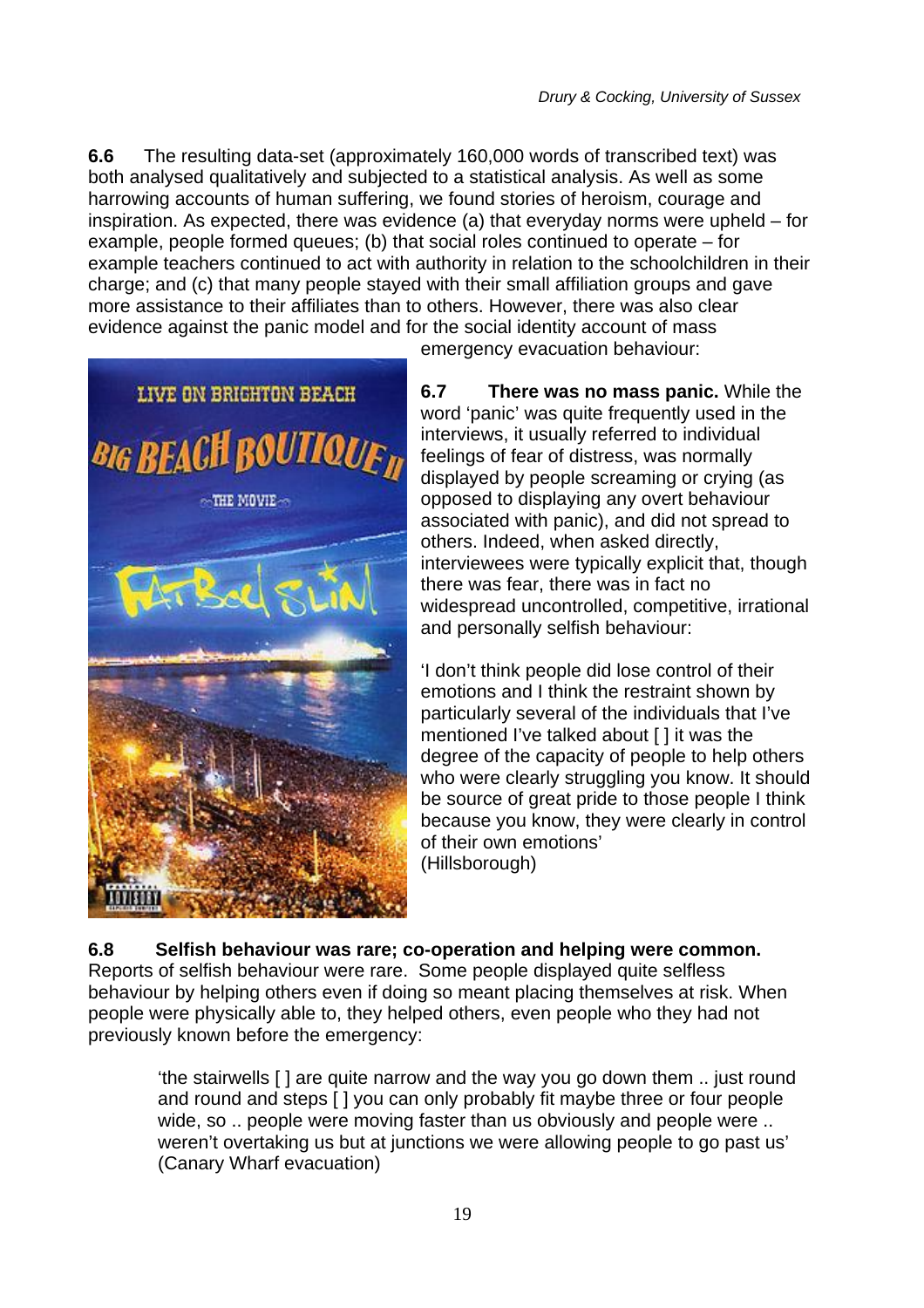Importantly, there were significantly more accounts of helping (being helped, helping others, observing help) than of selfish behaviours (e.g., others being pushed or ignored):

> 'I couldn't get across to the steps but a woman member of staff locked arms with me and pulled me across to the steps and I was then able to start going up them.'

(Sinking of the Jupiter)

So far this evidence is consistent with the predictions of the social identity approach. Next, however, we needed to look more closely at the possible causal processes behind the behaviours observed.

**6.9 A common identity in the crowd.** Over half of our interviewees referred unambiguously to a sense of unity or togetherness with the rest of the crowd during the emergency.

- TC Oh yeah of course I I get on the train every day. So a train journey you would normally take is, you know, I myself get on the train at ten to seven in the mornings, sit down, open the paper and there might be one or two people talking out of a completely packed carriage.
- Int Yeah.

TC So, you know, that that sort of thing and the perception... of of being involved in that, and everyone's involved and let's do, let's group together (Train accident)

This sense of unity typically extended to strangers:

'there was a little bit of camaraderie that we'd all come through something that could have been potentially very dangerous [ ] I never met any of them before 'cos I arrived that day at the hotel from England' (Hotel fire)

Many of these statements occurred spontaneously – i.e. before we had asked participants whether they felt any unity with others in the crowd:

'So I don't think in my view there was any question that there was an organic sense of… unity of crowd behaviour.' (Hillsborough)

**6.10 Causes of unity: Shared fate.** In most of the references to common identity, it is described as emerging over the course of the emergency itself. Only a minority referred to any sense of crowd unity prior to or without there being a perceived emergency – and for most of these the sense of unity increased in response to the emergency. The source of the unity was the crowd members' shared fate in relation to the threat facing them. While they might have come to the event seeing themselves as so many individuals, the threat facing them all led them to see themselves as 'all in the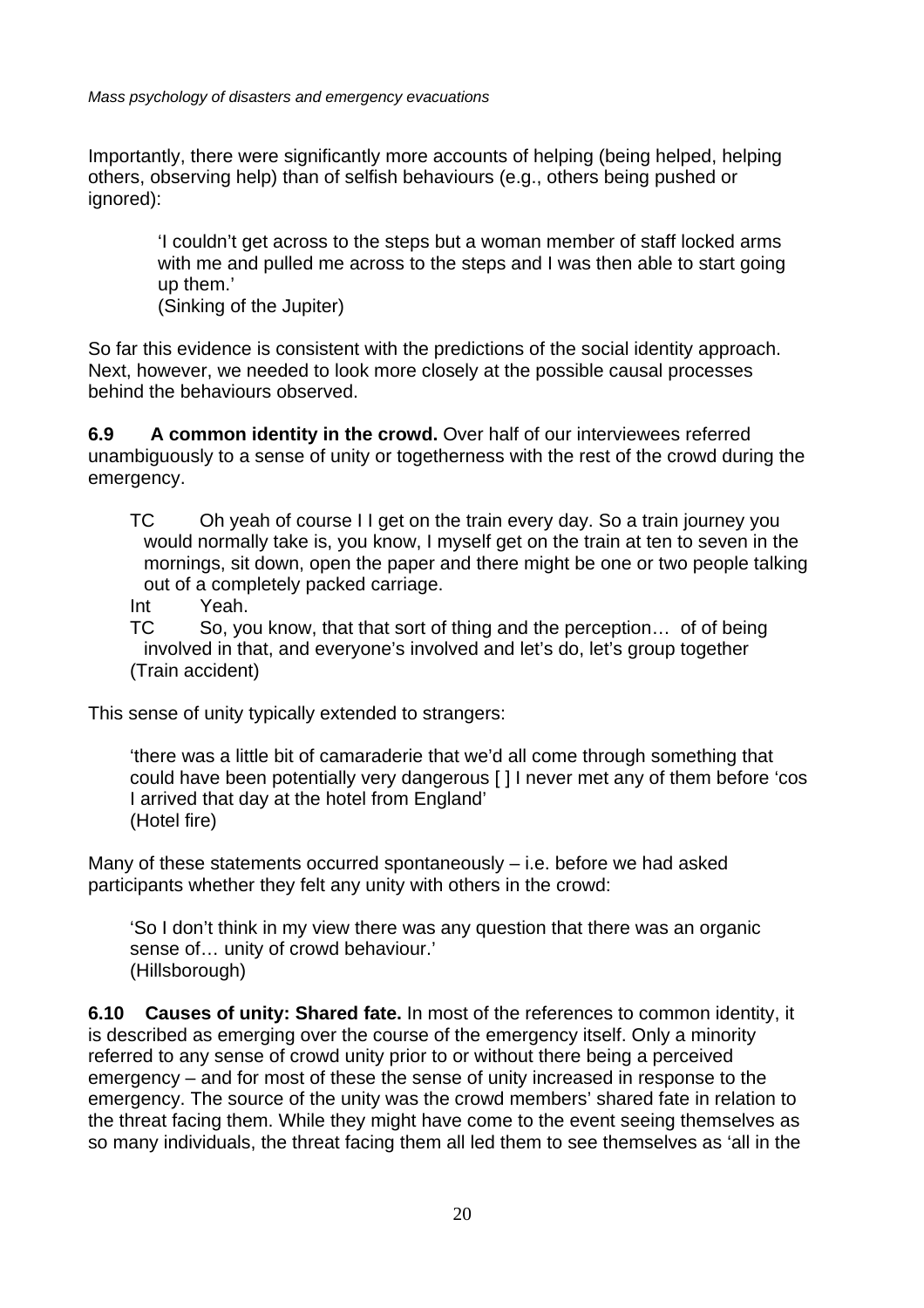same boat'. This meant categorizing themselves as a group and feeling an emotional sense of togetherness:

'all of a sudden everyone was one in this situ- when when a disaster happens when a disaster happens, I don't know, say in the war some- somewhere got bombed it was sort of that old that old English spirit where you had to club together and help one another, you know, you had to sort of do what you had to do, sort of join up as a team, and a good example of that would be when some of the fans got the hoardings and put the bodies on them and took them over to the ambulances'





Just as those who reported a strong sense of shared threat also reported a strong sense of unity, most of those interviewees who didn't perceived a threat to the crowd (e.g. some of those at the beach party) did not report any sense of unity with the rest of the crowd.

**6.11 Effects of unity: Mutual concern and helping**. Participants' comments on the sense of unity were usually coupled with descriptions of others' behaviour. This makes the point that the sense of togetherness was not simply a subjective thing which was simply felt by the interviewee and a few others but was more often a common experience in the crowd, which motivated people to act. In particular, because of the sense of togetherness, people supported each other, co-ordinated their actions and tried to help those who needed help:

- Int. How would you describe those who were in the evacuation with you? Is there any phrase or word you would use to describe them?
- J2 As as a whole group?
- Int Yeah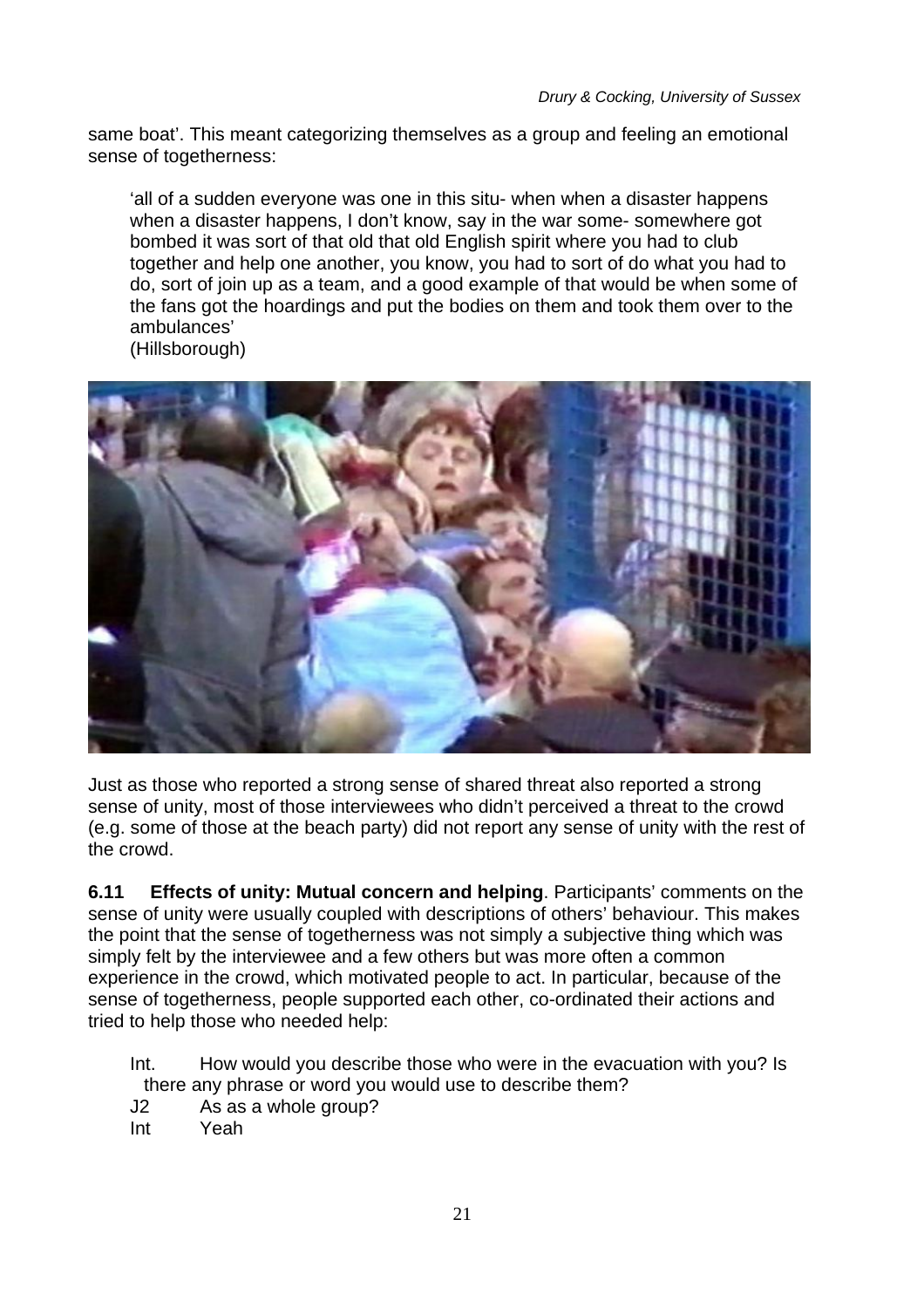J2 ……I guess I'd say mutually supportive ..We were all strangers really we were certainly surrounded by strangers but …. most of, I mean I'd got my kids by me, but most people were split up from anybody they knew, and yet there was this sort of camaraderie like you hear about in the war times and this sort of thing .. there there was certainly a pulling together as apposed to a pulling apart. (Sinking of the Jupiter)

This sense of togetherness even meant taking personal risks to help others:

'It was clearly the case you know.. it was clearly the case that people were trying to get people who were seriously injured out of that crowd it was seriously a case of trying to get people to hospital, get them to safety .. I just wish I'd been able to.. to prevail on a few more people not to.. put themselves in danger.' (Hillsborough)

Finally, and again in line with expectations, those who felt that there was little unity in the crowd provided the lowest reports of helping behaviours and co-ordination, and the highest reports for personally selfish behaviours observed.

**6.12 In summary**, the comparative interview study supported our arguments that (i) orderly behaviour rather than panic is the typical behaviour of crowds even in disasters and emergencies; (ii) help and co-ordination rather than selfish behaviour is the norm; (iii) some of this help and co-ordination may be due to the influence of norms, roles and affiliation; (iv) a shared identity in the crowd also explains the extent of helping behaviour – in particular the helping of strangers and the risks people sometimes take to do this. However, we also found evidence that this shared identity is not simply a given, but rather that it emerges and changes over time. It emerges as an understanding of participants' shared relationship to the emergency or disaster itself. Most of the crowds analysed in this study had no sense of common identity (i.e. were not *psychological* crowds) before the emergency. For most of those that did have a sense of togetherness prior to the events, the emergency changed this so that those involved felt a common identity with all crowd members rather than just the ones with whom they had a pre-existing affinity (such as football fans of the same team).

**6.13 In conclusion**, we would suggest that this study supports the general argument that crowd behaviour in emergencies is meaningful and social (rather than instinctual and asocial). This general point has important consequences for practice, as we shall see. More specifically there is evidence in line with the particular model of crowd sociality that we were testing – the social identity approach. The data from this study also suggests that social identity processes in disasters and emergency evacuations are highly dynamic. The role of a shared fate seemed to be important in the emergence and strengthening of a shared identity. This would seem to make sense of the observations made in the room evacuation experiments; i.e. that a shared relationship to some outside force may supersede other self-categorizations and create unity where there wasn't any previously.

**6.14** However, there are a number of limitations of this study and hence a need to exercise caution in our conclusions. While a common pattern was found across different events, some of these events took place a long time in the past and some of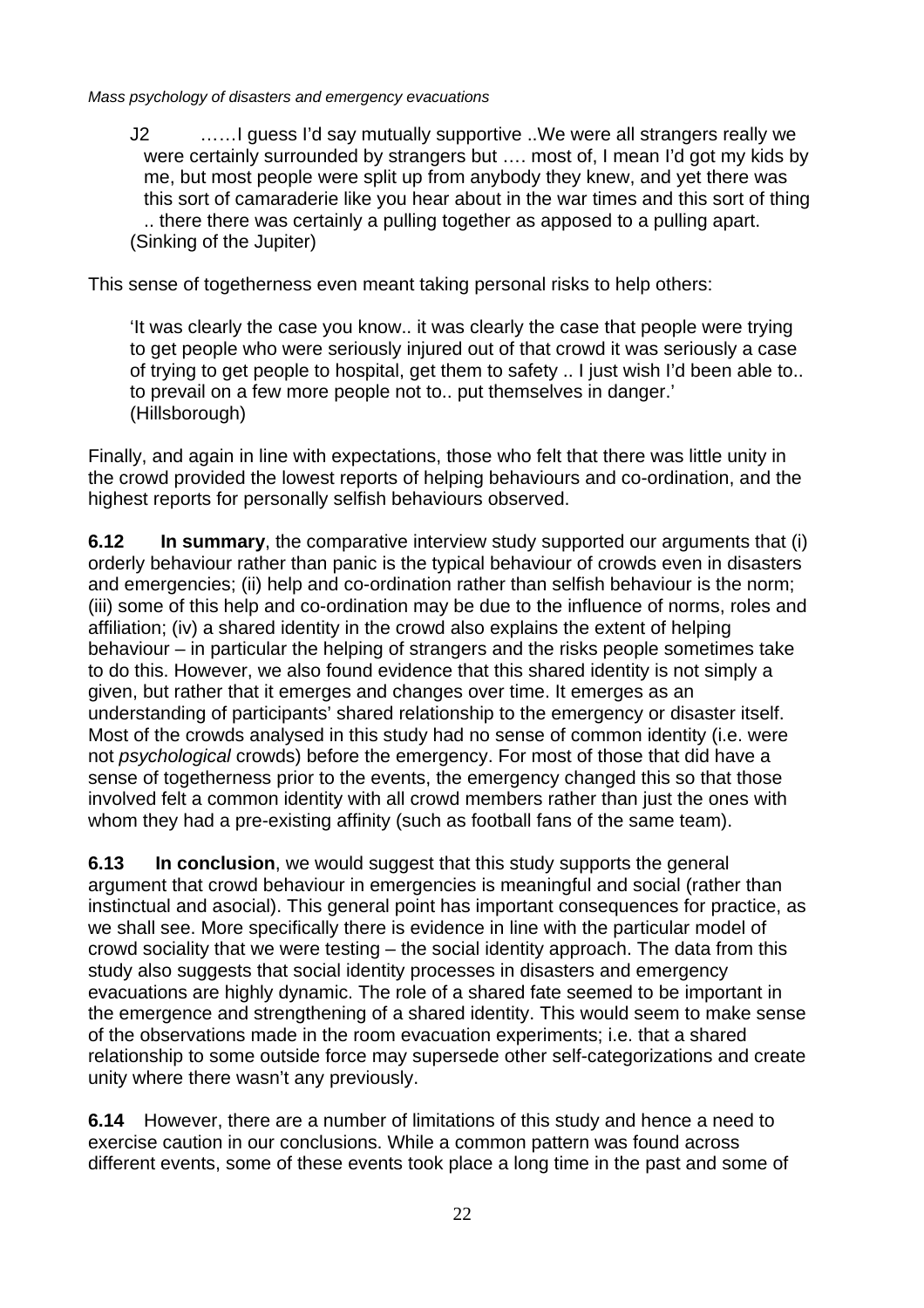the accounts lack detail. The idea that shared identity can emerge from within the event itself was a hypothesis that came out of the study. What was needed was a proper test of this hypothesis. Ideally we still needed to study a single event where there was a large number of accounts. If it was an event where most people were amongst strangers and we still found evidence of shared identity and helping then this would be stronger evidence in support of our approach.

# **7. Archive, questionnaire and interview study: The July 7th London bombings**

**7.1** The July 7<sup>th</sup> London bombings of 2005 took place while this research project was halfway through. The four bombs (three on the London Underground and one on a London bus) killed 56 people (including the four bombers) and injured over 700. The events were characterized by much shock and fear on the day, and crowds of people were affected directly or indirectly. Therefore, we decided to gather information from witnesses and survivors about what happened and how people felt and acted at the time.



**7.2** We gathered accounts from survivors or eye-witnesses of the bombs in the following ways:

(i) We collected accounts and quotes from contemporaneous interviews with survivors in the press. We used extracts from 141 different articles in 10 different national daily newspapers in the days immediately after July 7<sup>th.</sup> (ii) We gathered 114 detailed personal accounts of survivors that had either been posted on the web, delivered in evidence to the London Assembly hearings into July 7<sup>th</sup> (held on March 23<sup>rd</sup> 2006) or published in books or retrospective newspaper features. (iii) We created an on-line questionnaire so that those who were willing could

share their experiences with us via e-mail. Thirteen people e-mailed in their accounts. The questionnaire is available at: <http://www.sussex.ac.uk/affiliates/panic/lb/index.htm> (iv) We also conducted 12 face-to-face interviews with those who felt able to do so. Each of these lasted around an hour. The questions were adapted from the previous interview study.

**7.3** In total, and not counting the contemporaneous newspaper data, we collected data from at least 145 people, most of whom (90) were actually caught up in the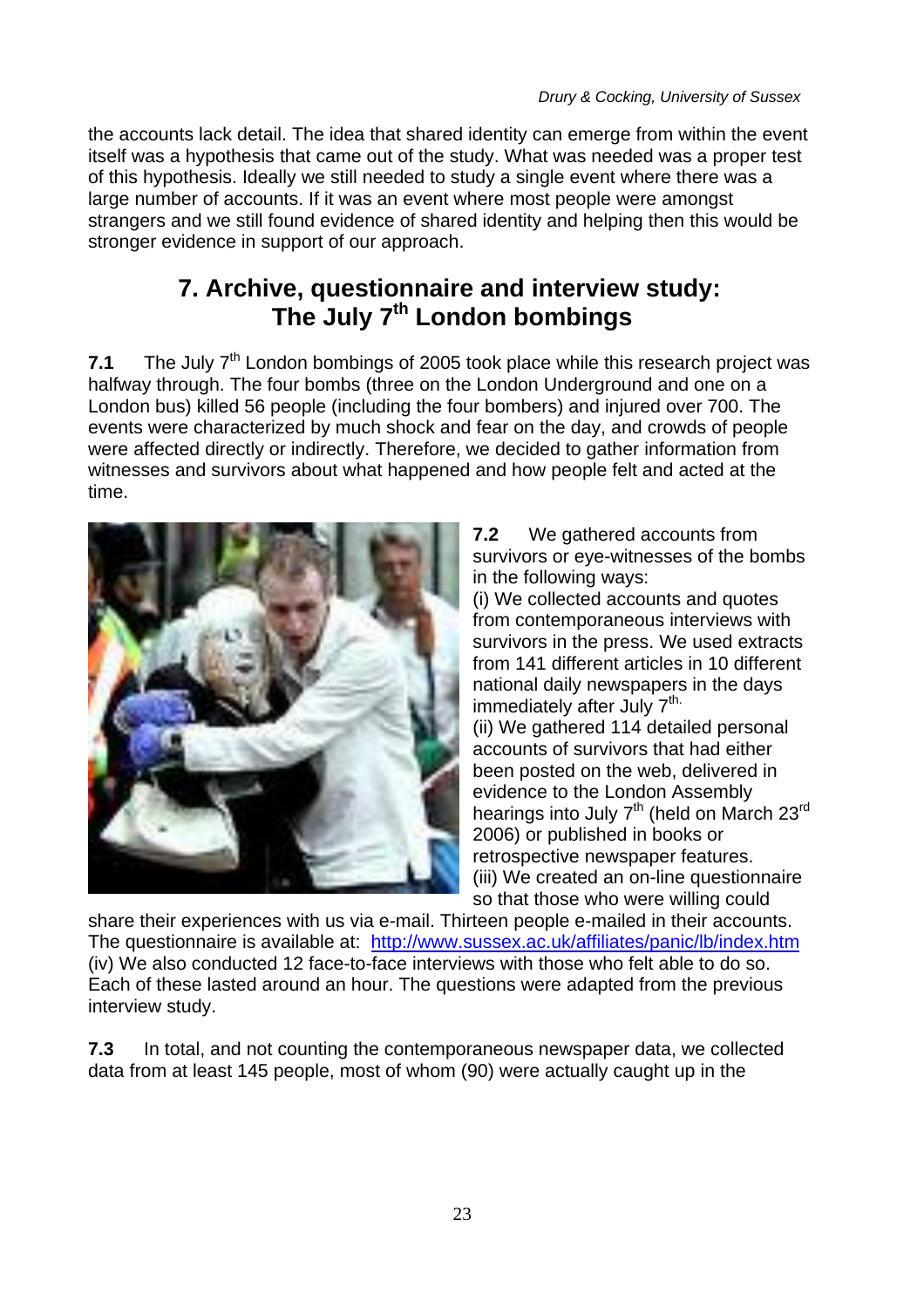explosions. This is about 5% of all those directly affected by the blasts. $43$  This data was analysed quantitatively and qualitatively.

**7.4** We found that while the concept of 'panic' was drawn upon to some extent as an explanatory gloss by both survivors and witnesses, personally 'selfish' or competitive behaviour was rare. Mutual helping was much more frequent. Most people were not with friends or relatives at the time, so such 'resilient' behaviour cannot be explained simply by existing ties of affiliation. There was also some evidence for (i) a perceived continued danger of death (shared fate) after the explosion; (ii) an enhanced sense of togetherness, which arose from this shared fate; and (iii) personal risk-taking to help strangers. These points are detailed below.

**7.5 There was talk of 'panic' but there was no mass panic.** Far from the classic stereotype of mass panic in disasters, we found next to no evidence for this concept in people's reactions to the July 7<sup>th</sup> bombings, despite the word 'panic' being used quite liberally in both press and eye-witness accounts. For instance, in the 141 newspaper accounts gathered immediately after the events, 57 eye-witness accounts used the term 'panic'. However, in contrast, there were also 20 eye-witness accounts which explicitly denied that there was panic, and 37 such accounts referred to 'calm' amongst those affected by the bombs, and 58 to an 'orderly evacuation'. There were also 31 reports of fear and 70 reports of people thinking they might die. So, while there was undoubtedly extreme fear and/or panic in some individuals, this was usually confined to people screaming or crying, rather than pushing or trampling over others in an effort to escape.

**7.6** Furthermore, individual panic did not spread to others in general. More often than not, other people would quickly intervene to calm down those who were visibly distressed. The following quote from a woman who survived the King's Cross bomb, illustrates how people helped prevent panic;

'We all rallied together helping one another get through it - holding hands, sharing water, calming those who were panicked'

**7.7 Co-operation and helping were common.** There were many accounts of mutual co-operation and even heroism amongst the individuals involved. In the personal accounts we gathered, 42 people reported helping others (most of them helping more than one other), 29 reported being helped by others, and 50 reported witnessing others affected by the explosions helping others (most of these again, helping more than one other). 40 people referred to general co-operation, and only one denied that there was any such co-operation.

'this Australian guy was handing his water to all of us to make sure we were all right I I was coughing quite heavily from smoke inhalation and so [ ] I'd got a bit of a cold anyway which aggravated it [ ] and also I mean he was really helpful but when the initial blast happened I was sat next to an elderly lady a middle aged lady … and I just said to her "are you all right?"'

<span id="page-23-0"></span> $\overline{a}$  $^{43}$  This is based on the London Assembly (2006) estimate that 3000 people were directly affected by the four explosions.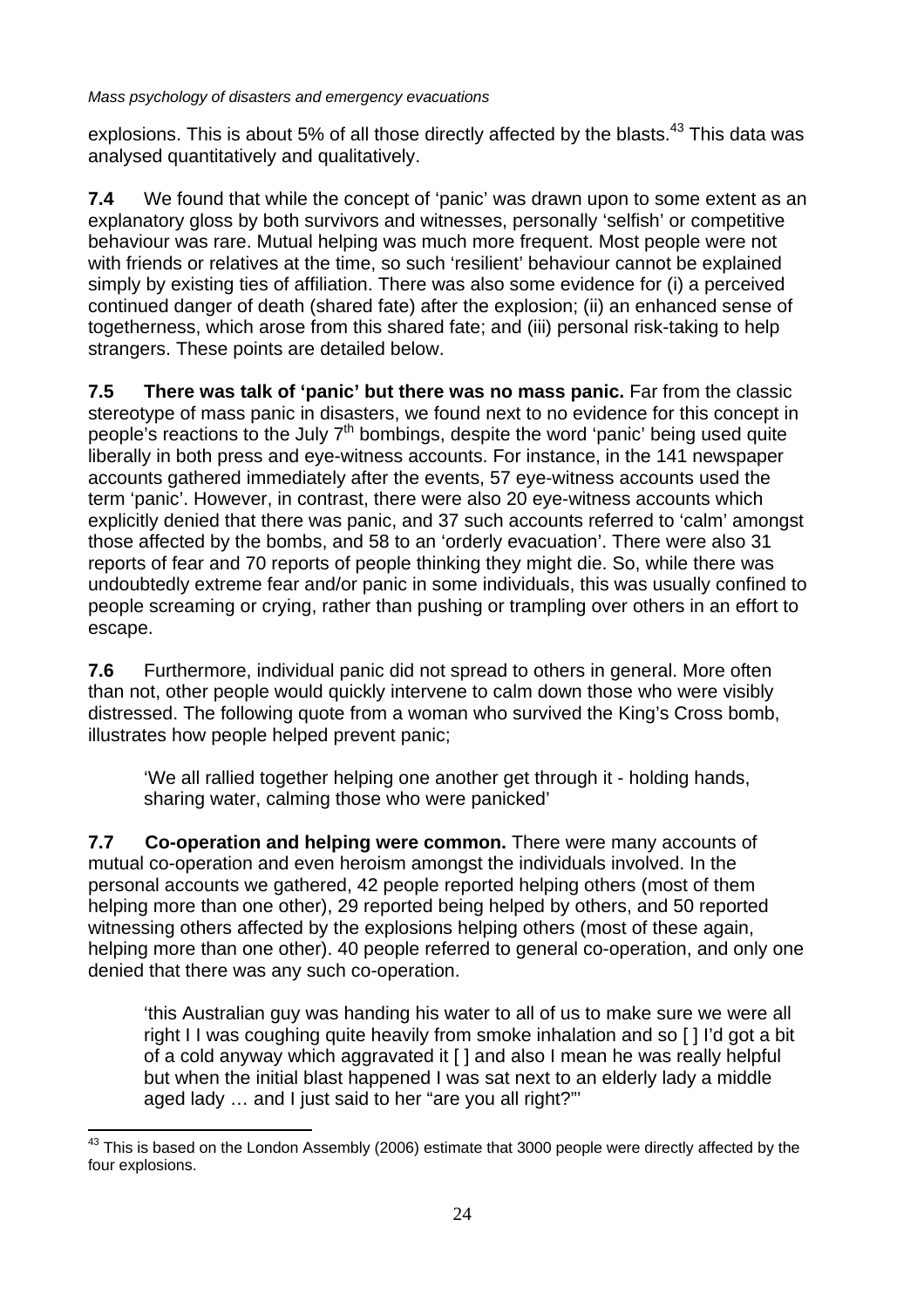### (Edgware Road)

**7.8** Most of the people affected were amongst strangers; for example in the personal accounts, nearly 60 people reported being amongst people they didn't know (including 48 people who were actually on the trains or bus that exploded) while only eight were with family or friends at the time of the explosion. Yet, not only was helping commonplace, some people helped others even at considerable risk to themselves. There was a widespread fear of danger or death through secondary explosions or the tunnel collapsing. Yet many people continued to care for those who needed help. Nine of our respondents gave examples of where they had helped other people despite their own fear of death. In addition, three others described helping behaviour by professionals they witnessed as brave or heroic because they saw it as involving a clear risk of death – usually attributed to possible secondary devices:

'People outside our carriage on the track were trying to save the people with very severe injuries - they were heroes.

The driver of our train did his utmost to keep all passengers calm - he was a hero. If he knew what had happened he gave nothing away.' (King's Cross)



**7.9 Selfish behaviour was rare** There were some reports of selfish behaviour by individuals, but these were not usually by people directly caught up in the blasts, were relatively minor, and tended to be the exception rather than the rule. Indeed, from the personal accounts, we found only four cases of people's behaviour that could be described as personally selfish, and six cases where the speaker suggested that another victim behaved selfishly to them or to someone else.

**7.10** Seven people referred to their own behaviour as selfish - in most cases this seemed to be more a case of 'survivor guilt' than competitive behaviour; such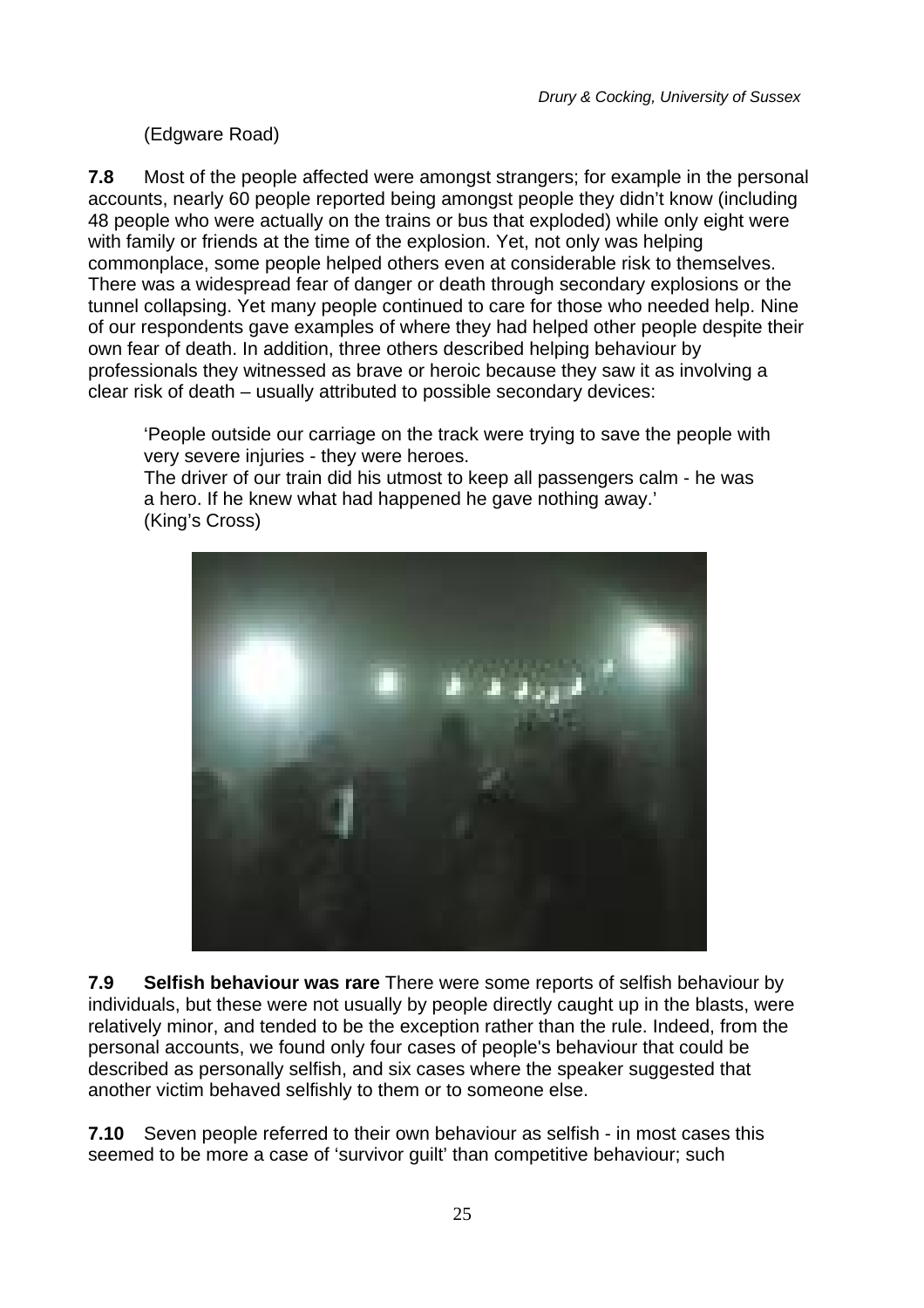expressions usually referred to cases where the person wasn't actually able (rather than chose not) to help much anyway. Indeed, we found little evidence that feeling concern for oneself translated into overt displays of personally selfish behaviour. That is, people reporting that they were 'selfish' does not necessarily mean that they actually behaved in way that hindered others' evacuation to safety. Moreover, when people did not help, it was often because they were not physically capable of doing so, or were still in shock; as soon as they were able to help, they usually helped in some way.

**7.11 Process: unity through shared fate.** We have seen that there was a widespread perception of danger to all those caught up in the explosions – i.e., on the trains and near the bus. That is, even after the bombs had gone off many people felt that they were all in danger. We have also seen that most people affected were amongst strangers, and so would not have had any existing affiliation with them. Thus if people still report a sense of unity or togetherness, then we can say that the widespread helping noted above was not due to pre-existing bonds (or to a lack of perceived threat) but was at least partly due to emergent shared social identity.

**7.12** In the contemporaneous accounts from public figures, there are frequent references to a common identity (43) and unity (28) in those affected by the bombs, sometimes expressed in terms of nationalistic discourses of a 'resilient' UK (6) or London identity (19) and with metaphors of the 'Blitz spirit'  $(11)$  – a commonplace metaphor for unity and resilience in times of external attack. Journalists' accounts were broadly similar, with numerous references to unity (6), a common identity (6), the 'Blitz spirit' (20), and a resilient UK (5) and London identity (20). These types of expressions were less evident in the eye-witness accounts: unity (6), 'Blitz spirit' (1), and common identity (1). This contrast suggests that the reference to unity may be a rhetorical strategy by those in power who sought to rally the nation. Yet, the rhetorical functions of these references do not preclude the possibility that they may also have had some resonance in the experience of survivors. This suggestion is given some support in the analysis of the personal account and interview data. Indeed, the more detailed the quality of the data, the more evidence there is of a shared identity in the crowd.

**7.13** Thus in the personal accounts, eleven survivors or witnesses described a 'shared fate' with others caught up in the bombing and 18 to a sense of unity during the event. Just seven survivors or witnesses were explicit that there was no such unity. For eight people, unity was described in terms of a UK identity, and for thirteen people in terms of a London identity. (Each of these were divided roughly evenly between those who were and who were not actually on the bombed trains and bus.)

**7.14** Almost all of our interviewees were amongst strangers. But nine out of twelve of them were explicit that there was a strong sense of unity in the crowd; i.e. that they felt unity themselves (eight of them) and/or saw it in others (seven of them). Indeed some of them mentioned this before the topic was introduced by the interviewer. They used a variety of their own terms to describe the experience: 'empathy', 'unity', 'together', 'similarity', 'affinity', 'part of a group', 'you thought these people knew each other', 'vague solidity', 'warmness', 'teamness', 'everybody, didn't matter what colour or nationality'. Such rich descriptions, and the numerical ratings that some of them were able to provide for the strength of this feeling (8/10, 9/10, 100%, 10/10), suggests that this sense of togetherness with others around them was cognitive (in the sense of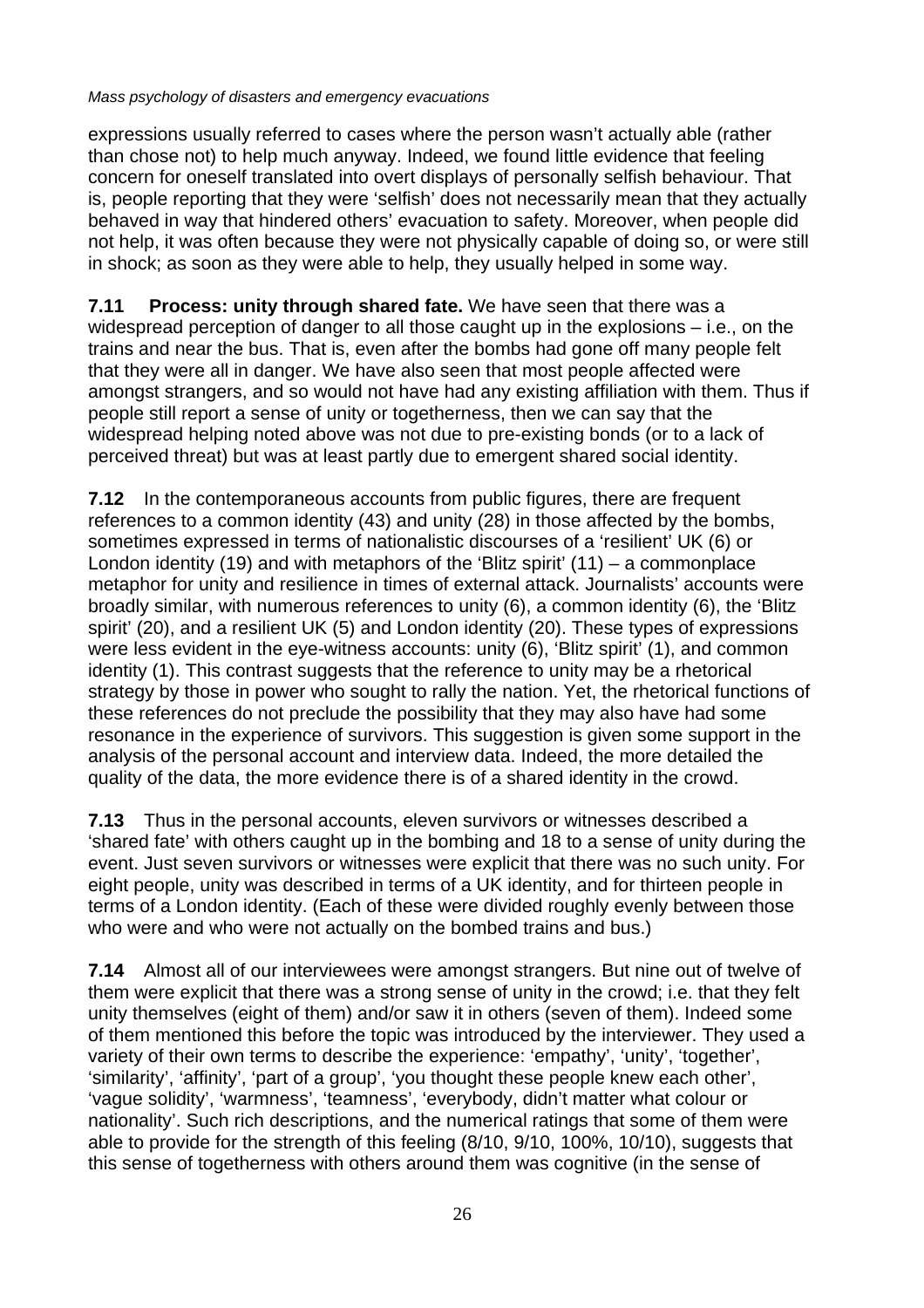categorizing themselves with others as a group) but also emotional (in that it entailed warmth, sympathy and concern for these others even though they were complete strangers). As with the comparative interview study (6.9, above), some speakers explicitly contrasted this with the everyday feeling of separation and atomization with other public transport users they normally experience on public transport.

**7.15 In summary**, there was no evidence of mass panic on July 7<sup>th</sup>, almost no personally selfish behaviour amongst survivors (despite survivor guilt), and plenty of evidence of mutual helping and even self-sacrifice. Since most people were amongst strangers yet still displayed concern and helping, while the perceived threat was hanging over them all, the evidence we found of unity amongst some in the crowd seems to be explicable in terms of this shared fate. Through its effect on creating a common identity, this shared fate appears to be the main cause of the mutual concern, helping and co-ordination on the day.

**7.16 In conclusion, this study of the July 7<sup>th</sup> bombings would suggest that people in** crowds cope during disasters better than is implied in popular discourse. The observation here and elsewhere that people in emergencies have natural coping mechanisms, rather than being passive victims in the face of danger, is the basis of the 'resilience' approach in the study of public health and disasters.[44](#page-26-0) What the present study adds is some detail of the psychological processes (i.e. self-categorization) which might be the basis of such resilience. What is different and indeed original about the present approach is that it is the very reverse of the panic model: (i) disaster and emergency can bring people closer together rather than set them against each other; (ii) it is because (not in spite of the fact that) people are in crowds that they cope. Crowds appear to be an adaptive source of mutual support.

**7.17** The concept of resilience has so far mostly been applied to the aftermath of disasters, and, in particular to the emergence of support networks amongst rescuers and other emergency teams– as was seen with fire-fighters and police officers in and after 9/11.[45](#page-26-1) Thus it is worth noting that we also found post-event mutual support amongst victims of the July  $7<sup>th</sup>$  bombings in the form of on-line survivor support groups, such as King's Cross United (which was set up by survivors of the Piccadilly line bomb). There were similar examples of this from the comparative interview study too. Many interviewees said they derived psychological benefits from sharing their feelings with others who had had the same experiences. Potentially such networks may perhaps enhance resilience and shield survivors of trauma from some of its worst psychological consequences. The importance placed by survivors on these mutual support networks clearly points to the need for further research on their psychological basis, significance and consequences. The implications for after-care could be radical and far-reaching.

## **8. Summary of the research findings**

Taken individually, each of our studies provides partial support for aspects of the social identity approach to mass emergency evacuation behaviour. However, taken together

 $\overline{a}$ <sup>44</sup> e.g. Durodié & Wessely (2005), Furedi (2007)<br><sup>45</sup> Tierney (2002) Tierney & Trainor (2004)

<span id="page-26-1"></span><span id="page-26-0"></span>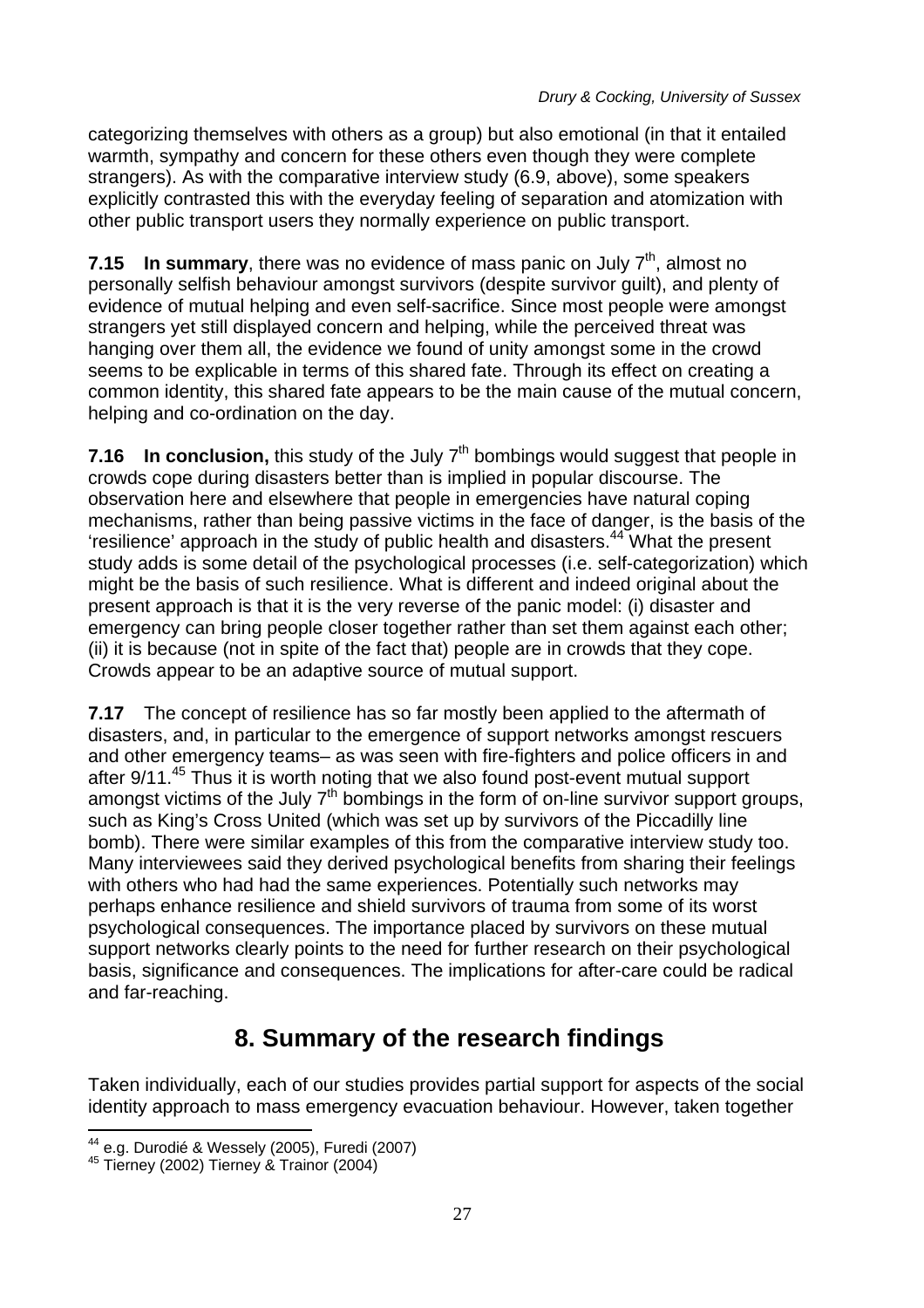the pattern of results converge to provide better support for this approach than previous models.

• In the experimental studies, where there were opportunities to help (or ignore) others in need, the greater the sense of shared sense of identity the greater the amount of concern for others and help given.

• The comparative interview study found almost no evidence of 'mass panic'.

• Across the different real and perceived emergencies studied, orderly behaviour, mutual concern, co-operation and helping behaviour were common.

• Where panic and/or personally selfish behaviour did occur, it tended to be confined to individuals, it did not spread to the crowd, and it was usually moderated by others.

• While there was some evidence of pre-existing affiliation bonds, norms and roles, at least some of the co-operative behaviour was explicable in terms of a common identity amongst those caught up in the emergency.

The basis of the common identity in the crowd was the crowd members' shared fate in relation to the perceived threat posed by an emergency.

The archive, interview and questionnaire study of the July  $7<sup>th</sup>$  London bombings confirmed the pattern identified in the comparative interview study:

• There was no evidence of mass panic; rather, behaviour was generally orderly and restrained.

• Mutual concern and helping was widespread while personal selfishness was rare.

• People were mostly amongst strangers but there was some evidence of a strong sense of shared social identity at least amongst some people.

This sense of shared identity seemed to arise from the survivors' shared fate in relation to the emergency itself, and was the basis of their mutual concern and helping behaviour.

Some survivors describe seeking out contact with and/or support from other survivors. For some at least, the common identity that arose during the disaster had enduring consequences.

• Future research needs to investigate the possible psychological and health implications of this enduring sense of identification. There is a prima facie case that the mutual support groups that high identifiers get involved in may help survivors cope with psychological trauma.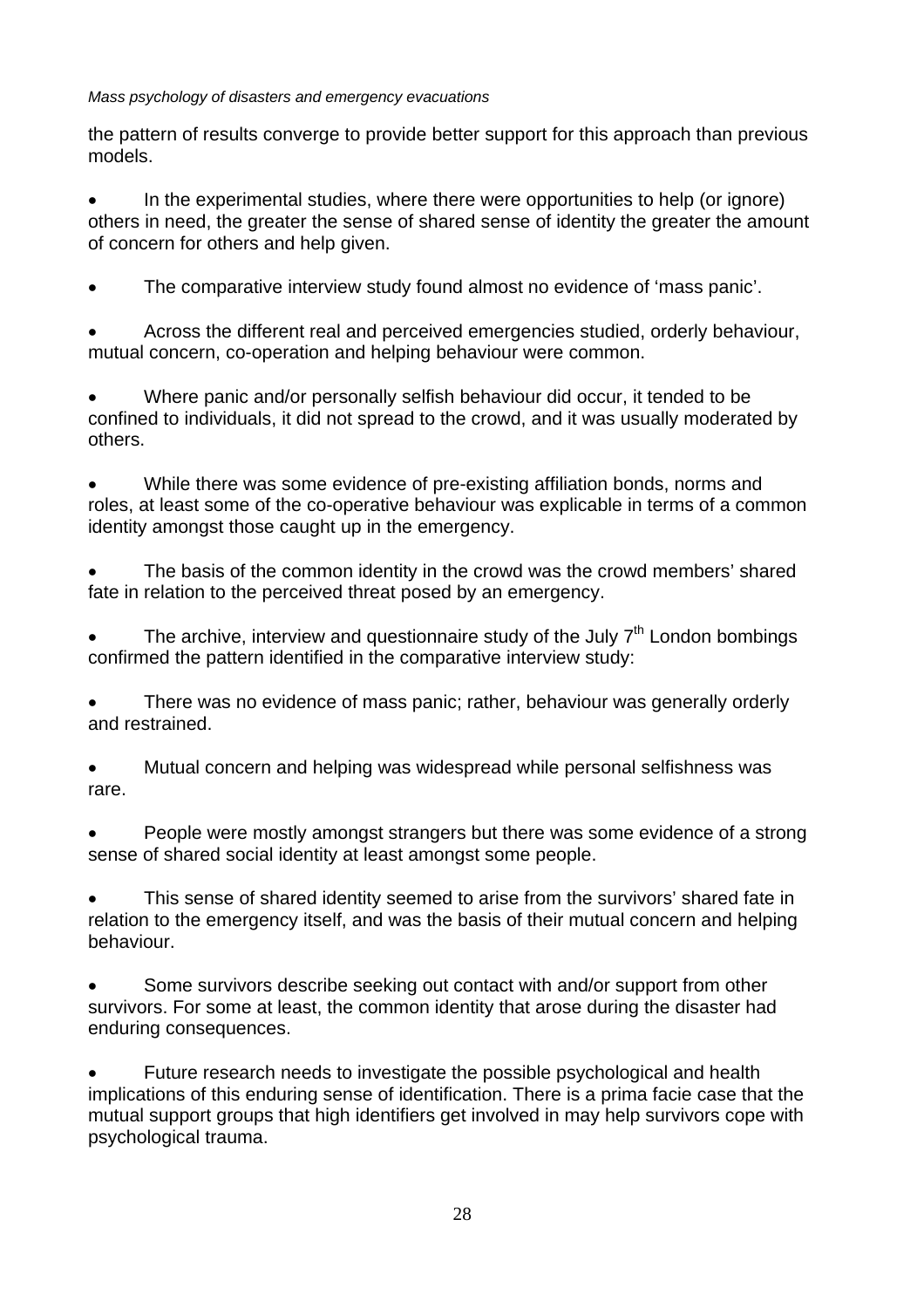• Overall, this research makes the point that mass behaviour in disasters and emergency evacuations is not random, instinctual and individualized. Rather, above all, it is socially structured, collectively patterned and meaningful.

• The occurrence of the same kinds of patterns across different scenarios, different kinds of disasters and emergencies with different populations of survivors suggests that the psychological processes we are discussing here are universal.

• These findings have a number of implications for policy and practice in terms of the safe management of large numbers of people in any future emergencies. This point is developed in the final section of this report (below).

# **9. Implications for practice**

**9.1** The research summarized here is in line with a growing body of work that argues that crowd behaviour is meaningful and that crowds can be positive, constructive and progressive in their actions.<sup>46</sup> Indeed, the studies described here in many ways go further than previous social identity studies of collective phenomena by showing how disasters and emergency events, where there is extreme danger even death, are the occasions for the display of the noblest intentions and behaviours rather than the basest instincts. Not only do social rules and bonds rarely break down, but people appear often to show more humanity and mutual concern for others than they do in everyday life. Indeed, stories of heroism are common in emergencies and disasters.

**9.2** Just as the older (panic) models of mass emergency evacuation behaviour had clear implications for policy and practice (see 1.3, above), so does the social identity approach we have presented here. While new and different in certain ways, the social identity approach is also broadly consistent with other recent findings and perspectives. We outlining the implications that follow from the broader literature we reviewed as part of this research project (2, above) $47$  as well as the specific recommendations that flow from our own empirical studies. $48^{12}$  $48^{12}$ 

### **9.3** *Mass emergency evacuation behaviour is cognitive.*

The evidence here and elsewhere suggests that people's behaviour in emergency evacuations is affected by their knowledge of the nature of the emergency, the physical layout of the site of the emergency, and that they will seek further information and guidance before but especially during the event. This has a number of consequences for those with responsibility for planning for such contingencies

• Those involved in the management of crowds need to take the possibility of an emergency seriously and **be prepared for the worst case scenario**, regardless of how likely they believe it is to happen. We noted earlier that it is not over-reaction that

<span id="page-28-2"></span><span id="page-28-1"></span><sup>47</sup> For example Chertkoff & Kushigian (1999) present a comprehensive account of guidelines for encouraging safe evacuations in emergencies for planners, government, and members of the public.<br><sup>48</sup> For our published response and recommendations in relation to the July 7<sup>th</sup> 2005 London bombings, see <http://www.london.gov.uk/assembly/resilience/2006/77reviewnov22/04u-univ-sussex.pdf>

<span id="page-28-0"></span> $46$  e.g. Reicher (2001) Stott & Drury (2000)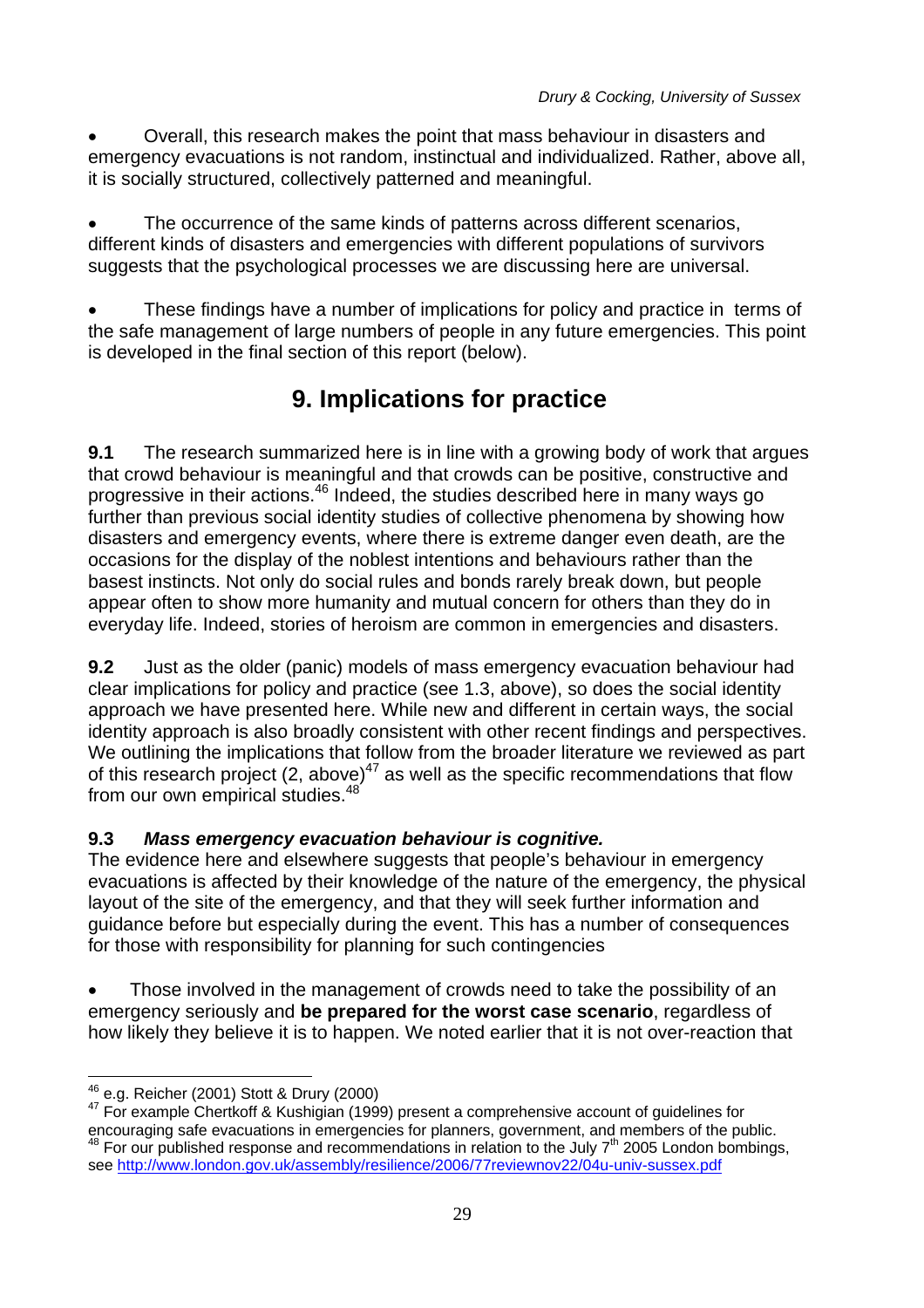tends to lead to deaths in an emergency but under-reaction as people fail to take the signals seriously. There is evidence that people assess risk inaccurately,<sup>49</sup> such as being in denial that negative events can occur or that they are more likely to happen to others than themselves. Therefore, planners need to be aware of these processes and pre-empt them, by considering how they would respond to every possible type of emergency (especially the most extreme events), rather than convincing themselves that it 'couldn't happen to them'.

• **Instructions for emergencies** need to be clear, informative and easily accessible to the public. This is something for example that arose from comments on the July  $7<sup>th</sup>$ bombings in London. Many of those we heard from searched for but couldn't find enough information on the tube trains.<sup>50</sup> There is some evidence that those who access emergency information in trains and planes are more likely to survive in emergencies such as crashes. $51$ 

**Practice evacuations.** Practicing evacuation drills can help save lives. A clear example of this was the comparison in response times to the attacks on the World Trade Center of 1993 and 2001.[52](#page-29-3) The average exit time in 1993 was much slower than in 2001; if the bombs had had the same effect on each occasion many more people would have died on September 11<sup>th</sup>. But after the 1993 bombing, a proper fire drill was put in place, and rehearsed properly. Therefore, over 99% of those below the point of impact of the planes survived in 2001, as they were able to get out before the towers collapsed. The vast majority of fatalities were among those who were trapped above the impact points and could not get out, making it a remarkably efficient evacuation despite the human tragedy involved. In sum, knowing what to do when disaster strikes can make the difference between life and death.

• For fire and other emergency procedures in buildings, dedicated **fire wardens** who know the building and its exits can be crucial. In public areas, other public or authority figures (such as police officers or stewards) will play the same role. In the case of the July 7<sup>th</sup> bombings, the train drivers played this role. The general point is that there may be some (sometimes ad hoc) **leader influence** in emergencies.[53](#page-29-4) During uncertain or confusing situations, people will often look to those they think should know what to do. Those who might play a role in directing people need to be trained so they can confidently deliver consistent information and guidance to crowd members in a way that it will be believed and acted upon. They also need to be familiar with the venue and available exits so they can direct others. This is especially the case when not all exits may be immediately apparent to crowd members if there are large numbers of people unsure of what to do, and there are environmental factors (such as smoke obscuring vision) that may create uncertainty about how to act or where to go.

### **9.4** *Mass emergency evacuation behaviour is meaningful.*

<span id="page-29-0"></span><sup>&</sup>lt;sup>49</sup> Plous (1993)

<span id="page-29-1"></span><sup>50</sup> See Katie Harris's design suggestions for passenger information during Underground emergencies: [http://www.sussex.ac.uk/affiliates/panic/InCaseofEmergency%20-%20Katie%20Harris.ppt](http://www.sussex.ac.uk/affiliates/panic/InCaseofEmergency - Katie Harris.ppt)<br><sup>51</sup> Muir (2004) Ripley (2005)<br><sup>52</sup> Fahy & Proulx (2002)<br><sup>53</sup> Chertkoff & Kushigian (1999)

<span id="page-29-2"></span>

<span id="page-29-3"></span>

<span id="page-29-4"></span>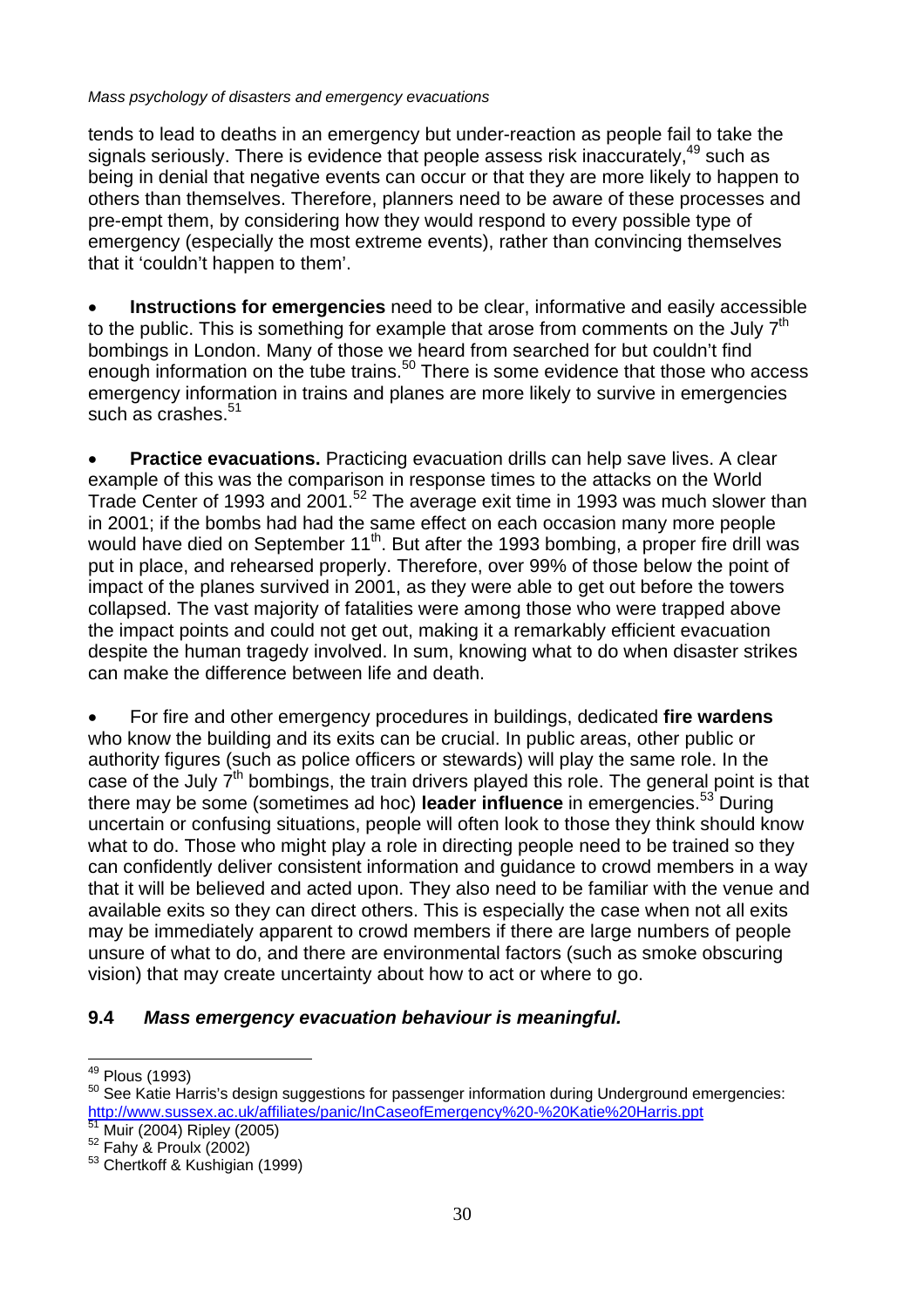This is the over-arching and key message of the research described in this report, and represents a crucial difference from the older panic tradition. Crowd behaviour even in the most stressful situations is socially structured and limited; it is defined by norms and shared identities. People's behaviour in crowds is therefore determined by their understandings of the world. There is one very clear practical implication of this argument that stands in contrast with a long tradition of practices amongst those whose job it is to manage crowds:

If crowd panic is a myth and crowd behaviour is not only cognitive but also meaningful, this suggests that the public will respond effectively (i.e. co-operatively and in an orderly manner rather than anti-socially or over-emotionally) if given more rather than less information about the nature of the threat.[54](#page-30-0) In short, **communication with the crowd is crucial**. It was because crowd behaviour was regarded as meaningless or at best lacking critical judgement that in the past there has been a tendency to withhold information from the public in times of emergencies.

If communication is crucial this in turn means prioritizing systems of communication (e.g. public address systems) over physical features such as exit widths. The emphasis on the latter is based on the assumption that the crowd can in effect be treated as so many billiard balls rather than as people making meaningful judgements about appropriate action.<sup>[55](#page-30-1)</sup>

• Tying this point in with issues of decision-making and information (2.2 and 9.4, above) this in turn means that the form of the communication should be explicit and unambiguous. The more clear and explicit the information about the location and nature of the danger, the more efficient and effective the collective evacuation. Public address systems are better than sirens.<sup>56</sup> Video screens providing information could also be usefully employed.

#### **9.5** *Trust between the crowd/public and the source/authority affects the nature of evacuation behaviour.*

This point follows from the previous one. The crowd can be trusted with information; but the crowd needs to be able to trust the source. In our studies, leadership figures were found to emerge from within the crowd itself where they are perceived to be representative of the crowd and offering practical guidance that other crowd members could follow. This was particularly noticeable in the tube trains bombed on July  $7<sup>th</sup>$ 2005, where some people intervened to calm down those who were distressed or fearful and helped create a calm, ordered atmosphere.

• The long-established practice of withholding information from crowds during emergencies not only risks delaying people's safe evacuation, it can also lead to a distrust of the authorities in the long run. Thus, if it becomes public knowledge that information was deliberately withheld, then the authorities may not be trusted to provide

 $\overline{a}$ 

<span id="page-30-0"></span><sup>&</sup>lt;sup>54</sup> Proulx & Sime (1991) Wessely (2005)<br><sup>55</sup> Sime (1990, 1995)<br><sup>56</sup> Proulx & Sime (1991)

<span id="page-30-1"></span>

<span id="page-30-2"></span>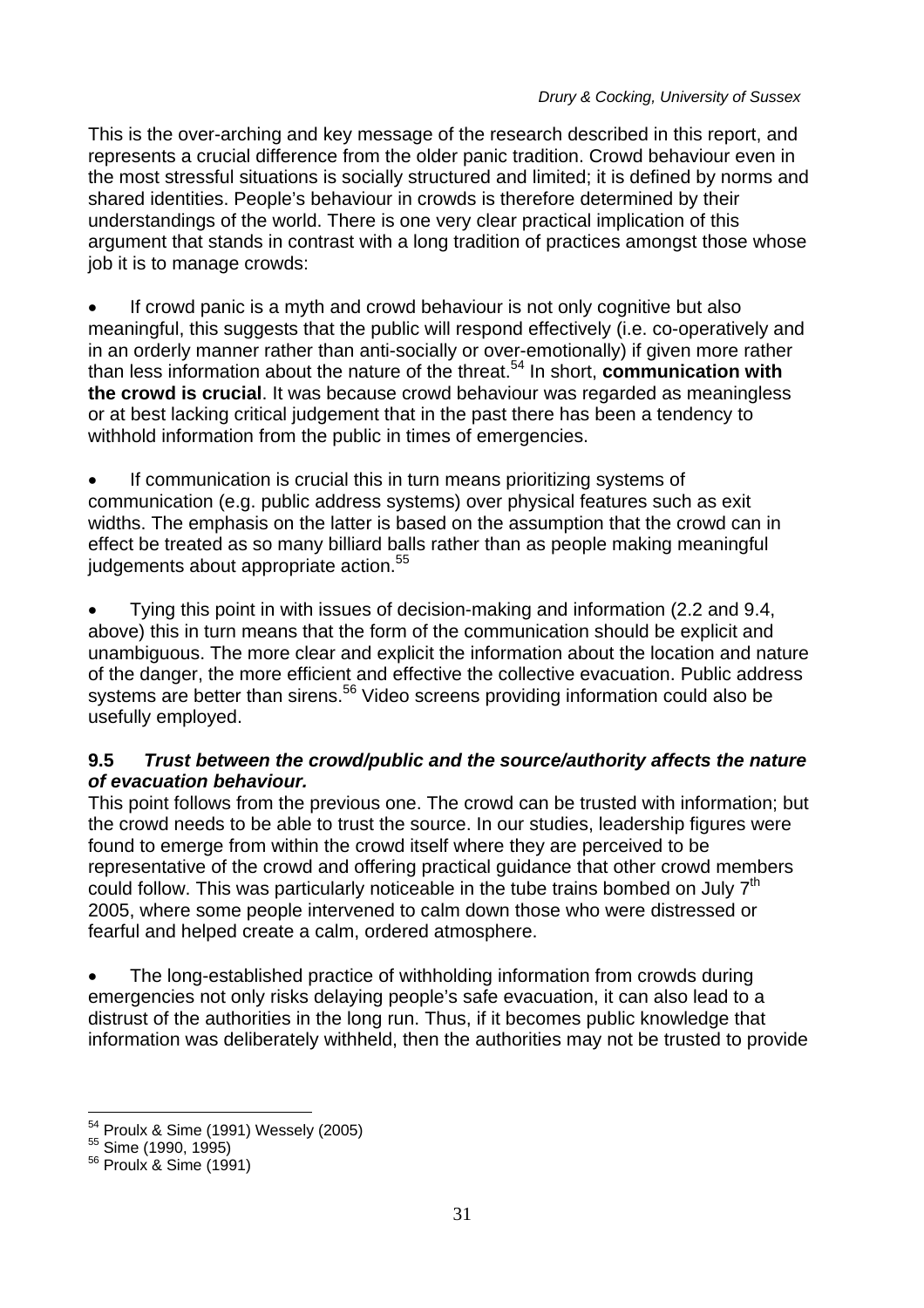full, accurate information in any future emergencies. Thus it is crucial to *build and maintain trust* with the public and the crowd.<sup>57</sup>

• Emergency planners should consider using **sources of information that the public or crowd in question can identify with**. If the source is seen as representative of those to whom the message is targeted, then people are more likely to trust, and so act upon that information. For example, local community radio stations can be useful in conveying information in emergencies to specific areas of the community that may not listen to, trust, or even understand information from the mainstream media or from government spokesmen.

### **9.6** *The crowd is a source of endogenous resilience.*

The ability of the crowd to provide mutual aid, to co-ordinate and co-operate, to deal with individual distress and panic, to take initiatives and play a leadership role should not be underestimated. The July  $7<sup>th</sup>$  bombings were replete with examples of those in the midst of the bombings co-ordinating the relief effort, liaising with the emergency services and so on. This was a necessity given than the survivors were alone and not reached by the emergency services for some time.

• Recent counter-terrorism policy debates and planning proposals have tended to discount the capacity for civilians to participate in a purposeful response, on the implicit assumption that the public tends to be unco-operative and prone to panic.<sup>58</sup> The implication of the present research is in line with recent suggestions that the public and **the crowd seen as 'part of the solution' rather than 'part of the problem' by the authorities.**

Indeed, the neglect of the mass emergency crowd's natural resilience in current policy and practice misses an opportunity to make use of a positive resource. Rather than seeing the public as potential obstructions that need to be moved on, **acknowledging and making provision for people's willingness to help others could provide emergency services with a large pool of potential volunteers**. [59 T](#page-31-2)his is not to say that all helping is effective, for some efforts may cause delays; $60$  but it is an argument that the blanket exclusion of the public from emergency planning, and the treating of crowd members simply as victims, may be counter-productive.<sup>61</sup>

The natural resilience of the crowd (and indeed the wider public) and its active involvement in its own protection may be inter-related. The **over-protective responses of the government may stunt the public's own natural resilience**. [62](#page-31-5) 

 $\overline{a}$ 

<span id="page-31-0"></span> $57$  Durodié & Wessely (2002) argue that telling people 'not to panic' may have the opposite effect as it can increase anxiety as people could feel that it is expected of them to panic in an emergency. The authorities' instruction not to panic is a reflection of the same lack of trust in the crowd (i.e. fear of panic and irrationality in the crowd) that leads to the withholding of information.<br><sup>58</sup> Glass & Schoch-Spana (2002)<br><sup>59</sup> Durodié & Wessely (2002)<br><sup>60</sup> Aguirre, Wenger, & Vigo (1998)<br><sup>61</sup> Glass & Schoch-Spana (2002)<br><sup>62</sup> Furedi

<span id="page-31-1"></span>

<span id="page-31-2"></span>

<span id="page-31-3"></span>

<span id="page-31-4"></span>

<span id="page-31-5"></span>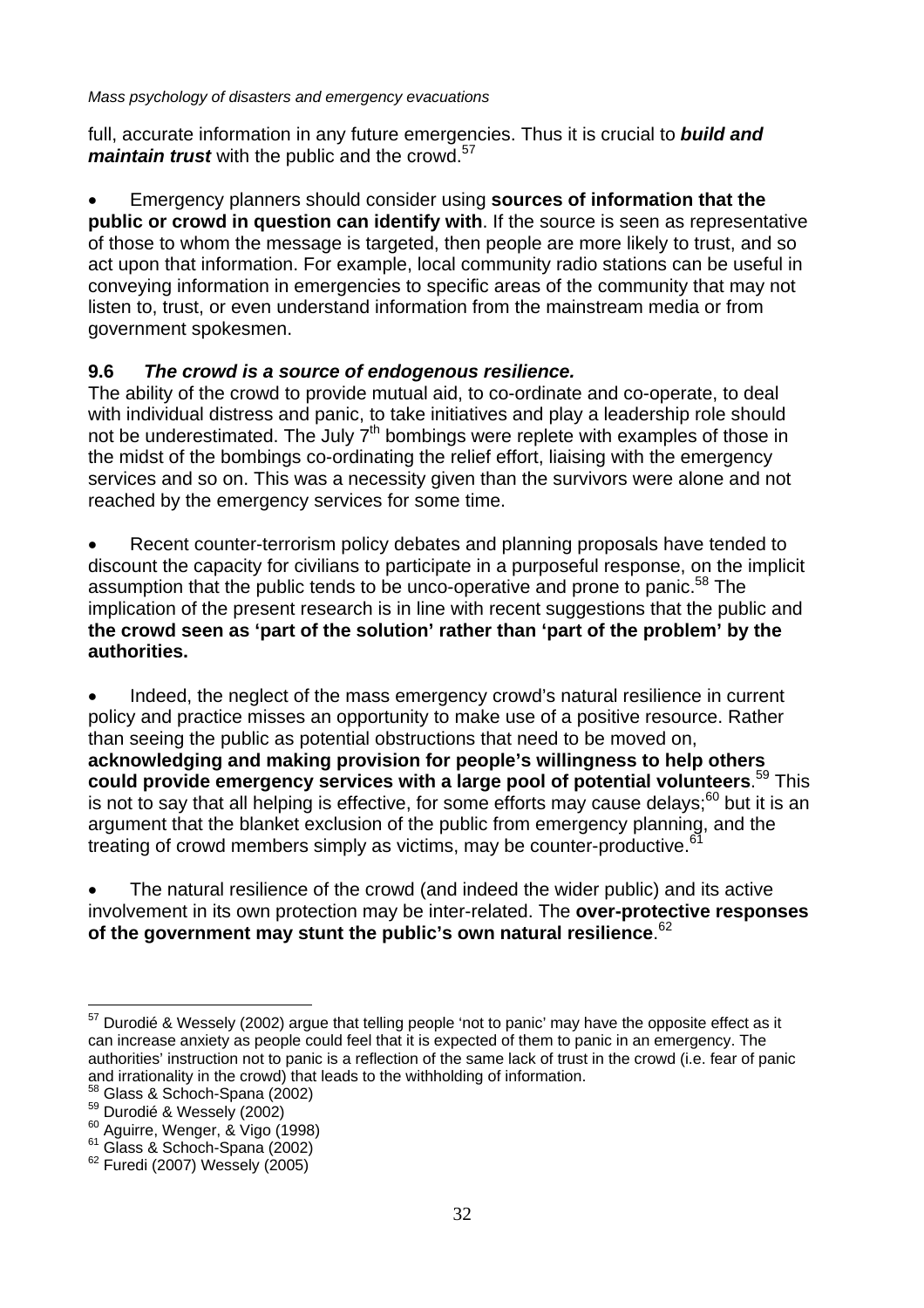### **9.7** *Mass emergency evacuation behaviour is more effective the greater the shared identity in the crowd.*

This point follows from the last; but it goes further by suggesting at least some of the process behind the resilience observed in emergency crowds, as well as offering some particular recommendations for practice and policy.

• A shared identity can be encouraged in public spaces (such as Underground stations) on an everyday basis. This might be achieved via public information campaigns and the wording of public addresses, advertisements, notices and so on. For instance, addressing passengers as 'customers' stresses the money nexus which in turn has been found to encourage individualized and selfish behaviour. $63$  Instead any **messages on public transport that appeal to passengers' collective spirit** (rather than seeing them as isolated individuals or 'customers'), would be more effective in fostering a shared identity.

• By the same token, how the emergency services address the crowd at the time of any emergency would need to be worded to address people in their collectivity rather than their individuality, to enhance and foster collective and co-operative behaviour.

It may be necessary to move crowds of people quickly away from any suspected danger. However, planners should bear in mind that because of the shared identity that can develop, survivors may wish to help others and/or provide information about the incident to other members of the public, even at risk to themselves. As discussed above, this process could be facilitated if it doesn't hamper the emergency services' efforts, as this potential resource of volunteer helpers could free up qualified personnel for more specialized tasks necessary at the time.

### **9.8** *Groups may have therapeutic consequences after the emergency itself.*

The finding that some survivors sought and claimed to have benefited from mutual support groups suggests that sharing one's traumatic experiences with others in the group may be beneficial. This is an area we are seeking to research further. If the evidence supports the suggested therapeutic role of mutual support groups for survivors – for example in ameliorating the effects of PTSD – this is a practice that should be facilitated by the health and social services.

#### **9.9** *The psychological role of the group needs to be built into predictive models of crowd dynamics.*

Mathematical (computer) models of crowd flow are widely used in the planning engineering, and architecture of large public spaces such as sports stadiums, bridges and public squares.<sup>64</sup> These have become increasingly sophisticated. However, there is a growing argument for including more psychological input in these models.<sup>65</sup> While techniques have developed that allow the simulation of individual variety within a crowd, the data presented here – as well as numerous observations of non-emergency crowd flow behaviour, such as football matches for example – points to the need to

<span id="page-32-0"></span><sup>63</sup> Vohs, Mead & Goode (2006)

<span id="page-32-1"></span> $^{64}$  e.g. Galea & Galparazo (1993) Helbing, Farkas & Vicsek (2000) Still (2000)<br> $^{65}$  e.g. Galea (2006) Gerodimos (2006) Sime (1995) Still (2000)

<span id="page-32-2"></span>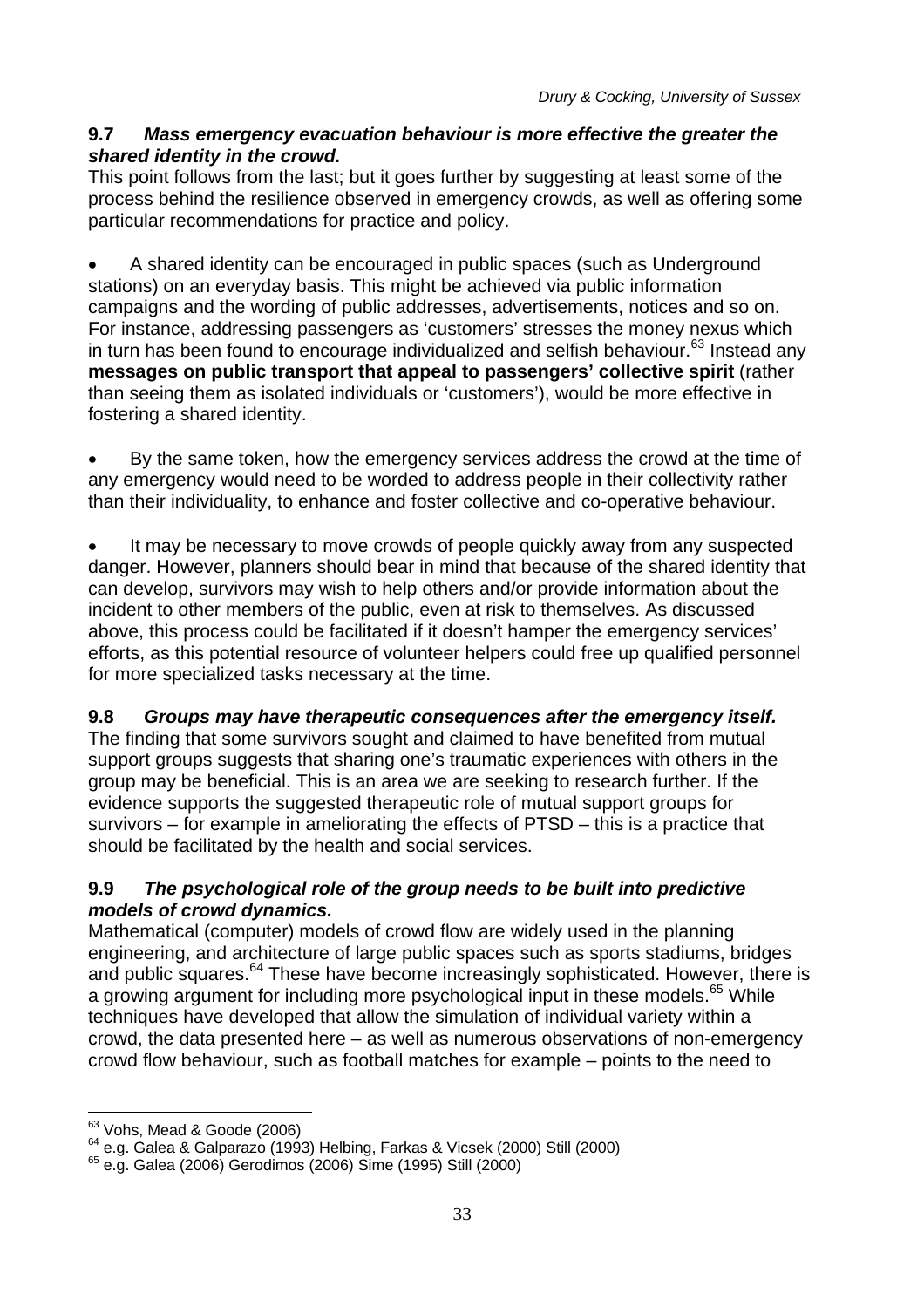include psychological groupness as a possible variable in any crowd model.<sup>[66](#page-33-0)</sup> Groupness emerges within fragmented crowds; a physical crowd may be psychologically divided between two rival factions who act in relation to each other collectively; large masses often collect and act in the form of numerous small subgroups; and crowd members behave collectively differently from small groups in the crowd such as stewards and police officers. **Building in groupness, not just individual differences, therefore could improve the psychological realism of existing computer models of crowd flow and crowd dynamics.**

### **References**

- Aguirre, B.E. Wenger, D. & Vigo, G. (1998) A test of the emergent norm theory of collective behaviour. *Sociological Forum 13*, 301-20.
- Aguirre, B.E. (2005). Commentary on 'Understanding mass panic and other collective responses to threat and disaster': Emergency evacuations, panic, and social psychology. *Psychiatry, 68*, 121-129.
- Blake, S.J., Galea, E.R., Westeng, H., & Dixon, A.J.P. (2004). An analysis of human behaviour during the World Trade Center disaster of 11 September 2001 based on published survivor accounts. *Proceedings of Third International Symposium on Human Behaviour in Fire*, Belfast, September.

Brown, R. (1965). *Social psychology*. New York: The Free Press.

- Cantril, H. (1958). The invasion from Mars. In E.E. Maccoby, T.M. Newcomb, & E.L. Hartley (Eds.), *Readings in social psychology* (3rd ed., pp. 291-300). New York: Henry Holt & Co.
- Chertkoff, J.M. & Kushigian, R.H. (1999). *Don't panic: The psychology of emergency egress and ingress.* Westport, CT: Praeger,
- Cornwell, B. (2001) Bonded fatalities: Relational and ecological dimensions of a fire evacuation. *The Sociological Quarterly, 44,* 617-638.
- Donald, I. & Canter, D. (1990). Behavioural aspects of the King's Cross Disaster. In D. Canter (Ed.), *Fires and human behaviour* (pp. 15-30). London: David Fulton.
- Drury, J. & Reicher, S. (1999). The intergroup dynamics of collective empowerment: Substantiating the social identity model. *Group Processes and Intergroup Relations, 2*, 381-402*.*
- Drury, J. (2004). No need to panic. *The Psychologist, 3*, 118-119

<span id="page-33-0"></span> $\overline{a}$ **<sup>66</sup>** Smith, James, Jones, Langston, Lester & Drury (in submission, 2007).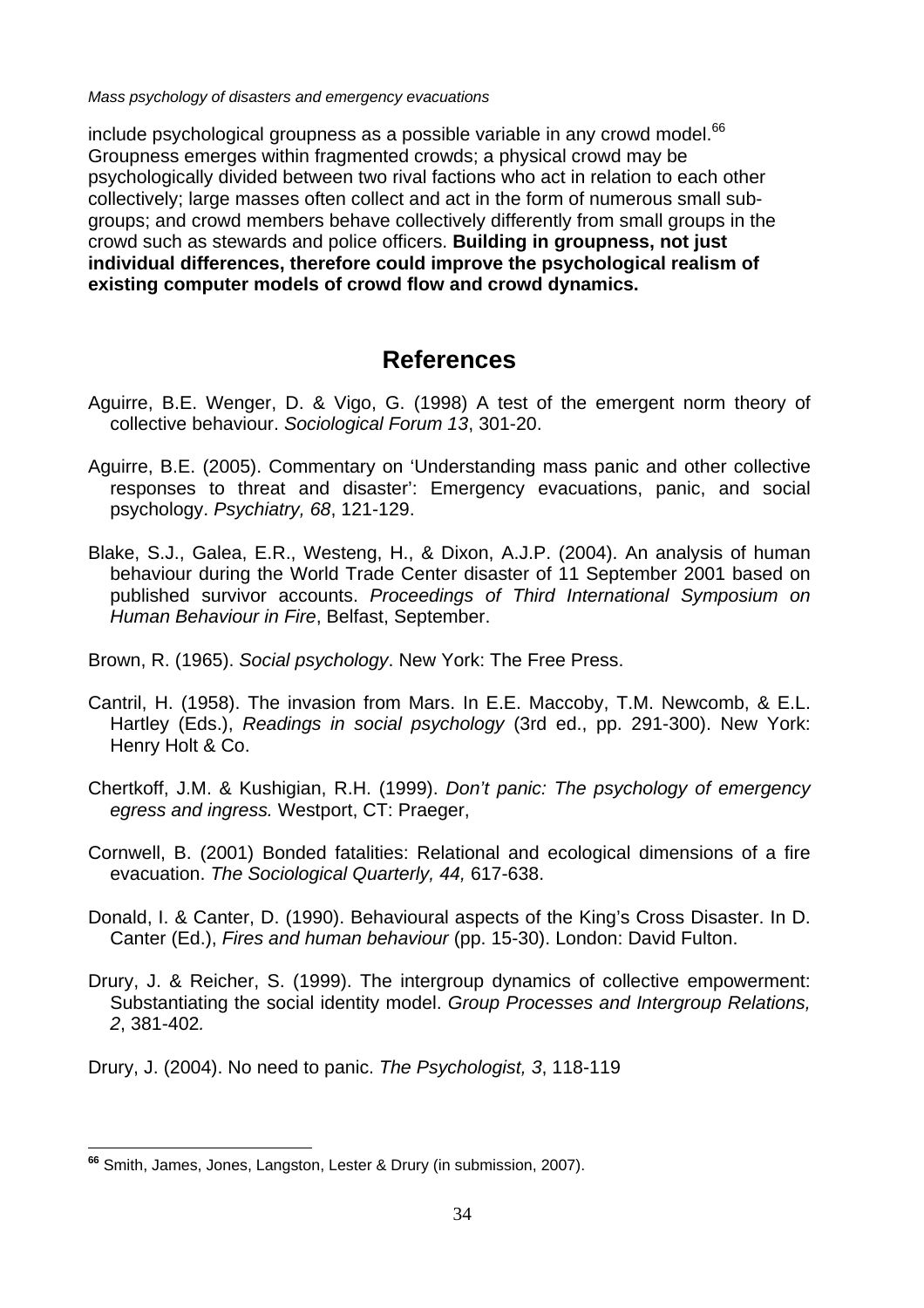- Durodié, B. & Wessely, S (2002). Resilience or panic? The public and terrorist attack. *The Lancet, 360*, 1901-1902.
- Fahy, R.F. & Proulx, G. (2002). *A comparison of the 1993 and 2001 evacuations of the World Trade Center.* Proceedings – Fire Risk and Hazard Assessment Symposium, Baltimore, MD, pp. 111-117
- Furedi, F. (Forthcoming, 2007) *Invitation to Terror.* Continuum Press: London, UK
- Galea, E. (2006). Engineering crowd safety through simulation. Paper presented at the Future technology initiatives for the Olympics Exhibition. London, May
- Galea, E. & Galparazo, J. (1993) Exodus: an evacuation model for mass transport vehicles. *CAA Paper 93006.* Civil Aviation Authority, London UK.
- Gerodimos, A. (2006). Pedestrian simulation: Recent advancements and new directions. Paper presented at the Future technology initiatives for the Olympics Exhibition. London, May
- Gidron, Y. (2002) Post-traumatic stress disorder after terrorist attacks: a review. *Journal of Nervous & Mental Disease. 190,* 118-121.
- Glass, T.A. & Schoch-Spana, M. (2002). Bioterrorism and the people: How to vaccinate a city against panic. *Clinical Infectious Diseases, 34*, 217-223.
- Haslam, S.A., O'Brien, A., Jetten, J., Vormedal, K., & Penna,S. (2005). Taking the strain: Social identity, social support, and the experience of stress. *British Journal of Social Psychology, 44,* 355-370.
- Helbing, D., Farkas, I. & Vicsek, T. (2000). Simulating dynamical features of escape panic. *Nature, 407*, 487-490
- Hogg, M.A. & Turner, J.C. (1987) Inter-group behaviour, self-stereotyping and the salience of social categories. *British Journal of Social Psychology 26* 325-40.
- Hyams, K., Murphy, F.M., & Wessely, S. (2002). Responding to chemical, biological or nuclear terrorism: The indirect and long-term health effects may present the greatest challenge. *Journal of Health Politics, Policy and Law, 27*, 273-291.
- Janis, I.L. (1951). *Air war and emotional stress: Psychological studies of bombing and civilian defense.* New York: McGraw-Hill.
- Johnson, N.R. (1987). Panic and the breakdown of social order: Popular myth, social theory, empirical evidence. *Sociological Focus, 20*, 171-183.
- Johnson, N.R. (1988). Fire in a crowded theatre: A descriptive investigation of the emergence of panic. *International Journal of Mass Emergencies and Disasters, 6*, 7- 26.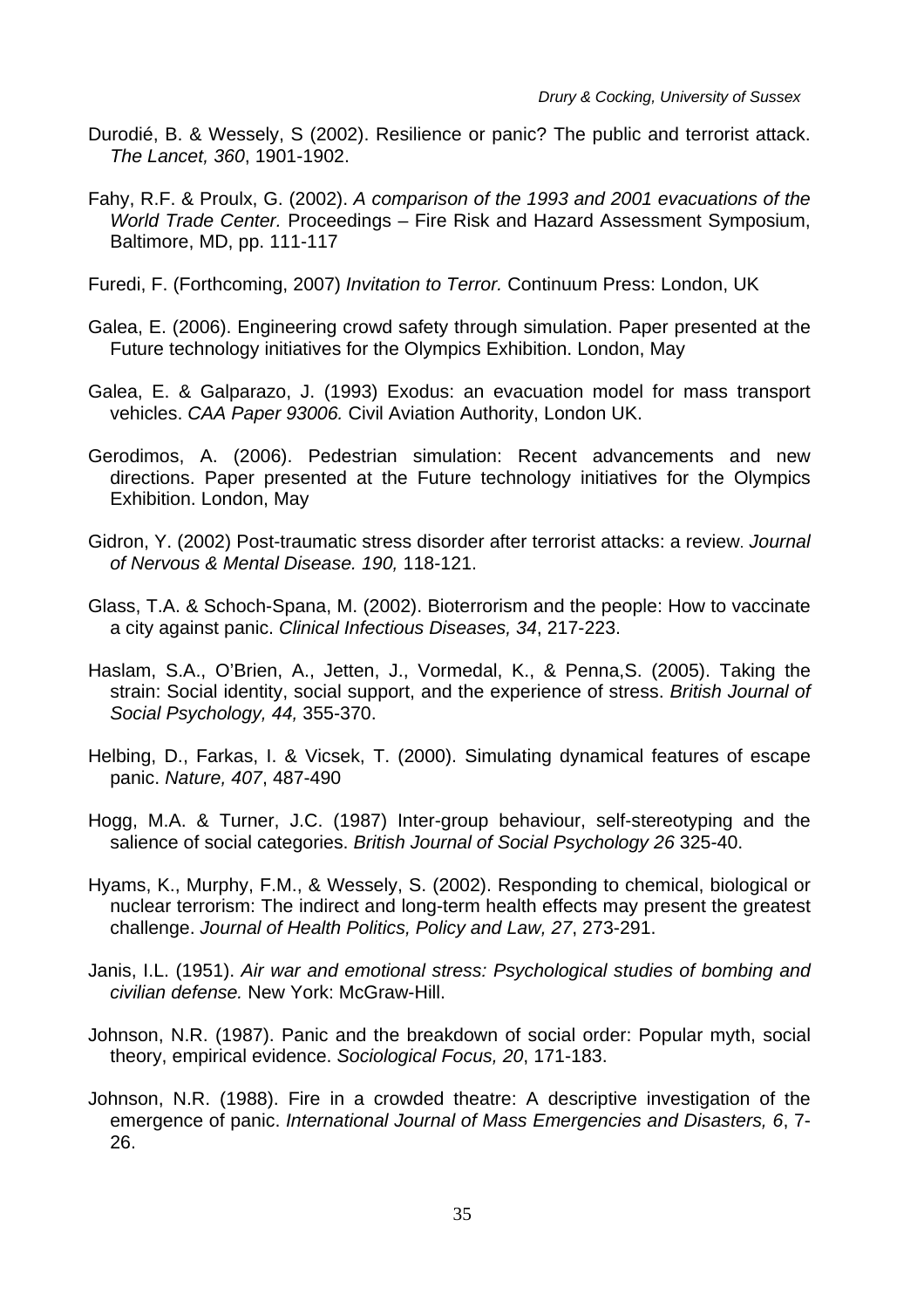Johnson, N.R., Feinberg, W.E., & Johnson, D.M. (1994). Microstructure and panic: The impact of social bonds on individual action in collective flight from the Beverly Hills Supper Club Fire. In R.R. Dynes & K.J. Tierney (Eds.), *Disasters, collective behaviour and social organization* (pp. 168-189). Newark: University of Delaware Press.

Keating, J.P. (1982). The myth of panic. *Fire Journal, 147*, 56-61.

- Leach, J. (2004). Why people 'freeze' in an emergency: temporal and cognitive constraints on survival responses *Aviation, Space & Environmental Medicine*, *75*, 539-542.
- Le Bon, G. (1968). *The crowd: A study of the popular mind.* Dunwoody, GA: Norman S. Berg. (Originally published 1895.)
- Levine, M., Prosser, A., Evans, D. & Reicher, S. (2005). Identity and emergency intervention. How social group membership and inclusiveness of group boundaries shape helping behaviour. *Personality and Social Psychology Bulletin, 31*, 443-453.
- London Assembly (2006) *Report of the 7th July Review committee.* Published by the Greater London Authority, June 2006, London.
- Mawson, A.R. (1978) *Panic behaviour: A review and new hypothesis:* Paper presented at the 9<sup>th</sup> World Congress of Sociology. Uppsala, Sweden. August.
- Mawson, A.R. (2005) Understanding mass panic and other collective responses to threat and disaster. *Psychiatry, 68,* (2) 95-113.
- McDougall, W. (1920) *The group mind.* New York: G.P. Putnam's Sons.
- Muir, H. (2004). In times of crisis, how do passengers react? 15<sup>th</sup> Westminster lecture on transport safety, Parliamentary Advisory Council for Transport Safety, London.
- Plous, S (1993) *The Psychology of judgment and decision making.* New York: McGraw-Hill.
- Proulx, G. & Sime, J.D. (1991). To prevent 'panic' in an underground emergency: Why not tell people the truth? In G. Cox & B. Langford (eds.), *Fire Safety Science: Proceedings of the Third International Symposium,* 843-852, London: Elsevier Applied Science.
- Quarantelli, E.L. (1954). The nature and conditions of panic. *American Journal of Sociology, 60,* 267-275.
- Quarantelli, E.L. (1960). Images of withdrawal behaviour in disasters: Some basic misconceptions. *Social Problems, 8*, 68-79.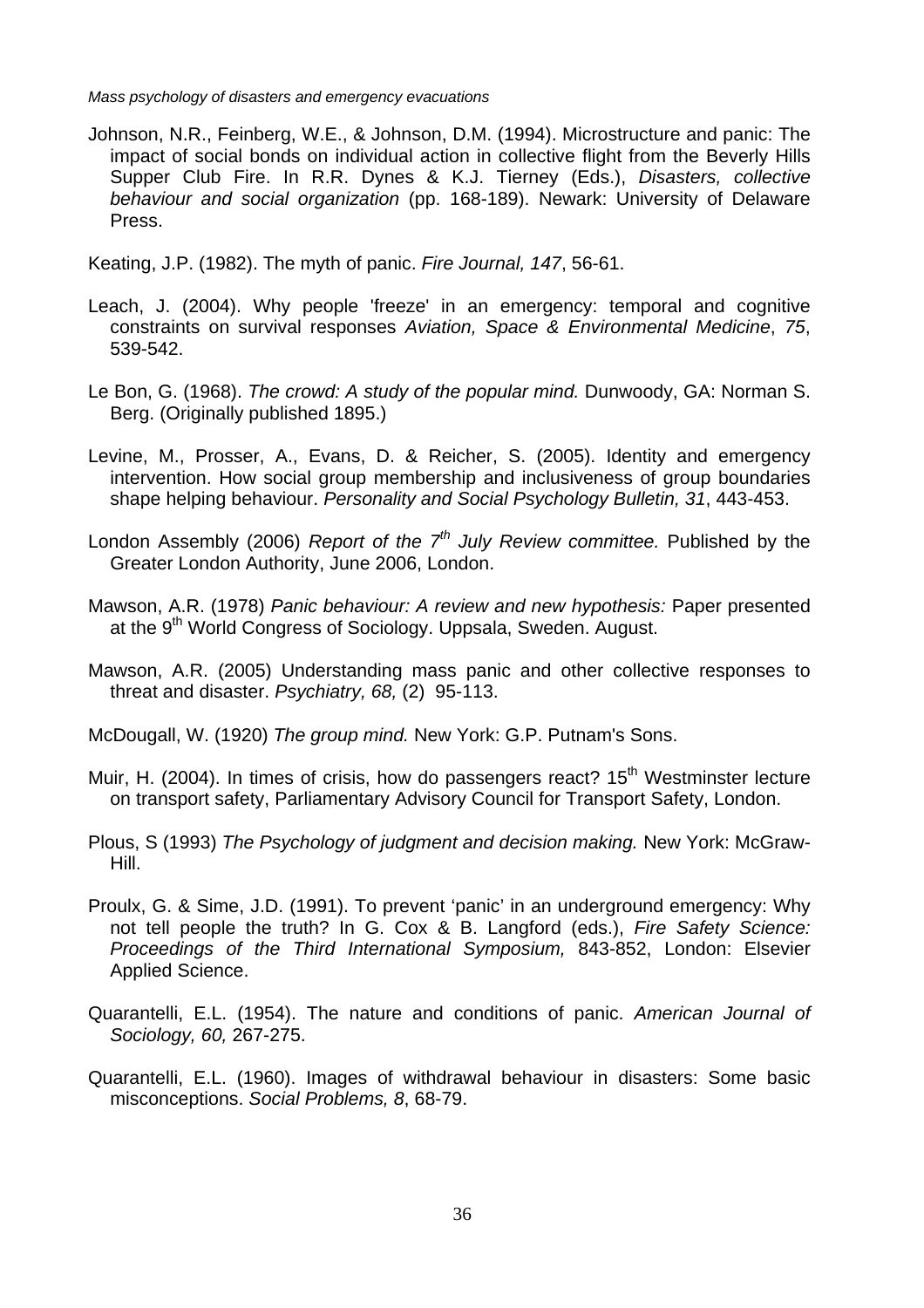- Quarantelli, E.L. (2001). Panic, sociology of. In N.J. Smelser & P.B. Baltes (Eds.), *International encyclopedia of the social and behavioural sciences* (pp. 11020-11023). New York: Pergamon Press
- Reicher, S. (2001). The psychology of crowd dynamics. In M.A. Hogg and R.S. Tindale (Eds.), *Blackwell handbook of social psychology: Group processes* (pp. 182-208). Oxford, UK: Blackwell.
- Ripley, A. (2005) How to get out alive. From hurricanes to 9/11: What the science of evacuation reveals about how humans behave in the worst of times. *Time,.* 2/5/2005. 58-62
- Ross, E.A. (1908) *Social psychology: An outline and source book.* New York: Macmillan.
- Schultz, D.P. (ed) 1964) *Panic Behaviour: Discussion and readings.* New York: Random House
- Sime, J.D. (1983) Affiliative behaviour during escape to building exits. *Journal of Environmental Psychology.* (3) 21-41
- Sime, J.D. (1990). The concept of 'panic' In D. Canter (ed.), *Fires and human behaviour* (2nd ed., pp. 63-81). London: David Fulton.
- Sime, J.D. (1995) Crowd Psychology and Engineering. *Safety Science.21,* 1-14
- Smelser, N.J. (1962). *Theory of Collective Behaviour*. London: Routledge & Kegan Paul.
- Smith, A., James, C., Jones, R., Langston, P., Lester, E., & Drury, J. (in submission, 2007). Modelling contra-flow in crowd dynamics DEM simulation.
- Sorensen, J.H. (1991). When shall we leave? Factors effecting the timing of evacuation departures. *International Journal of Mass Emergencies and Disasters, 9*, 153-165.
- Still, K. (2000). Crowd dynamics. Unpublished PhD dissertation, Department of Mathematics, University of Warwick. Available at<http://www.crowddynamics.com/>
- Stott, C.J. & Drury, J. (2000) Crowds, context and identity: Dynamic categorisation processes in the 'poll-tax riot'. *Human Relations 53,* 247-73
- Strauss, A.L. (1944). The literature on panic. *Journal of Abnormal and Social Psychology, 39,* 317-328.
- Tierney, K.J. (2002) *Strength of a city: A disaster research perspective on the World Trade Center attack.* Available at [http://www.ssrc.org/sept11.](http://www.ssrc.org/sept11)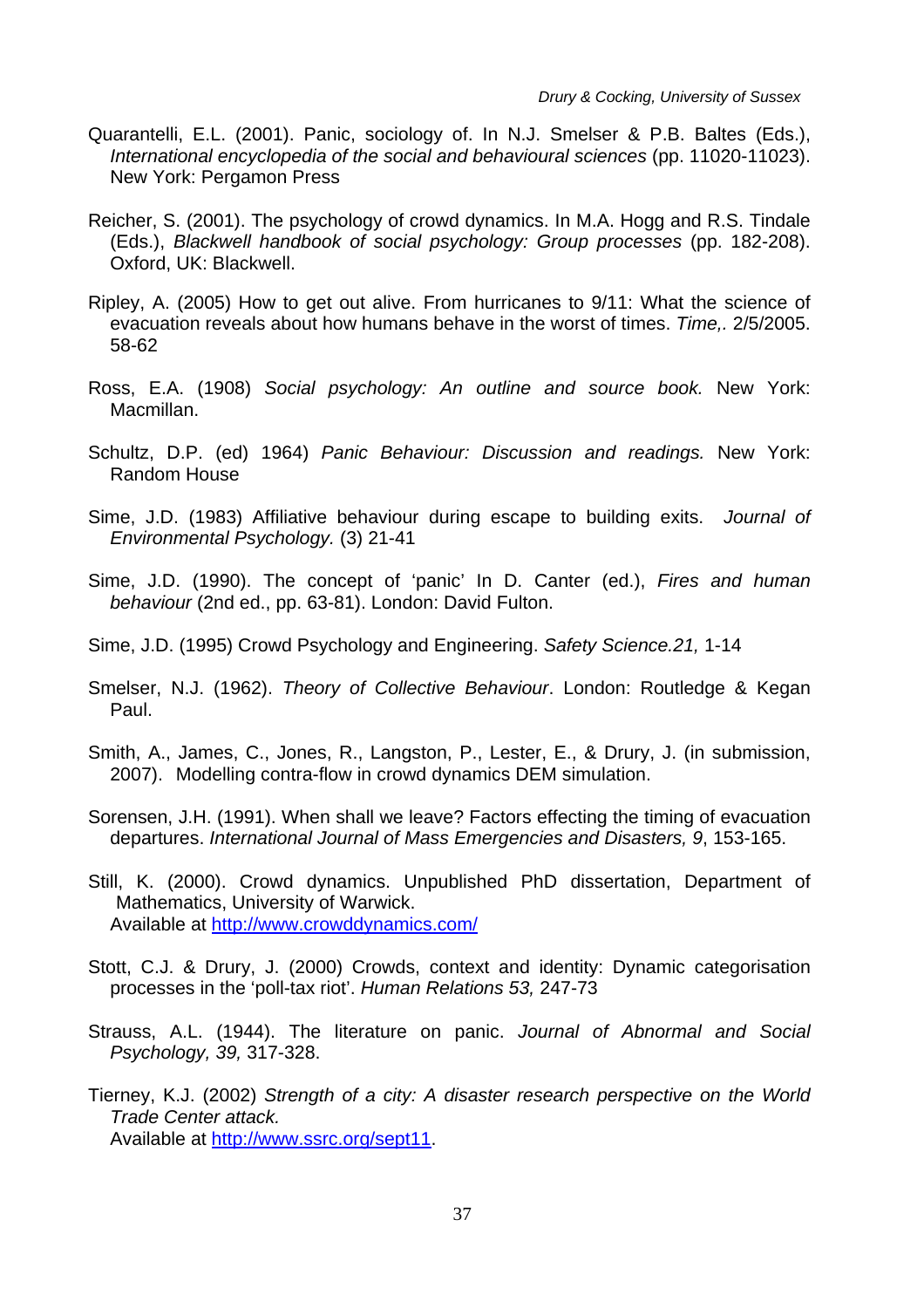- Tierney, K. & Trainor, J. (2004). Networks and resilience in the World Trade Center Disaster. In MCEER: *Research progress and accomplishments 2003-2004.* (pp. 157- 172). Buffalo, NY: Multidisciplinary Center For Earthquake Engineering Research. Available at [http://mceer.buffalo.edu/publications/resaccom/04-SP01/11\\_Tierney.pdf](http://mceer.buffalo.edu/publications/resaccom/04-SP01/11_Tierney.pdf)
- Turner, J.C. (1982). Towards a cognitive redefinition of the social group. In H. Tajfel (Ed.), *Social identity and intergroup relations* (pp. 15-40). Cambridge, UK: Cambridge University Press.

Turner, J.C. (1991) *Social Influence.* Milton Keynes. Open University.

- Turner, J.C., Hogg, M.A., Oakes, P.J., Reicher, S.D.& Weatherall, M.S. (1987) *Rediscovering the social group: a social categorisation theory*. Blackwell: Oxford
- Veenstra, K. & Haslam, S.A. (2000) Willingness to participate in industrial protest: Exploring social identification in context. *British Journal of Social Psychology 39,*  153-72.
- Vohs, K.D., Mead, N.L. & Goode, M.R. (2006). The psychological consequences of money. *Science, 314*, 1154-1156.
- Wessely, S. (2005). Editorial: Don't panic! Short and long term psychological reactions to the new terrorism: The role of information and the authorities. *Journal of Mental Health, 14*, 1-6.
- Worchel, S. Rothgerber, H. Day, E.A., Hart, D. & Butemeyer, J. (1998) Social Identity and productivity within groups. *British Journal of Social Psychology, 37*, 389-413.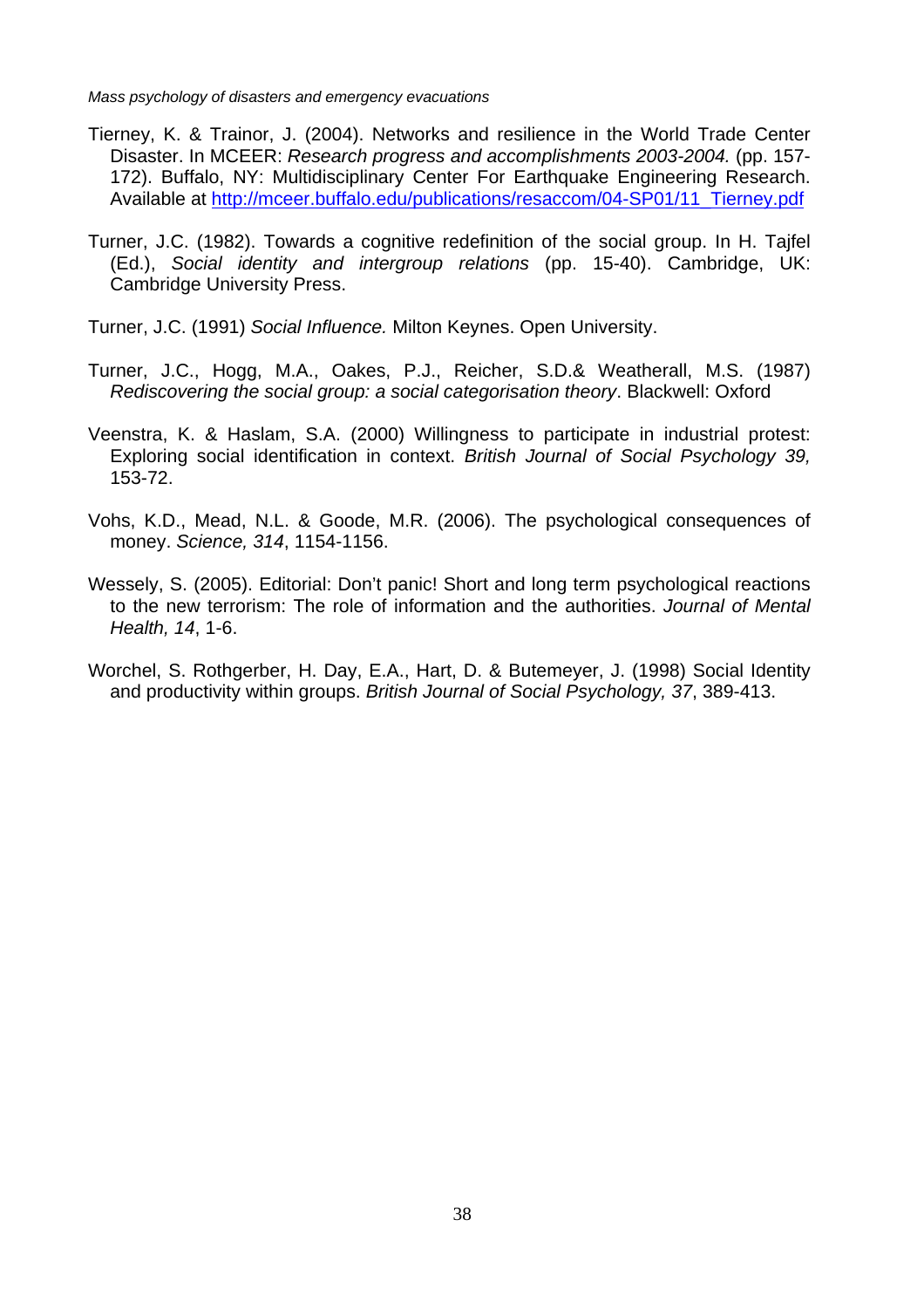### **Appendix1: Further work and cConsultancy**

#### **The research project website – background, research, applications, contacts, links, publications:**

<http://www.sussex.ac.uk/affiliates/panic/>

#### **For presentations and further information on this project, contact:**

Dr Chris Cocking: [cpc20@sussex.ac.uk](mailto:cpc20@sussex.ac.uk) or Dr John Drury: [j.drury@sussex.ac.uk](mailto:j.drury@sussex.ac.uk)

**John Drury's home page:**  http://drury.socialpsychology.org/

**London bombings stress and social support questionnaire:**  <http://www.sussex.ac.uk/affiliates/panic/lb/questionnaire.htm>

**Brighton Beach party 2002 survey:**  [http://www.sussex.ac.uk/affiliates/panic/Fatboy%20slim%20questionnaire.htm](http://www.sussex.ac.uk/affiliates/panic/Fatboy slim questionnaire.htm)

**Aims Solutions (Prof Damian Schofield). Emergency procedures training software:** <http://www.aims-solutions.co.uk/>

**University of St Andrews immersion lab (Prof Steve Reicher). Laboratory for simulation of crowd experiences:**  <http://psy.st-andrews.ac.uk/facilities/immersion.shtml>